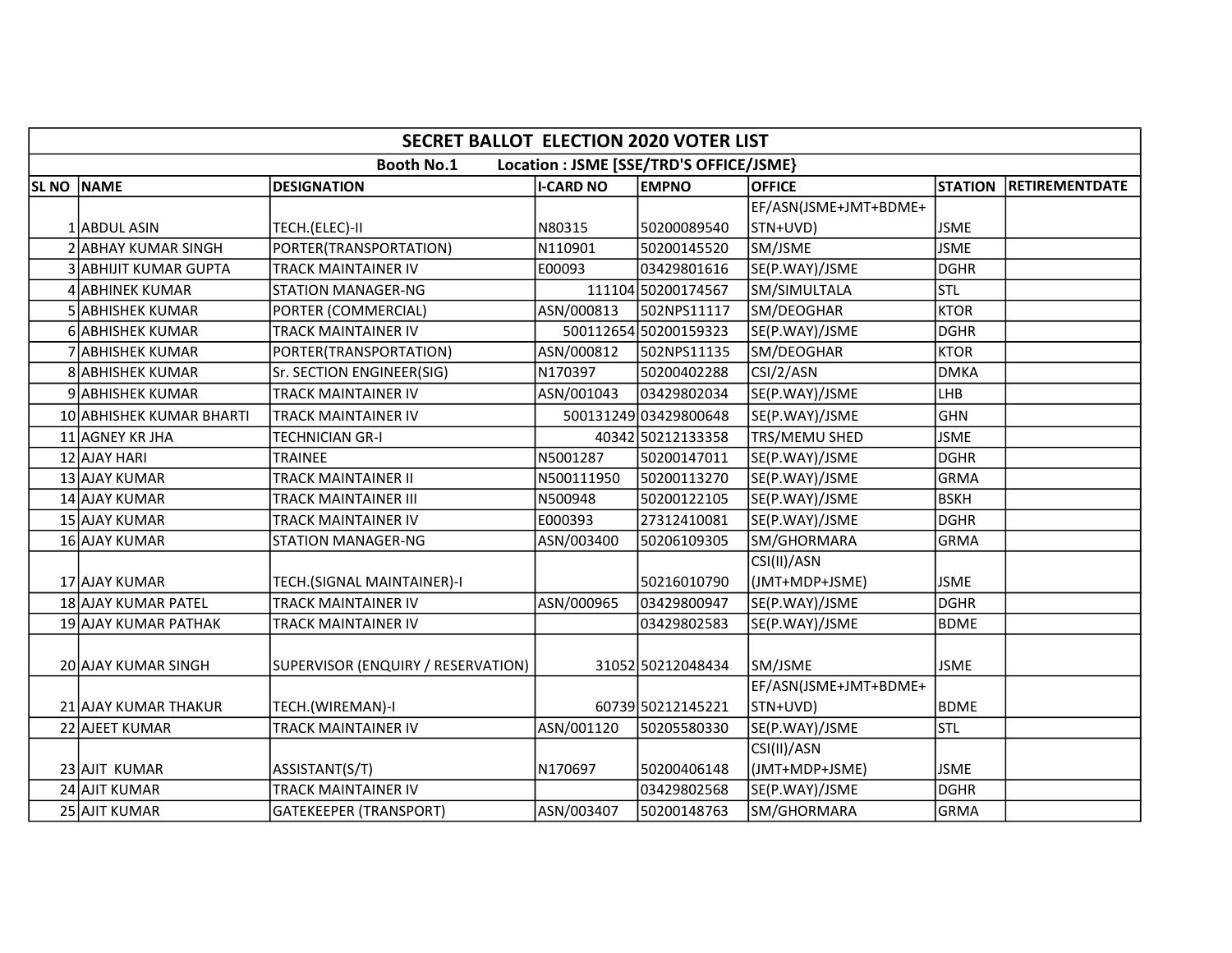|              | <b>SECRET BALLOT ELECTION 2020 VOTER LIST</b> |                                |                  |                                         |                               |                |                       |  |  |  |  |
|--------------|-----------------------------------------------|--------------------------------|------------------|-----------------------------------------|-------------------------------|----------------|-----------------------|--|--|--|--|
|              |                                               | <b>Booth No.1</b>              |                  | Location : JSME [SSE/TRD'S OFFICE/JSME} |                               |                |                       |  |  |  |  |
| <b>SL NO</b> | <b>NAME</b>                                   | <b>DESIGNATION</b>             | <b>I-CARD NO</b> | <b>EMPNO</b>                            | <b>OFFICE</b>                 | <b>STATION</b> | <b>RETIREMENTDATE</b> |  |  |  |  |
|              |                                               |                                |                  |                                         | CSI(II)/ASN                   |                |                       |  |  |  |  |
|              | 26 AJIT KUMAR                                 | TECH.(SIGNAL MAINTAINER)-III   |                  | 120403 50212137984                      | (JMT+MDP+JSME)                | <b>JSME</b>    |                       |  |  |  |  |
|              | 27 AJIT KUMAR                                 | TRACK MAINTAINER IV            | E00133           | 03429801620                             | SE(P.WAY)/JSME                | DGHR           |                       |  |  |  |  |
|              | 28 AJIT KUMAR RAJAK                           | TRACK MAINTAINER IV            | E00062           | 03429800320                             | SE(P.WAY)/JSME                | DGHR           |                       |  |  |  |  |
|              | 29 AJIT RAM                                   | TRACK MAINTAINER II            | N111783          | 50200107797                             | SE(P.WAY)/JSME                | <b>BSKH</b>    |                       |  |  |  |  |
|              | 30 AKHILESH KUMAR OJHA                        | CHIEF COMMERCIAL CLERK         |                  | 31064 50212020448                       | SM/DUMKA                      | DMKA           |                       |  |  |  |  |
|              | 31 AKHILESH KUMAR                             | SENIOR SECTION ENGINEER(P.WAY) |                  | 50200069528                             | DEN/C/Dumka-NG                | <b>DGHR</b>    |                       |  |  |  |  |
|              | 32 ALI HOSAN MONDOL                           | <b>TRACK MAINTAINER IV</b>     |                  | 500130432 502NPS07698                   | SE(P.WAY)/JSME                | <b>BSKH</b>    |                       |  |  |  |  |
|              | 33 ALOK KUMAR                                 | TRACK MAINTAINER IV            | ASN/001270       | 03429801680                             | SE(P.WAY)/JSME                | NRGO           |                       |  |  |  |  |
|              | 34 AMARJIT KUMAR PRAKASH                      | <b>HEAD TICKET EXAMINER</b>    | ASN/001002       | 50200115794                             | SM/JSME                       | <b>JSME</b>    |                       |  |  |  |  |
|              | 35 AMIT KUMAR                                 | <b>TRACK MAINTAINER IV</b>     |                  | 03429801011                             | SE(P.WAY)/JSME                | <b>JSME</b>    |                       |  |  |  |  |
|              | 36 AMIT KUMAR                                 | TRACK MAINTAINER IV            | ASN/001268       | 03429801418                             | SE(P.WAY)/JSME                | DGHR           |                       |  |  |  |  |
|              | 37 AMIT KUMAR JHA                             | COMMERCIAL CLERK(BOOKING)      |                  | 30428 50200093397                       | SM/JSME                       | <b>JSME</b>    |                       |  |  |  |  |
|              | 38 AMRENDRA KUMAR SINGH                       | <b>STATION MANAGER-NG</b>      | ASN/002912       | 50212068524                             | SM/DEOGHAR                    | DGHR           |                       |  |  |  |  |
|              | 39 AMRESH KUMAR                               | TECH.(SIGNAL MAINTAINER)-I     | N170334          | 50200045901                             | CSI(II)/ASN<br>(JMT+MDP+JSME) | <b>JSME</b>    |                       |  |  |  |  |
|              | 40 AMRESH KUMAR                               | <b>STATION MASTER</b>          | ASN/002914       | 502IG070197                             | SM/DUMKA                      | <b>DUMK</b>    |                       |  |  |  |  |
|              | 41 AMRESH KUMAR BHAGAT                        | CHIEF COMMERCIAL CLERK         |                  | 332NP204297                             | SM/DUMKA                      | DUMK           |                       |  |  |  |  |
|              | 42 ANAND KUMAR MONDAL                         | Sr.TECH.(SIGNAL MAINTAINER)    | N170336          | 50212084840                             | CSI(II)/ASN<br>(JMT+MDP+JSME) | ldumk          |                       |  |  |  |  |
|              | 43 ANAND KUMAR SAH                            | TRACK MAINTAINER IV            | N111889          | 50200124643                             | SE(P.WAY)/JSME                | DGHR           |                       |  |  |  |  |
|              |                                               |                                |                  |                                         | EF/ASN(JSME+JMT+BDME+         |                |                       |  |  |  |  |
|              | 44 ANAND PRIYADARSHI                          | TECH.(ELEC)-II                 | N80401           | 50200087750                             | STN+UVD)                      | <b>JSME</b>    |                       |  |  |  |  |
|              | 45 ANAND RAJ                                  | PORTER(TRANSPORTATION)         | ASN/000911       | 502NPS09251                             | SM/DUMKA                      | <b>DUMK</b>    |                       |  |  |  |  |
|              | 46 ANANDI RAM                                 | <b>TRACK MAINTAINER II</b>     | N500713          | 50200081462                             | SE(P.WAY)/JSME                | <b>JSME</b>    |                       |  |  |  |  |
|              | 47 ANANT KUMAR                                | SENIOR SECTION ENGINEER(P.WAY) | ASN/001014       | 50209902296                             | SE(P.WAY)/JSME                | DGHR           |                       |  |  |  |  |
|              | 48 ANGREJ MANDAL                              | Sr.CABINMAN                    | N200427          | 50212134090                             | SM/JSME                       | <b>JSME</b>    |                       |  |  |  |  |
|              | 49 ANGREJ RAM                                 | <b>TRACK MAINTAINER II</b>     | N500735          | 50200081449                             | SE(P.WAY)/JSME                | DGHR           |                       |  |  |  |  |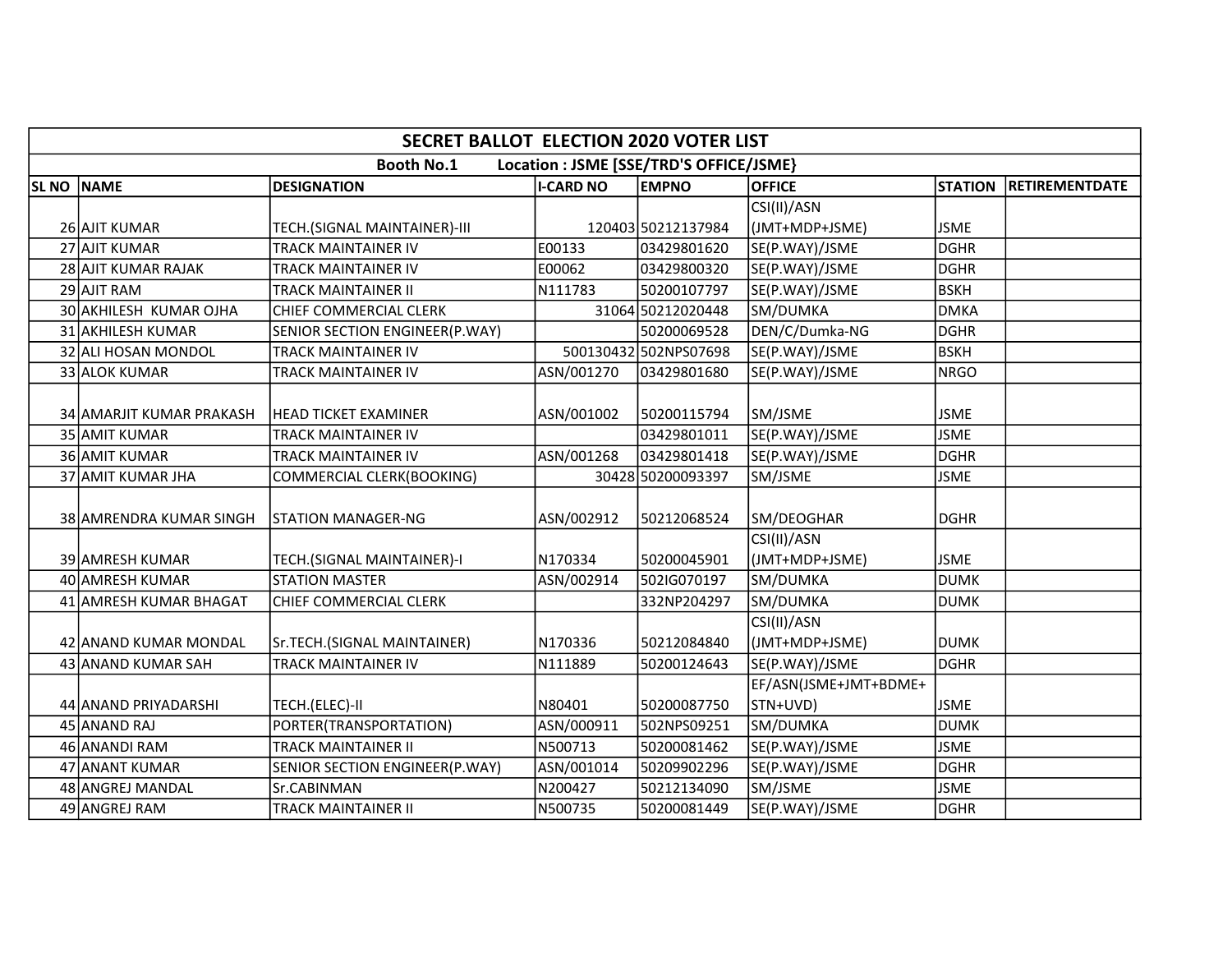|              | <b>SECRET BALLOT ELECTION 2020 VOTER LIST</b> |                                   |                  |                                         |                       |                |                       |  |  |  |  |
|--------------|-----------------------------------------------|-----------------------------------|------------------|-----------------------------------------|-----------------------|----------------|-----------------------|--|--|--|--|
|              |                                               | <b>Booth No.1</b>                 |                  | Location : JSME [SSE/TRD'S OFFICE/JSME} |                       |                |                       |  |  |  |  |
| <b>SL NO</b> | <b>NAME</b>                                   | <b>DESIGNATION</b>                | <b>I-CARD NO</b> | <b>EMPNO</b>                            | <b>OFFICE</b>         | <b>STATION</b> | <b>RETIREMENTDATE</b> |  |  |  |  |
|              | 50 ANIKET KUMAR                               | <b>SR.TICKET EXAMINER</b>         | N170349          | 50200071950                             | SM/JSME               | <b>JSME</b>    |                       |  |  |  |  |
|              | 51 ANIL KUMAR                                 | TRAVELLING TICKET INSPECTOR       | ASN/000995       | 50212091467                             | SM/JSME               | <b>JSME</b>    |                       |  |  |  |  |
|              | 52 ANIL KUMAR                                 | TRACK MAINTAINER IV               | ASN/001057       | 50205582702                             | SE(P.WAY)/JSME        | <b>STL</b>     |                       |  |  |  |  |
|              | 53 ANIL KR SINGH                              | <b>TRACK MAINTAINER II</b>        | N500704          | 50200045500                             | SE(P.WAY)/JSME        | <b>TTN</b>     |                       |  |  |  |  |
|              | 54 ANIL KUMAR                                 | Sr. SECTION ENGINEER(TRD-ELEC)    |                  | 50259 50212131179                       | TRD(JSME+MDP+JMT)     | <b>JSME</b>    |                       |  |  |  |  |
|              | 55 ANIL KUMAR                                 | ASSISTANT(S/T)                    |                  | 170691 50200170150                      | TCI/ASN(MDP+JSME)     | <b>JSME</b>    |                       |  |  |  |  |
|              | 56 ANIL KUMAR                                 | TRACK MAINTAINER IV               |                  | 502112630 50200161962                   | SE(P.WAY)/JSME        | <b>DMKA</b>    |                       |  |  |  |  |
|              | 57 ANIL KUMAR BHAGAT                          | <b>TRACK MAINTAINER III</b>       | N111151          | 50200121940                             | SE(P.WAY)/JSME        | <b>DGHR</b>    |                       |  |  |  |  |
|              | 58 ANIL KUMAR PANDIT                          | CHIEF.TRAVELLING TICKET INSPECTOR |                  | 30657 50210108026                       | DRM/TRNSP/ASN         | <b>JSME</b>    |                       |  |  |  |  |
|              |                                               |                                   |                  |                                         | EF/ASN(JSME+JMT+BDME+ |                |                       |  |  |  |  |
|              | <b>59 ANIL KUMAR VERMA</b>                    | <b>TECHNICIAN GR-I</b>            |                  | 60648 50212117780                       | STN+UVD)              | <b>BDME</b>    |                       |  |  |  |  |
|              | 60 ANIL KUMAR VERMA                           | <b>TRACK MAINTAINER IV</b>        |                  | 500112652 50200158185                   | SE(P.WAY)/JSME        | LHB            |                       |  |  |  |  |
|              | 61 ANIL KUMAR YADAV                           | ASSISTANT(S/T)                    | ASN/001088       | 50714106003                             | TCI/ASN(MDP+JSME)     | <b>JSME</b>    |                       |  |  |  |  |
|              | 62 ANIL KUMAR YADAV                           | <b>TRACK MAINTAINER II</b>        | N111480          | 50200113281                             | SE(P.WAY)/JSME        | <b>DGHR</b>    |                       |  |  |  |  |
|              | 63 ANIL MARIK                                 | <b>SHUNT MAN</b>                  | N200533          | 50200058040                             | SM/JSME               | <b>JSME</b>    |                       |  |  |  |  |
|              |                                               |                                   |                  |                                         | CSI(II)/ASN           |                |                       |  |  |  |  |
|              | 64 ANIL MURMU                                 | <b>HELPER</b>                     | N170463          | 50200147564                             | (JMT+MDP+JSME)        | <b>JSME</b>    |                       |  |  |  |  |
|              | 65 ANIL SINGH                                 | <b>TRACK MAINTAINER III</b>       | N500652          | 50200101692                             | SE(P.WAY)/JSME        | DGHR           |                       |  |  |  |  |
|              |                                               |                                   |                  |                                         | EF/ASN(JSME+JMT+BDME+ |                |                       |  |  |  |  |
|              | 66 ANIMANAND                                  | TECH.(FILTER OPERATOR)-I          |                  | 60774 50212143571                       | STN+UVD)              | <b>JSME</b>    |                       |  |  |  |  |
|              | 67 ANIRUDH KUMAR SINHA                        | TECH.(FITTER)-II                  | N110736          | 50200122853                             | SSE(C&W)/MDP          | <b>JSME</b>    |                       |  |  |  |  |
|              | 68 ANJANI SINGH                               | <b>STATION MANAGER-NG</b>         | ASN/002843       | 50200117900                             | SM/DEOGHAR            | <b>DGHR</b>    |                       |  |  |  |  |
|              | 69 JANKAJ KUMAR                               | <b>TRACK MAINTAINER IV</b>        | E00128           | 50714506573                             | SE(P.WAY)/JSME        | <b>BSKH</b>    |                       |  |  |  |  |
|              | 70 ANSHUMAN SINGH                             | TECH.(TRAIN LIGHTING)-II          |                  | 50200175038                             | TLI/MDP               | <b>DUMK</b>    |                       |  |  |  |  |
|              | 71 ANUJ KUMAR                                 | <b>TRACK MAINTAINER IV</b>        | ASN/001265       | 03429800970                             | SE(P.WAY)/JSME        | <b>DMKA</b>    |                       |  |  |  |  |
|              | 72 ANUP KUMAR NIRALA                          | TRAVELLING TICKET INSPECTOR       |                  | 31111 50212089011                       | SM/JSME               | <b>JSME</b>    |                       |  |  |  |  |
|              | 73 ANUP KUMAR SAHA                            | <b>STATION MASTER</b>             | ASN/003401       | 50200169389                             | SM/GHORMARA           | <b>GRMA</b>    |                       |  |  |  |  |
|              | 74 ANUPRAJ KUMAR                              | TRACK MAINTAINER IV               |                  | 03429802576                             | SE(P.WAY)/JSME        | <b>DGHR</b>    |                       |  |  |  |  |
|              | 75 ARBIND KUMAR NAG                           | TRAVELLING TICKET INSPECTOR       | N30012           | 50212091613                             | SM/JSME               | <b>JSME</b>    |                       |  |  |  |  |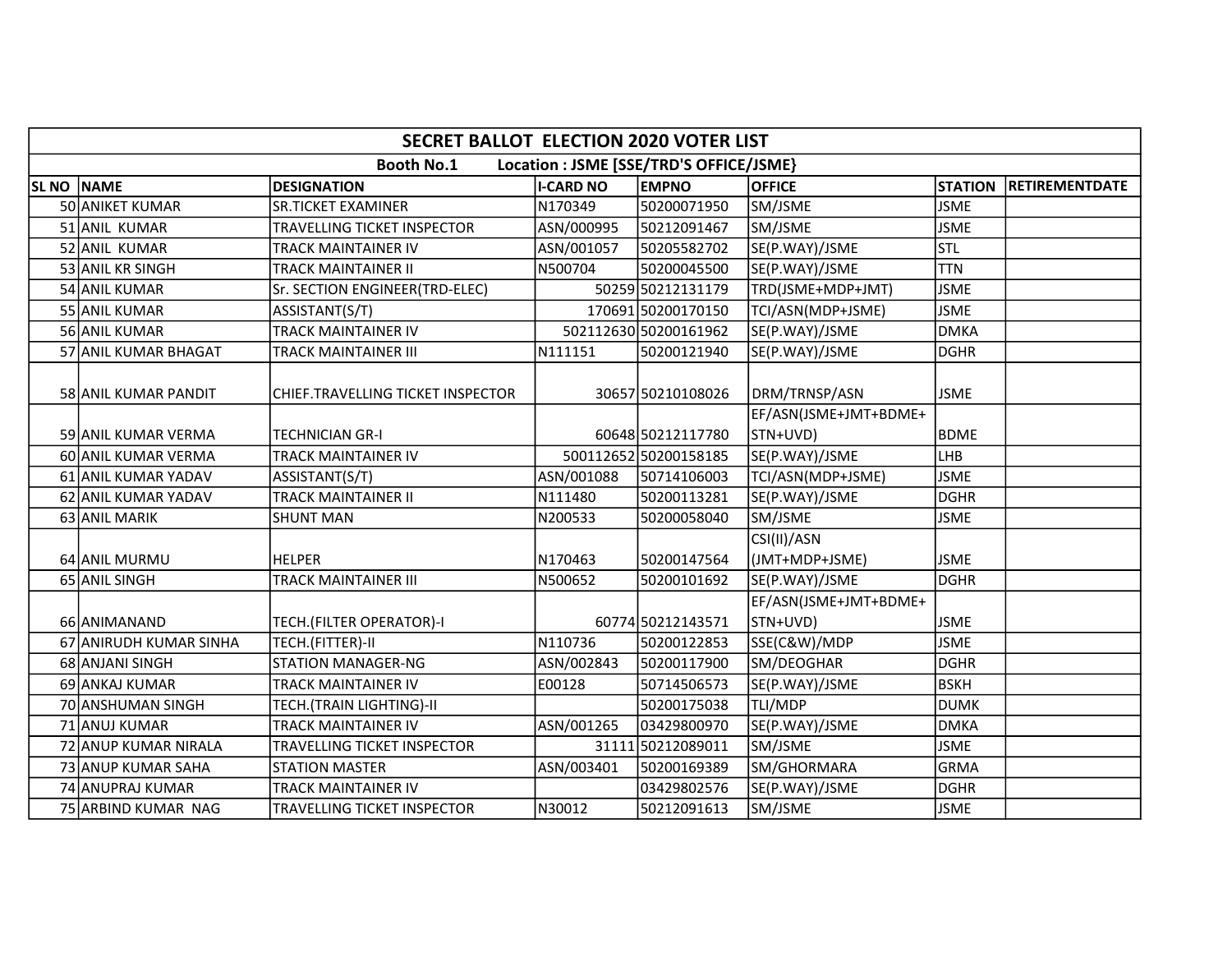|                   | <b>SECRET BALLOT ELECTION 2020 VOTER LIST</b>                |                                |                  |                       |                                   |                |                       |  |  |  |
|-------------------|--------------------------------------------------------------|--------------------------------|------------------|-----------------------|-----------------------------------|----------------|-----------------------|--|--|--|
|                   | <b>Booth No.1</b><br>Location : JSME [SSE/TRD'S OFFICE/JSME} |                                |                  |                       |                                   |                |                       |  |  |  |
| <b>SL NO NAME</b> |                                                              | <b>DESIGNATION</b>             | <b>I-CARD NO</b> | <b>EMPNO</b>          | <b>OFFICE</b>                     | <b>STATION</b> | <b>RETIREMENTDATE</b> |  |  |  |
|                   | 76 ARBIND PRASAD                                             | TRACK MAINTAINER II            | ASN/000962       | 50200058580           | SE(P.WAY)/JSME                    | GHN            |                       |  |  |  |
|                   | 77 ARJUN KUMAR                                               | TRACK MAINTAINER IV            | E00059           | 03429800653           | SE(P.WAY)/JSME                    | GHN            |                       |  |  |  |
|                   |                                                              |                                |                  |                       | EF/ASN(JSME+JMT+BDME+             |                |                       |  |  |  |
|                   | 78 ARJUN PRASAD                                              | <b>HELPER</b>                  | N80235           | 50200124862           | STN+UVD)                          | <b>JSME</b>    |                       |  |  |  |
|                   | 79 ARUN KUMAR CHOUDHARY                                      | <b>TECHNICIAN GR-I</b>         | N80358           | 50200054446           | TLI/MDP                           | DUMK           |                       |  |  |  |
|                   | 80 ARUN KUMAR                                                | TRACK MAINTAINER III           | N500965          | 50200121769           | SE(P.WAY)/JSME                    | <b>JSME</b>    |                       |  |  |  |
|                   | 81 ARUN KUMAR                                                | TRACK MAINTAINER IV            | E100108          | 03429801157           | SE(P.WAY)/JSME                    | <b>JSME</b>    |                       |  |  |  |
|                   | 82 ARUN KUMAR                                                | <b>STATION MASTER</b>          | N201302          | 50200117018           | SM/NGV/BH                         | NRGO           |                       |  |  |  |
|                   | 83 ARUN KUMAR                                                | TRACK MAINTAINER IV            |                  | 03429802057           | SE(P.WAY)/JSME                    | DGHR           |                       |  |  |  |
|                   |                                                              |                                |                  |                       | EF/ASN(JSME+JMT+BDME+             |                |                       |  |  |  |
|                   | 84 ARUN KUMAR ALOK                                           | TECHNICIAN GR-I                | N70157           | 50207201655           | STN+UVD)                          | <b>JSME</b>    |                       |  |  |  |
|                   | 85 ARUN KUMAR DAS                                            | TRACK MAINTAINER IV            | <b>NA</b>        | 27621003629           | SE(P.WAY)/JSME                    | <b>DGHR</b>    |                       |  |  |  |
|                   | 86 ARUN KUMAR PANDEY                                         | <b>DY.STATION MANAGER</b>      |                  | 112156 50212068482    | DYSS/LHB                          | Ігнв           |                       |  |  |  |
|                   | 87 ARVIND KUMAR                                              | TRACK MAINTAINER III           |                  | 500112639 50200156826 | SE(P.WAY)/JSME                    | <b>NRGO</b>    |                       |  |  |  |
|                   | 88 ARVIND KUMAR                                              | <b>TICKET EXAMINER</b>         | ASN/002156       | 50200148702           | SM/JSME                           | <b>JSME</b>    |                       |  |  |  |
|                   | 89 ARVIND KUMAR                                              | TRACK MAINTAINER IV            | E100111          | 27223005409           | SE(P.WAY)/JSME                    | BDME           |                       |  |  |  |
|                   | 90 ARVIND KUMAR NIRALA                                       | TRACK MAINTAINER II            | N500950          | 50200121885           | SE(P.WAY)/JSME                    | <b>JSME</b>    |                       |  |  |  |
|                   | 91 ASHEESH KUMAR RAY                                         | TRACK MAINTAINER IV            | ASN/000961       | 50200158173           | SE(P.WAY)/JSME                    | <b>DGHR</b>    |                       |  |  |  |
|                   | 92 ASHIS SOREN                                               | SENIOR SECTION ENGINEER(P.WAY) | ASN/001101       | 50200154891           | SE(P.WAY)/JSME                    | <b>BSKH</b>    |                       |  |  |  |
|                   | 93 ASHISH KUMAR                                              | <b>SHUNT MAN</b>               | ASN/000910       | 50205628131           | SM/DUMKA                          | <b>DUMK</b>    |                       |  |  |  |
|                   | 94 ASHISH KUMAR THAKUR                                       | TRACK MAINTAINER III           | N500955          | 50200122002           | SE(P.WAY)/JSME                    | <b>BSKH</b>    |                       |  |  |  |
|                   | 95 ASHISH RAJ                                                | TRACK MAINTAINER IV            |                  | 03429802578           | SE(P.WAY)/JSME                    | <b>DGHR</b>    |                       |  |  |  |
|                   | 96 ASHOK KR PANJIYARA                                        | TRACK MAINTAINER II            | N500970          | 50200044799           | SE(P.WAY)/JSME                    | <b>DGHR</b>    |                       |  |  |  |
|                   |                                                              |                                |                  |                       | CSI(II)/ASN                       |                |                       |  |  |  |
|                   | 97 ASHOK KUMAR                                               | ASSISTANT(S/T)                 |                  | 170753 50200403668    | (JMT+MDP+JSME)                    | TTN            |                       |  |  |  |
|                   | 98 ASHOK KUMAR                                               | TRACK MAINTAINER IV            | N50012844        | 50200159335           | SE(P.WAY)/JSME                    | римк           |                       |  |  |  |
|                   | 99 ASHOK KUMAR MONDAL                                        | TRACK MAINTAINER IV            |                  | 502NPS06110           | SE(P.WAY)/JSME                    | <b>BSKH</b>    |                       |  |  |  |
|                   | 100 ASHOK KUMAR RAM                                          | Sr.TECH(LINEMAN)               | N80270           | 50212124400           | EF/ASN(JSME+JMT+BDME+<br>STN+UVD) | <b>DUMK</b>    |                       |  |  |  |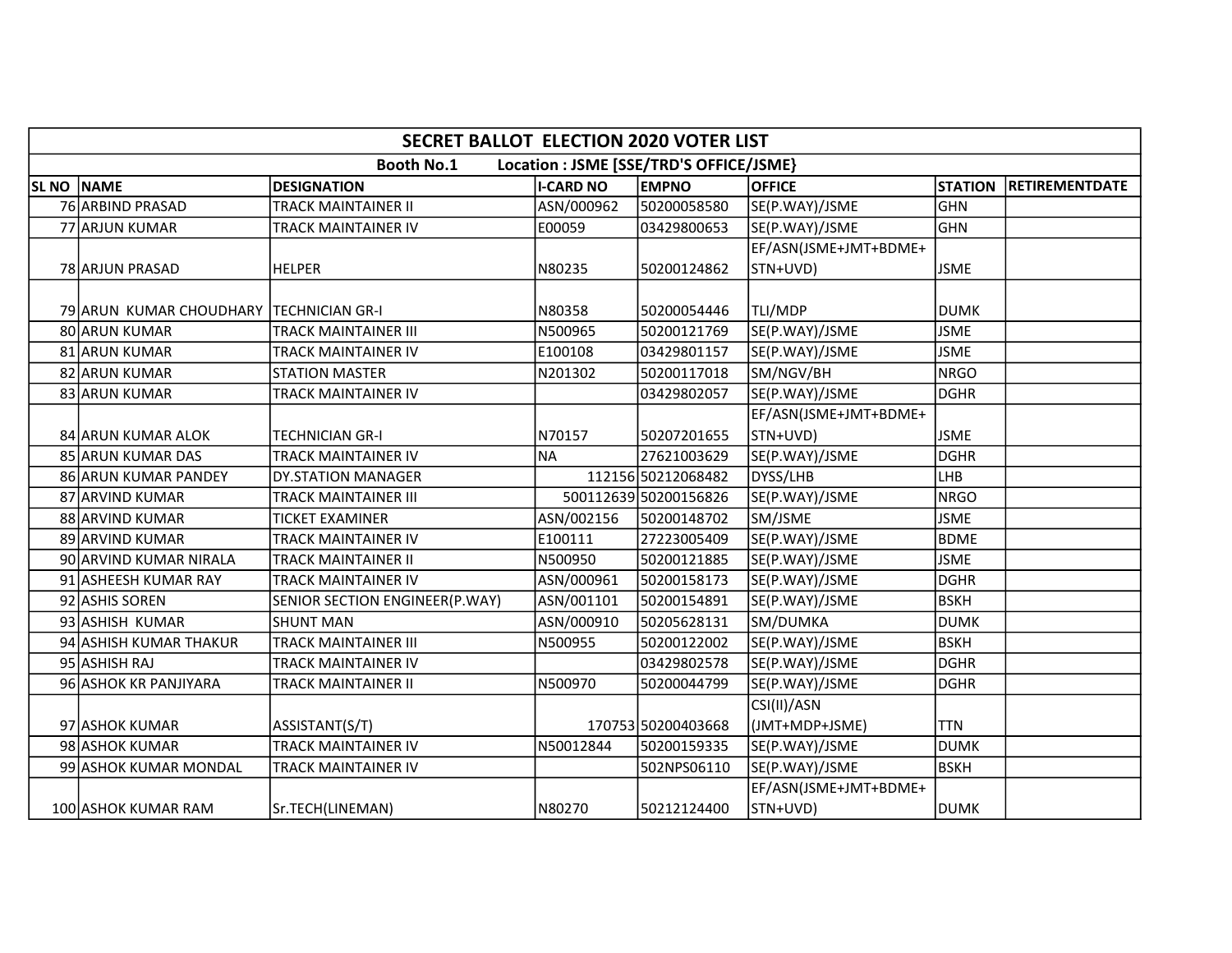|              | <b>SECRET BALLOT ELECTION 2020 VOTER LIST</b>                |                                                |                  |                                   |                             |                |                       |  |  |  |  |
|--------------|--------------------------------------------------------------|------------------------------------------------|------------------|-----------------------------------|-----------------------------|----------------|-----------------------|--|--|--|--|
|              | <b>Booth No.1</b><br>Location : JSME [SSE/TRD'S OFFICE/JSME} |                                                |                  |                                   |                             |                |                       |  |  |  |  |
| <b>SL NO</b> | <b>NAME</b>                                                  | <b>DESIGNATION</b>                             | <b>I-CARD NO</b> | <b>EMPNO</b>                      | <b>OFFICE</b>               | <b>STATION</b> | <b>RETIREMENTDATE</b> |  |  |  |  |
|              | 101 ASHOK KUMAR SINGH                                        | TRACK MAINTAINER IV                            | E00060           | 03429800953                       | SE(P.WAY)/JSME              | LHB            |                       |  |  |  |  |
|              | 102 ASHOK KUMAR YADAV                                        | PORTER (COMMERCIAL)                            |                  | 11114836 50299273615              | SM/JSME                     | <b>JSME</b>    |                       |  |  |  |  |
|              | 103 ASHOK PRASAD                                             | TRACK MAINTAINER II                            | N500724          | 50200072576                       | SE(P.WAY)/JSME              | <b>JSME</b>    |                       |  |  |  |  |
|              | 104 ASHOK YADAV                                              | ASSISTANT(S/T)                                 | N170495          | 50200142086                       | TCI/ASN(MDP+JSME)           | <b>JSME</b>    |                       |  |  |  |  |
|              | 105 ASHUTOSH KUMAR                                           | <b>TRACK MAINTAINER IV</b>                     | ASN/001116       | 03429800948                       | SE(P.WAY)/JSME              | BSKH           |                       |  |  |  |  |
|              |                                                              |                                                |                  |                                   |                             | <b>BDME</b>    |                       |  |  |  |  |
|              | 106 ASHUTOSH PRIYA DARSHI<br>107 ASHWEANI KUMAR A            | SENIOR SECTION ENGINEER(WORKS)<br>JR. ENGINEER |                  | 50208373693<br>352329 50806005639 | DEN/C/Dumka-NG<br>CSI/2/ASN | <b>JSME</b>    |                       |  |  |  |  |
|              |                                                              |                                                |                  | 500130419502NPS07700              |                             | <b>BSKH</b>    |                       |  |  |  |  |
|              | 108 ASHWINI KUMAR SINGH<br>109 AVIJIT KR DEY                 | <b>TRACK MAINTAINER IV</b>                     | ASN/002910       | 50200173186                       | SE(P.WAY)/JSME<br>SM/DUMKA  | <b>DUMK</b>    |                       |  |  |  |  |
|              |                                                              | <b>STATION MANAGER-NG</b>                      |                  |                                   |                             |                |                       |  |  |  |  |
|              | 110 AVINASH KUMAR                                            | TRACK MAINTAINER III                           | N111414          | 50200122178                       | SE(P.WAY)/JSME              | <b>NRGO</b>    |                       |  |  |  |  |
|              | 111 AWADHESH KUMAR KAPRI                                     | <b>TRACK MAINTAINER IV</b>                     |                  | 500131254 03429800654             | SE(P.WAY)/JSME              | <b>TTN</b>     |                       |  |  |  |  |
|              |                                                              |                                                |                  |                                   | CSI(II)/ASN                 |                |                       |  |  |  |  |
|              | 112 AYODHYA MAHATO                                           | ASSISTANT(S/T)                                 |                  | 120871 50212130187                | (JMT+MDP+JSME)              | LHB            |                       |  |  |  |  |
|              | 113 AZAD ANSARI                                              | <b>SHUNT MAN</b>                               | N200139          | 50200010960                       | SM/JSME                     | <b>JSME</b>    |                       |  |  |  |  |
|              | 114 BABLI KUMARI                                             | TECHNICIAN GR-I                                |                  | 41849 50212135239                 | TRS/MEMU SHED               | <b>JSME</b>    |                       |  |  |  |  |
|              | 115 BABLU KUMAR                                              | <b>GATEKEEPER (TRANSPORT)</b>                  | ASN/000979       | 50200148660                       | SM/JSME                     | <b>JSME</b>    |                       |  |  |  |  |
|              | 116 BABLU KUMAR RAJ                                          | TRACK MAINTAINER III                           |                  | 500111427 50200129112             | SE(P.WAY)/JSME              | <b>BDME</b>    |                       |  |  |  |  |
|              |                                                              |                                                |                  |                                   | CSI(II)/ASN                 |                |                       |  |  |  |  |
|              | 117 BABUJAN MAJHI                                            | ASSISTANT(S/T)                                 |                  | 120864 50212115009                | (JMT+MDP+JSME)              | <b>JSME</b>    |                       |  |  |  |  |
|              | 118 BABULAL MANJHI                                           | <b>SHUNT MAN</b>                               | ASN/001008       | 50212119970                       | SM/JSME                     | <b>JSME</b>    |                       |  |  |  |  |
|              | 119 BAIDYANATH BHANDARI                                      | TRACK MAINTAINER III                           | N500971          | 50212139828                       | SE(P.WAY)/JSME              | <b>BDME</b>    |                       |  |  |  |  |
|              |                                                              |                                                |                  |                                   | CTFO/TRD/(JMT+MDP+JSM       |                |                       |  |  |  |  |
|              | 120 BAIJNATH YADAV                                           | TECHNICIAN GR-I                                | N70150           | 50212119258                       | E)                          | <b>JSME</b>    |                       |  |  |  |  |
|              | 121 BAIJU DAS                                                | TRACK MAINTAINER IV                            | ASN/005512       | 12221205814                       | SE(P.WAY)/JSME              | <b>DGHR</b>    |                       |  |  |  |  |
|              |                                                              |                                                |                  |                                   | CSI(II)/ASN                 |                |                       |  |  |  |  |
|              | 122 BAJO MARANDI                                             | ASSISTANT(S/T)                                 |                  | 121280 50212083185                | (JMT+MDP+JSME)              | <b>JSME</b>    |                       |  |  |  |  |
|              | 123 BAL YOGESHWAR KUMAR                                      | JUNIOR ENGINEER(P.WAY)                         |                  | 50200166637                       | Dy CE/Con-I/ASN-NG          | <b>DUMK</b>    |                       |  |  |  |  |
|              | 124 BALARAM HARIJAN                                          | <b>CHIEF TRAINS CLERK</b>                      |                  | 112162 50212030417                | SM/JSME                     | <b>JSME</b>    |                       |  |  |  |  |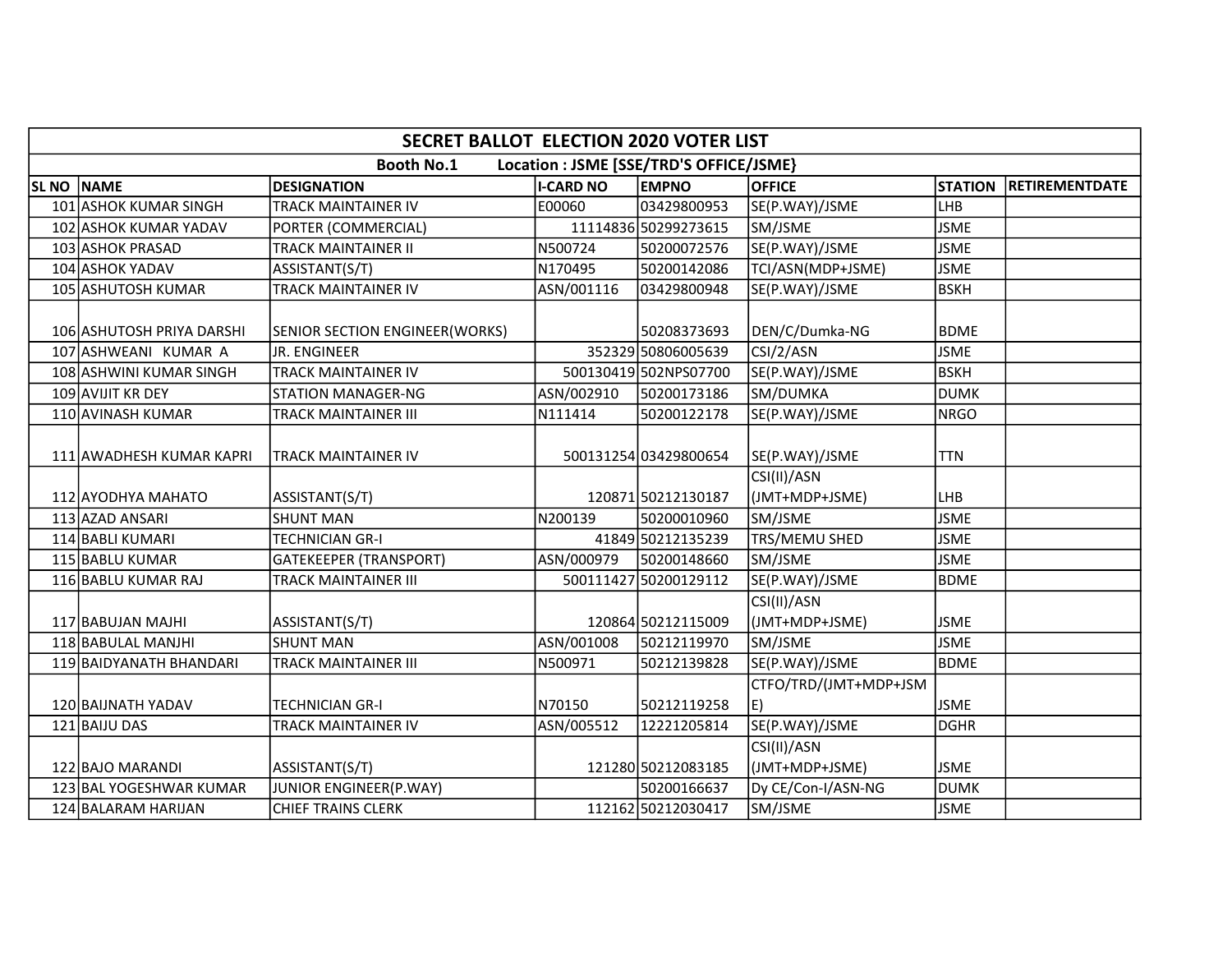|              | <b>SECRET BALLOT ELECTION 2020 VOTER LIST</b>                |                                                |                  |                       |                                    |                |                       |  |  |  |  |
|--------------|--------------------------------------------------------------|------------------------------------------------|------------------|-----------------------|------------------------------------|----------------|-----------------------|--|--|--|--|
|              | <b>Booth No.1</b><br>Location : JSME [SSE/TRD'S OFFICE/JSME} |                                                |                  |                       |                                    |                |                       |  |  |  |  |
| <b>SL NO</b> | <b>NAME</b>                                                  | <b>DESIGNATION</b>                             | <b>I-CARD NO</b> | <b>EMPNO</b>          | <b>OFFICE</b>                      | <b>STATION</b> | <b>RETIREMENTDATE</b> |  |  |  |  |
|              | 125 BALMIKI KR MANDAL                                        | TECH.CARPENTER-II                              |                  | 41774 50200041774     | SE(P.WAY)/JSME                     | <b>JSME</b>    |                       |  |  |  |  |
|              | 126 BALRAM SINGH                                             | PORTER (COMMERCIAL)                            | ASN/002289       | 50200156905           | SM/SIMULTALA                       | <b>STL</b>     |                       |  |  |  |  |
|              | 127 BANGALI RAY                                              | Sr.CABINMAN                                    |                  | 112655 50212120674    | SM/JSME                            | <b>JSME</b>    |                       |  |  |  |  |
|              | 128 BARUN KUMAR                                              | <b>TICKET EXAMINER</b>                         |                  | 110536 502NPS02975    | SM/JSME                            | <b>JSME</b>    |                       |  |  |  |  |
|              | 129 BARUN KUMAR YADAV                                        | TRACK MAINTAINER III                           |                  | 75902 50212145804     | SE(P.WAY)/JSME                     | <b>BDME</b>    |                       |  |  |  |  |
|              | 130 BASANT KUMAR SINHA                                       | TRAVELLING TICKET INSPECTOR                    | ASN/000998       | 50212099466           | SM/JSME                            | <b>JSME</b>    |                       |  |  |  |  |
|              | 131 BASUDEO BHOGTA                                           | TRACK MAINTAINER II                            | N500997          | 50200084359           | SE(P.WAY)/JSME                     | <b>JSME</b>    |                       |  |  |  |  |
|              | 132 BASUDEO THAKUR                                           | PORTER (COMMERCIAL)                            | N200447          | 50200010972           | GHN/BH                             | <b>GHN</b>     |                       |  |  |  |  |
|              | 133 BASUDEO YADAV                                            | <b>TRACK MAINTAINER II</b>                     | N40383           | 50212065500           | SE(P.WAY)/JSME                     | <b>DGHR</b>    |                       |  |  |  |  |
|              | 134 BASUKI CHOUDHARY                                         | Dy.CHIEF.TRAVELLING TICKET<br><b>INSPECTOR</b> |                  | 42504627868           | SM/JSME                            | <b>JSME</b>    |                       |  |  |  |  |
|              | 135 BHAGWAN SINGH                                            | SUPERVISOR (ENQUIRY / RESERVATION)             |                  | 3122 50212108327      | SM/JSME                            | <b>JSME</b>    |                       |  |  |  |  |
|              | 136 BHARAT BHUSHAN                                           | TRACK MAINTAINER IV                            |                  | 502NPS05523           | SE(P.WAY)/JSME                     | <b>TTN</b>     |                       |  |  |  |  |
|              | 137 BHARAT KR.GUPTA                                          | TRACK MAINTAINER IV                            |                  | 500130989 27313405901 | SE(P.WAY)/JSME                     | <b>DGHR</b>    |                       |  |  |  |  |
|              | 138 BHUNESWAR GOPE                                           | TRACK MAINTAINER II                            | N500973          | 50200087002           | SE(P.WAY)/JSME                     | <b>STL</b>     |                       |  |  |  |  |
|              | 139 BHUPAL KAPRI                                             | <b>TRACK MAINTAINER II</b>                     |                  | 75503 50212131131     | SE(P.WAY)/JSME                     | <b>JSME</b>    |                       |  |  |  |  |
|              | BHUWNESHWAR KR<br>140 BHUWAN                                 | TRACK MAINTAINER II                            | N40007           | 50200063605           | SE(P.WAY)/JSME                     | <b>BDME</b>    |                       |  |  |  |  |
|              | 141 BIBEK ANAND PRAKASH                                      | TRACK MAINTAINER IV                            | E00100           | 03429801414           | SE(P.WAY)/JSME                     | <b>DGHR</b>    |                       |  |  |  |  |
|              | 142 BIBEK KUMAR RAO                                          | TRACK MAINTAINER IV                            | ASN/000676       | 27312409261           | SE(P.WAY)/JSME                     | <b>DGHR</b>    |                       |  |  |  |  |
|              | 143 BIBHUTI KUMAR                                            | <b>STATION MANAGER-NG</b>                      | N200881          | 50207354563           | SM/SIMULTALA                       | Istl           |                       |  |  |  |  |
|              | 144 BIHARI RAM                                               | TRACK MAINTAINER II                            | N500729          | 50200081577           | SE(P.WAY)/JSME                     | <b>DGHR</b>    |                       |  |  |  |  |
|              | 145 BIJAY JAY SON                                            | CHIEF COML. SUPERVISOR(BOOKING)                |                  | 30757 50212073684     | SM/JSME                            | <b>JSME</b>    |                       |  |  |  |  |
|              | 146 BIJAY KUMAR SHAW                                         | TECH.(FITTER)-I                                |                  | 41331 50212116233     | TRS/MEMU SHED                      | <b>JSME</b>    |                       |  |  |  |  |
|              | 147 BIJAY KUMAR SHAW                                         | TECHNICIAN GR-I                                |                  | 50382 50212113530     | CTFO/TRD/(JMT+MDP+JSM<br>E)        | <b>JSME</b>    |                       |  |  |  |  |
|              | 148 BIJOY KUMAR SINGH                                        | Sr.TECH(FITTER)                                |                  | 60476 50212013225     | EF/ASN(JSME+JMT+BDME+<br> STN+UVD) | <b>BDME</b>    |                       |  |  |  |  |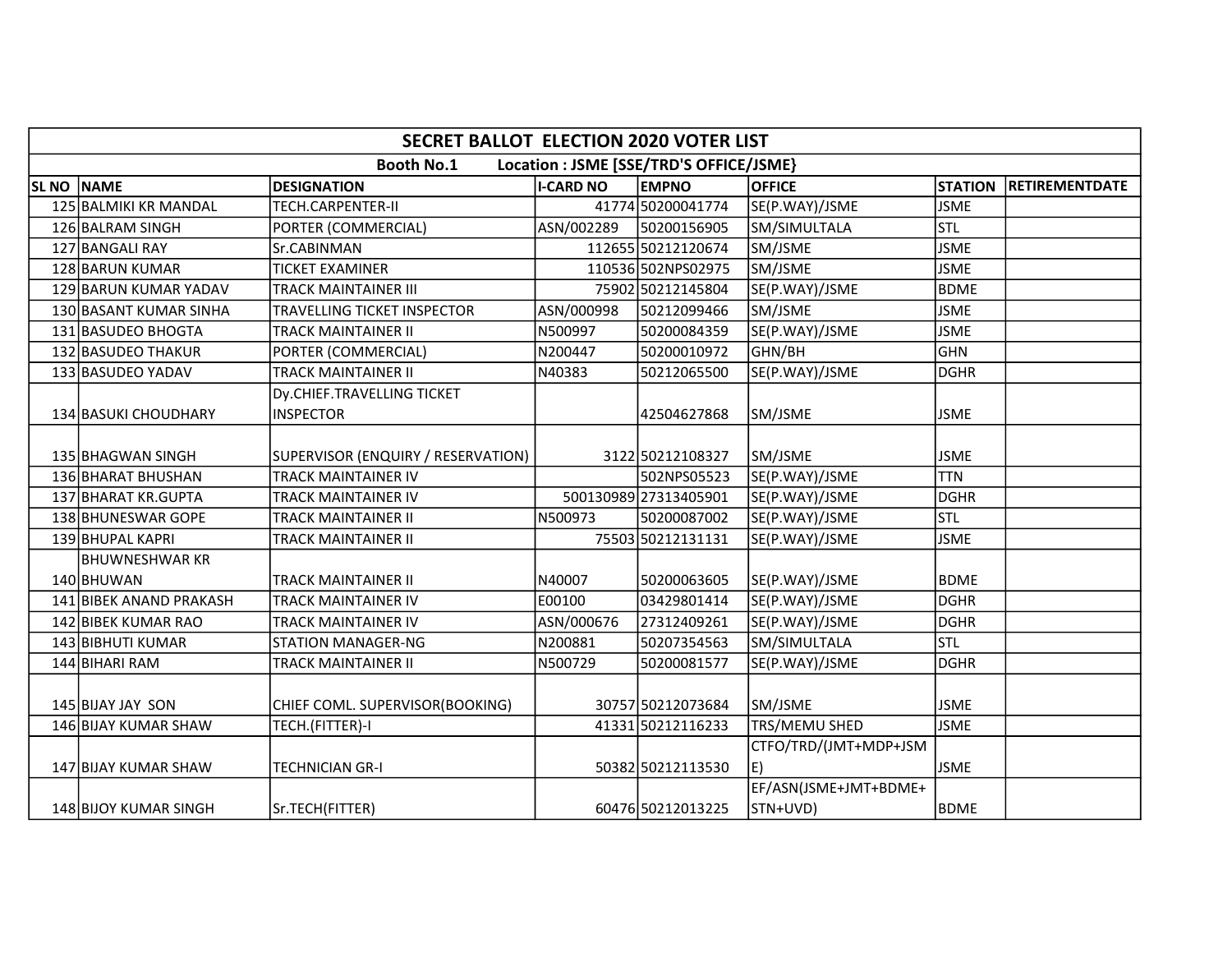|                                                              | <b>SECRET BALLOT ELECTION 2020 VOTER LIST</b> |                                    |                  |                       |                          |                |                       |  |  |  |
|--------------------------------------------------------------|-----------------------------------------------|------------------------------------|------------------|-----------------------|--------------------------|----------------|-----------------------|--|--|--|
| <b>Booth No.1</b><br>Location : JSME [SSE/TRD'S OFFICE/JSME} |                                               |                                    |                  |                       |                          |                |                       |  |  |  |
| <b>SL NO</b>                                                 | <b>NAME</b>                                   | <b>DESIGNATION</b>                 | <b>I-CARD NO</b> | <b>EMPNO</b>          | <b>OFFICE</b>            | <b>STATION</b> | <b>RETIREMENTDATE</b> |  |  |  |
|                                                              | 149 BIJOY PASWAN                              | <b>CHOWKIDAR</b>                   |                  | 113477 50212144782    | <b>HOLIDAY HOME/BDME</b> | BDME           |                       |  |  |  |
|                                                              | 150 BIJOY PRASAD YADAV                        | TECH.(TL FITTER EHLF)-I            | N80354           | 50212112951           | TLI/MDP                  | <b>DGHR</b>    |                       |  |  |  |
|                                                              | 151 BIKASH CHANDRA GORAI                      | TRACK MAINTAINER IV                | ASN/001038       | 50200140132           | SE(P.WAY)/JSME           | <b>BSKH</b>    |                       |  |  |  |
|                                                              | 152 BIKASH KUMAR MISHRA                       | <b>STATION MANAGER-NG</b>          | ASN/000970       | 50212111594           | SM/JSME                  | <b>JSME</b>    |                       |  |  |  |
|                                                              | 153 BIKASH MONDAL                             | <b>TRACK MAINTAINER IV</b>         |                  | 500130312 502NPS00463 | SE(P.WAY)/JSME           | <b>DGHR</b>    |                       |  |  |  |
|                                                              | 154 BIKASH SAH                                | <b>STATION MASTER</b>              | ASN/000914       | 50200174002           | SM/DUMKA                 | <b>DUMK</b>    |                       |  |  |  |
|                                                              | 155 BILINDA HANSDA                            | SR. TECHNICIAN                     |                  | 81956 50212086885     | SSE(C&W)/MDP             | <b>DUMK</b>    |                       |  |  |  |
|                                                              | 156 BIMAL KUMAR                               | <b>TRACK MAINTAINER IV</b>         | ASN/001124       | 50205636840           | SE(P.WAY)/JSME           | <b>JSME</b>    |                       |  |  |  |
|                                                              | 157 BIMLESH KUMAR                             | PORTER (COMMERCIAL)                | ASN/000918       | 50200117493           | SM/BASUKINATH            | <b>BSKH</b>    |                       |  |  |  |
|                                                              | 158 BINAY KUMAR SINGH                         | Sr.COMMERCIAL CLERK                | N30011           | 50204596031           | SM/JSME                  | <b>JSME</b>    |                       |  |  |  |
|                                                              | 159 BINAY KUMAR                               | <b>STATION MANAGER-NG</b>          |                  | 112770 50212119544    | SM/JSME                  | <b>JSME</b>    |                       |  |  |  |
|                                                              | 160 BINDESHWARI SAH                           | CHIEF COMMERCIAL CLERK             |                  | 30768 50212108261     | SM/DEOGHAR               | <b>DGHR</b>    |                       |  |  |  |
|                                                              | 161 BINIT KUMAR SINGH                         | <b>TRAVELLING TICKET INSPECTOR</b> |                  | 30873 50211117072     | SM/JSME                  | <b>JSME</b>    |                       |  |  |  |
|                                                              | 162 BINIT KUMAR                               | PORTER(TRANSPORTATION)             | ASN/003404       | 50200148775           | SM/GHORMARA              | GRMA           |                       |  |  |  |
|                                                              | 163 BINIT KUMAR DAYAL                         | <b>STATION MASTER</b>              | N201298          | 50200118321           | GHN/BH                   | GHN            |                       |  |  |  |
|                                                              | 164 BINOD KUMAR                               | TRACK MAINTAINER IV                |                  | 50200149366           | SE(P.WAY)/JSME           | <b>BSKH</b>    |                       |  |  |  |
|                                                              | 165 BINOD KUMAR                               | <b>TRACK MAINTAINER III</b>        | N111855          | 50200121861           | SE(P.WAY)/JSME           | <b>JSME</b>    |                       |  |  |  |
|                                                              | 166 BINOD KUMAR                               | <b>TRACK MAINTAINER II</b>         | N40006           | 50205412869           | SE(P.WAY)/JSME           | <b>BDME</b>    |                       |  |  |  |
|                                                              | 167 BINOD KUMAR MARANDI                       | <b>TRACK MAINTAINER IV</b>         | ASN/001037       | 03429801936           | SE(P.WAY)/JSME           | <b>BSKH</b>    |                       |  |  |  |
|                                                              | 168 BINOD KUMAR SINHA                         | TRAVELLING TICKET INSPECTOR        | ASN/000996       | 50212091546           | SM/JSME                  | <b>JSME</b>    |                       |  |  |  |
|                                                              |                                               |                                    |                  |                       | CSI(II)/ASN              |                |                       |  |  |  |
|                                                              | 169 BINOD PRASAD SAW                          | TECH.(SIGNAL MAINTAINER)-I         |                  | 120857 50212120169    | (JMT+MDP+JSME)           | <b>STL</b>     |                       |  |  |  |
|                                                              |                                               |                                    |                  |                       | CTFO/TRD/(JMT+MDP+JSM    |                |                       |  |  |  |
|                                                              | 170 BINOD THAKUR                              | Sr.TECH.(TRD)                      | N70146           | 50212095310           | E)                       | <b>JSME</b>    |                       |  |  |  |
|                                                              | 171 BIPIN KUMAR                               | <b>TRACK MAINTAINER IV</b>         |                  | 03429802587           | SE(P.WAY)/JSME           | <b>DGHR</b>    |                       |  |  |  |
|                                                              | 172 BIPIN KUMAR                               | <b>TRACK MAINTAINER III</b>        |                  | 500112611 50200150071 | SE(P.WAY)/JSME           | <b>BDME</b>    |                       |  |  |  |
|                                                              | 173 BIPIN KUMAR PANDEY                        | TECH.(TELECOM MAINTAINER)-I        |                  | 120824 50212127693    | <b>CTCI/MDP</b>          | <b>JSME</b>    |                       |  |  |  |
|                                                              | 174 BIRENDRA KUMAR                            | <b>TRACK MAINTAINER IV</b>         | ASN/001028       | 27313419390           | SE(P.WAY)/JSME           | <b>BDME</b>    |                       |  |  |  |
|                                                              |                                               |                                    |                  |                       | CSI(II)/ASN              |                |                       |  |  |  |
|                                                              | 175 BIRENDRA KUMAR SINHA                      | Sr.TECH.(SIGNAL MAINTAINER)        |                  | 120869 50212099510    | (JMT+MDP+JSME)           | <b>JSME</b>    |                       |  |  |  |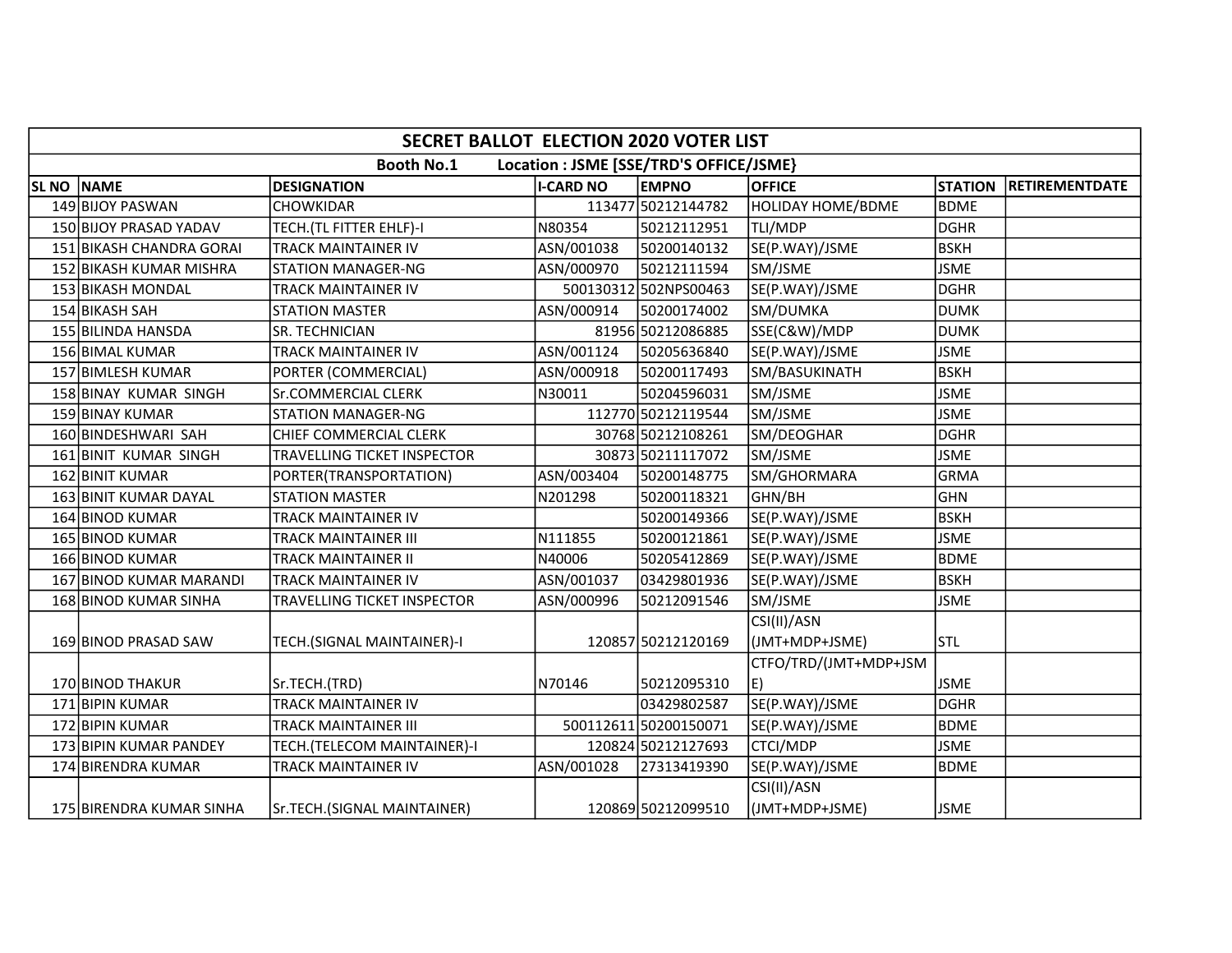|              | <b>SECRET BALLOT ELECTION 2020 VOTER LIST</b> |                                                 |                  |                                         |                       |                |                |  |  |  |
|--------------|-----------------------------------------------|-------------------------------------------------|------------------|-----------------------------------------|-----------------------|----------------|----------------|--|--|--|
|              |                                               | <b>Booth No.1</b>                               |                  | Location : JSME [SSE/TRD'S OFFICE/JSME} |                       |                |                |  |  |  |
| <b>SL NO</b> | <b>NAME</b>                                   | <b>DESIGNATION</b>                              | <b>I-CARD NO</b> | <b>EMPNO</b>                            | <b>OFFICE</b>         | <b>STATION</b> | RETIREMENTDATE |  |  |  |
|              |                                               |                                                 |                  |                                         | CSI(II)/ASN           |                |                |  |  |  |
|              | 176 BIRENDRA MAJHI                            | TECH.(SIGNAL MAINTAINER)-I                      |                  | 120860 50212089643                      | (JMT+MDP+JSME)        | LHB            |                |  |  |  |
|              |                                               |                                                 |                  |                                         | EF/ASN(JSME+JMT+BDME+ |                |                |  |  |  |
|              | <b>177 BIRENDRA NATH SOREN</b>                | <b>SR. TECHNICIAN</b>                           |                  | 60775 50200019823                       | STN+UVD)              | <b>JSME</b>    |                |  |  |  |
|              | IBIRENDRA PRASAD                              |                                                 |                  |                                         |                       |                |                |  |  |  |
|              | 178 CHOURASIA                                 | TRACK MAINTAINER IV                             |                  | 500112647 50200159360                   | SE(P.WAY)/JSME        | <b>DGHR</b>    |                |  |  |  |
|              |                                               |                                                 |                  |                                         |                       |                |                |  |  |  |
|              | 179 BIRENDRA PRASAD YADAV                     | TRACK MAINTAINER IV                             | E000394          | 50200403569                             | SE(P.WAY)/JSME        | <b>DGHR</b>    |                |  |  |  |
|              |                                               |                                                 |                  |                                         | EF/ASN(JSME+JMT+BDME+ |                |                |  |  |  |
|              | 180 BISHAL RAJAK                              | <b>TECHNICIAN GR-I</b>                          | N80165           | 50200086769                             | STN+UVD)              | <b>JSME</b>    |                |  |  |  |
|              | 181 BISWAJEET KUMAR                           | TRACK MAINTAINER IV                             | E00140           | 50200160052                             | SE(P.WAY)/JSME        | <b>BSKH</b>    |                |  |  |  |
|              | 182 BOGO GOPE                                 | TRACK MAINTAINER III                            |                  | 75053 50212070210                       | SE(P.WAY)/JSME        | NRGO           |                |  |  |  |
|              | 183 BRAJESH KUMAR                             | TRACK MAINTAINER IV                             | ASN/001055       | 50714109293                             | SE(P.WAY)/JSME        | GRMA           |                |  |  |  |
|              | 184 C T T TRIPURARI                           | Sr. SECTION ENGINEER(TELE)                      | N170267          | 50208310701                             | <b>CTCI/MDP</b>       | <b>JSME</b>    |                |  |  |  |
|              | 185 CHAMRU RAM                                | TRACK MAINTAINER II                             | N500730          | 50200086800                             | SE(P.WAY)/JSME        | <b>JSME</b>    |                |  |  |  |
|              | 186 CHANDAN KUMAR                             | TRACK MAINTAINER IV                             | ASN/001125       | 03429801676                             | SE(P.WAY)/JSME        | <b>DGHR</b>    |                |  |  |  |
|              | 187 CHANDAN KUMAR                             | <b>SR.TICKET EXAMINER</b>                       | C00061           | 53120142861                             | SM/JSME               | <b>JSME</b>    |                |  |  |  |
|              | 188 CHANDAN KUMAR                             | TRACK MAINTAINER IV                             |                  | 500130416 502NPS07683                   | SE(P.WAY)/JSME        | <b>BSKH</b>    |                |  |  |  |
|              | 189 CHANDAN KUMAR                             | <b>TRACK MAINTAINER IV</b>                      |                  | 500130813 50200155433                   | SE(P.WAY)/JSME        | <b>BSKH</b>    |                |  |  |  |
|              | 190 CHANDAN KUMAR                             | TRACK MAINTAINER IV                             |                  | 03429802580                             | SE(P.WAY)/JSME        | <b>DGHR</b>    |                |  |  |  |
|              |                                               |                                                 |                  |                                         |                       |                |                |  |  |  |
|              | 191 CHANDAN KUMAR PRASAD                      | <b>TRACK MAINTAINER IV</b>                      | ASN/001127       | 03429800959                             | SE(P.WAY)/JSME        | <b>DGHR</b>    |                |  |  |  |
|              | 192 CHANDAN MAJUMDAR                          | TRACK MAINTAINER IV                             |                  | 500130322502NPS00465                    | SE(P.WAY)/JSME        | <b>DGHR</b>    |                |  |  |  |
|              | 193 CHANDRA MANI KUMAR                        | Sr.COMMERCIAL CLERK(BOOKING)                    | C00062           | 502A4753240                             | SM/JSME               | <b>JSME</b>    |                |  |  |  |
|              |                                               |                                                 |                  |                                         |                       |                |                |  |  |  |
|              | 194 CHANDRA MOHAN MODI                        | SUPERVISOR (ENQUIRY / RESERVATION)   ASN/000989 |                  | 50212115125                             | SM/JSME               | <b>JSME</b>    |                |  |  |  |
|              |                                               |                                                 |                  |                                         |                       |                |                |  |  |  |
|              | 195 CHANDRA SHEKHAR PRASAD STATION MANAGER-NG |                                                 | ASN/000915       | 50217331213                             | SM/BASUKINATH         | <b>BSKH</b>    |                |  |  |  |
|              | 196 CHANDRAKANT PANDIT                        | TRACK MAINTAINER IV                             |                  | 03429802767                             | SE(P.WAY)/JSME        | DGHR           |                |  |  |  |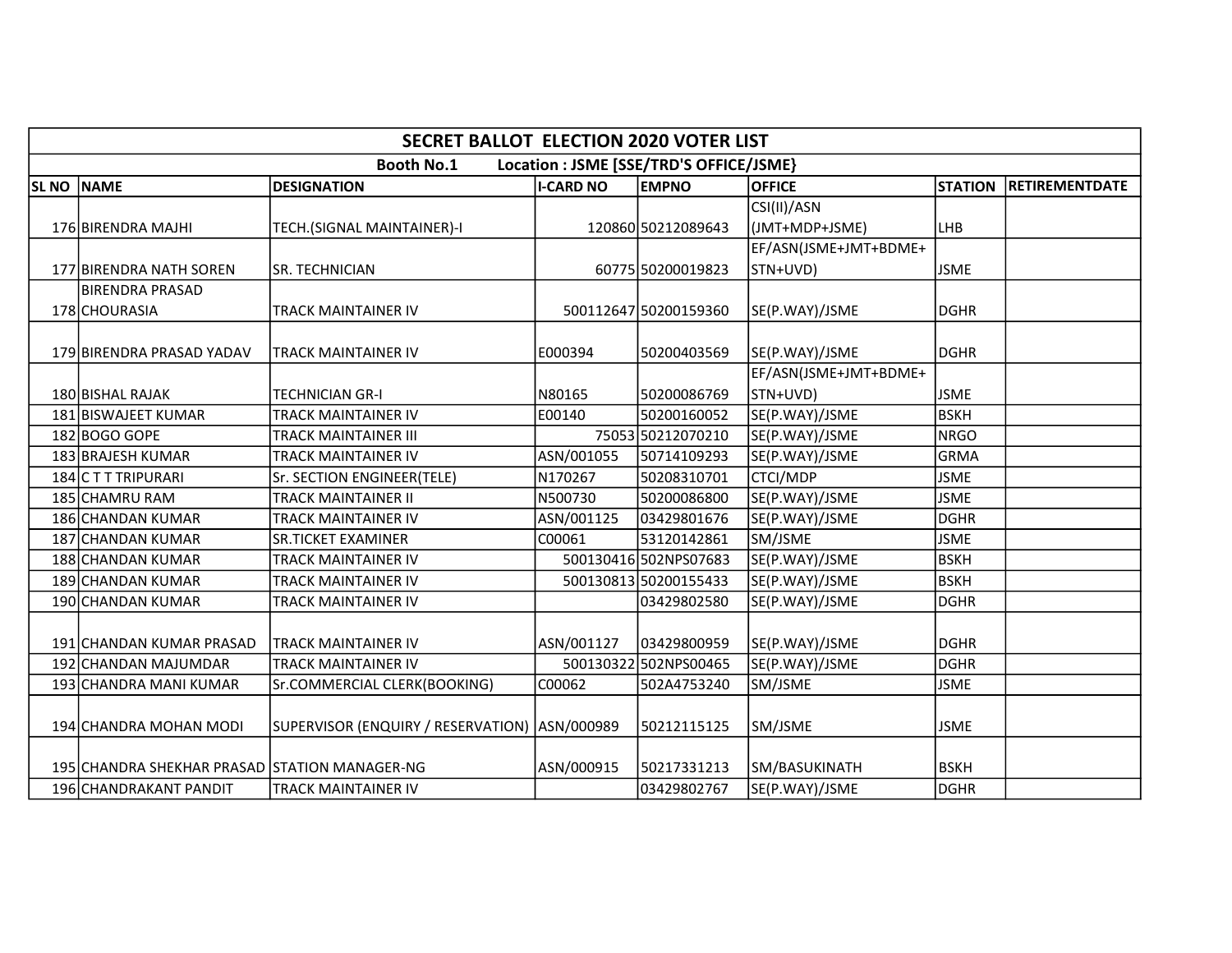|              | <b>SECRET BALLOT ELECTION 2020 VOTER LIST</b>                |                             |                  |                       |                       |                |                       |  |  |  |  |
|--------------|--------------------------------------------------------------|-----------------------------|------------------|-----------------------|-----------------------|----------------|-----------------------|--|--|--|--|
|              | <b>Booth No.1</b><br>Location : JSME [SSE/TRD'S OFFICE/JSME} |                             |                  |                       |                       |                |                       |  |  |  |  |
| <b>SL NO</b> | <b>NAME</b>                                                  | <b>DESIGNATION</b>          | <b>I-CARD NO</b> | <b>EMPNO</b>          | <b>OFFICE</b>         | <b>STATION</b> | <b>RETIREMENTDATE</b> |  |  |  |  |
|              |                                                              |                             |                  |                       |                       |                |                       |  |  |  |  |
|              | 197 CHANDRASHEKHAR KUMAR                                     | <b>TRACK MAINTAINER III</b> | ASN/001045       | 50200154441           | SE(P.WAY)/JSME        | NRGO           |                       |  |  |  |  |
|              |                                                              |                             |                  |                       |                       |                |                       |  |  |  |  |
|              | 198 CHANDRIKA KUMAR YADAV                                    | İTRACK MAINTAINER III       | N50012840        | 50200154337           | SE(P.WAY)/JSME        | <b>ISTL</b>    |                       |  |  |  |  |
|              | 199 CHHOTELAL YADAV                                          | <b>TRACK MAINTAINER III</b> | N111411          | 50200132755           | SE(P.WAY)/JSME        | Іврме          |                       |  |  |  |  |
|              | 200 CHINKUR KUMAR                                            | <b>TRACK MAINTAINER IV</b>  |                  | 03429802768           | SE(P.WAY)/JSME        | DGHR           |                       |  |  |  |  |
|              | 201 CHIRANJIT BISWAS                                         | TRACK MAINTAINER IV         | ASN/001109       | 03429800543           | SE(P.WAY)/JSME        | GRMA           |                       |  |  |  |  |
|              | 202 CONGRESS DAS                                             | <b>TRACK MAINTAINER IV</b>  | ASN/001056       | 50212418570           | SE(P.WAY)/JSME        | <b>DGHR</b>    |                       |  |  |  |  |
|              | 203 D K AMBASTHA                                             | JUNIOR ENGINEER(P.WAY)      | ASN/001016       | 50200023024           | SE(P.WAY)/JSME        | <b>JSME</b>    |                       |  |  |  |  |
|              | 204 DABLU KUMAR                                              | <b>TRACK MAINTAINER IV</b>  | ASN/002798       | 18329802420           | SE(P.WAY)/JSME        | <b>JSME</b>    |                       |  |  |  |  |
|              |                                                              |                             |                  |                       | EF/ASN(JSME+JMT+BDME+ |                |                       |  |  |  |  |
|              | 205 DABLU KUMAR SINGH                                        | <b>HELPER</b>               |                  | 50200401337           | STN+UVD)              | <b>JSME</b>    |                       |  |  |  |  |
|              |                                                              |                             |                  |                       | CSI(II)/ASN           |                |                       |  |  |  |  |
|              | 206 DALJEET BHARTI                                           | ASSISTANT(S/T)              | ASN/000788       | 50200143110           | (JMT+MDP+JSME)        | <b>STL</b>     |                       |  |  |  |  |
|              | 207 DASARATH MONDAL                                          | PORTER (COMMERCIAL)         |                  | 113326 50200018259    | SM/JSME               | <b>JSME</b>    |                       |  |  |  |  |
|              |                                                              |                             |                  |                       | CSI(II)/ASN           |                |                       |  |  |  |  |
|              | 208 DASARATH HEMBRUM                                         | ASSISTANT(S/T)              | N170134          | 50212084815           | (JMT+MDP+JSME)        | <b>JSME</b>    |                       |  |  |  |  |
|              | 209 DASHARATH YADAV                                          | <b>CABIN MASTER</b>         | ASN/000972       | 50200060161           | SM/JSME               | <b>JSME</b>    |                       |  |  |  |  |
|              | 210 DASRATH                                                  | <b>TRACK MAINTAINER II</b>  | N500723          | 50200081413           | SE(P.WAY)/JSME        | <b>BSKH</b>    |                       |  |  |  |  |
|              | 211 DAULAT MANDAL                                            | PORTER (COMMERCIAL)         |                  | 30824 03429800222     | SM/JSME               | <b>JSME</b>    |                       |  |  |  |  |
|              | 212 DEBABRATA KAR                                            | TRACK MAINTAINER IV         | ASN/001053       | 03429800555           | SE(P.WAY)/JSME        | <b>BSKH</b>    |                       |  |  |  |  |
|              | 213 DEBASIS MONDAL                                           | TRACK MAINTAINER IV         | E00432           | 03429800556           | SE(P.WAY)/JSME        | <b>JAMA</b>    |                       |  |  |  |  |
|              | 214 DEBENDRA YADAV                                           | <b>TRACK MAINTAINER II</b>  |                  | 74821 50212135744     | SE(P.WAY)/JSME        | <b>BDME</b>    |                       |  |  |  |  |
|              | 215 DEBESH RAUT                                              | <b>SR. TECHNICIAN</b>       |                  | 42115 50212133504     | TRS/MEMU SHED         | <b>JSME</b>    |                       |  |  |  |  |
|              | 216 DEEPAK KUMAR                                             | Sr.COMMERCIAL CLERK         | ASN/003759       | 50212144605           | SM/JSME               | <b>JSME</b>    |                       |  |  |  |  |
|              |                                                              |                             |                  |                       | CSI(II)/ASN           |                |                       |  |  |  |  |
|              | 217 DEEPAK KUMAR                                             | ASSISTANT(S/T)              | ASN/000784       | 50200170264           | (JMT+MDP+JSME)        | lGRMA          |                       |  |  |  |  |
|              | 218 DEEPAK KUMAR                                             | <b>TRACK MAINTAINER IV</b>  | E00095           | 03429800766           | SE(P.WAY)/JSME        | <b>STL</b>     |                       |  |  |  |  |
|              | 219 DEEPAK KUMAR                                             | TRACK MAINTAINER IV         |                  | 500130137 50200154465 | SE(P.WAY)/JSME        | LHB            |                       |  |  |  |  |
|              | 220 DEEPAK KUMAR                                             | <b>STATION MASTER</b>       | T00140           | 50320133421           | DYSS/LHB              | LHB            |                       |  |  |  |  |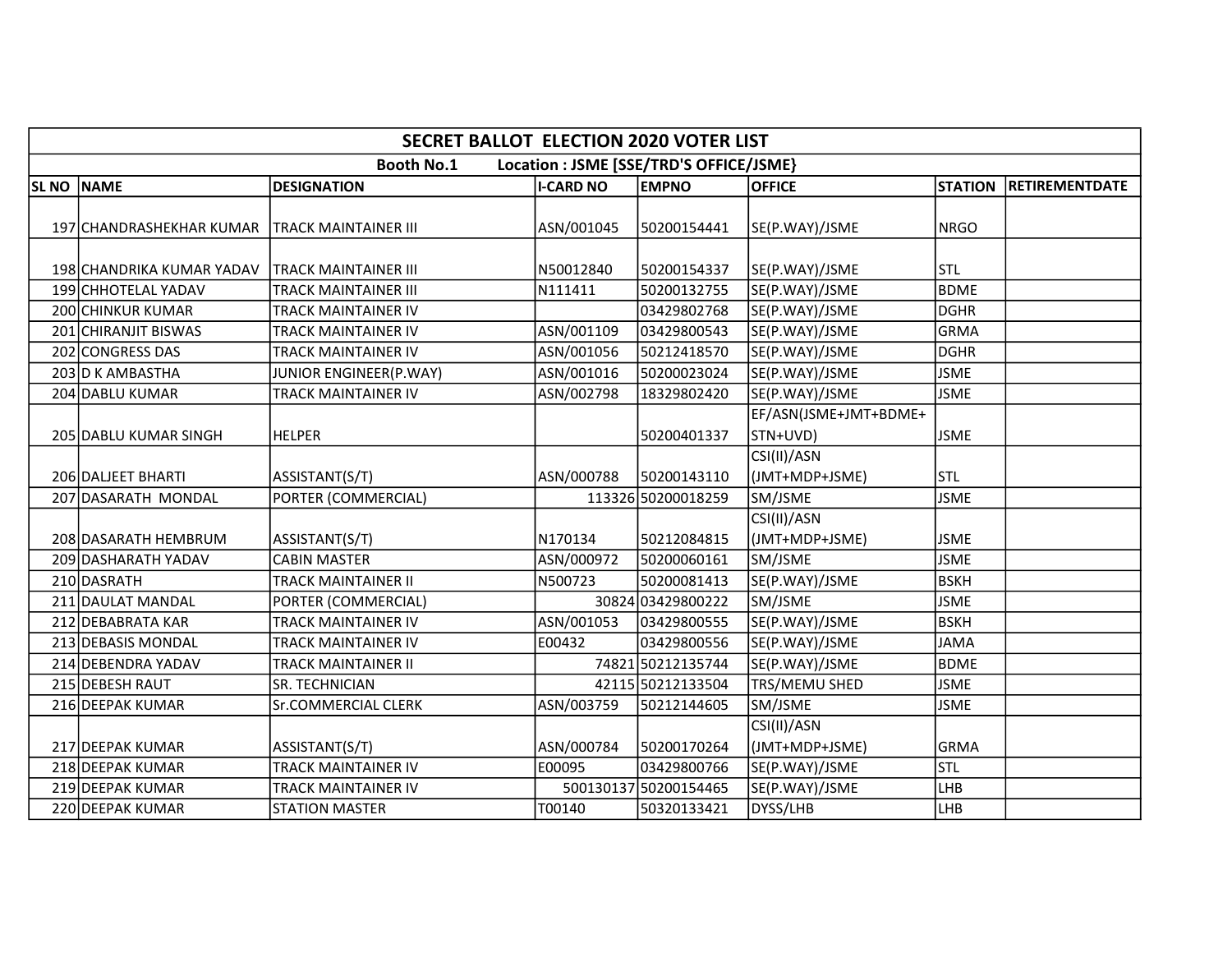|                  |                                                              | <b>SECRET BALLOT ELECTION 2020 VOTER LIST</b> |                  |                       |                       |                |                       |  |  |  |
|------------------|--------------------------------------------------------------|-----------------------------------------------|------------------|-----------------------|-----------------------|----------------|-----------------------|--|--|--|
|                  | <b>Booth No.1</b><br>Location : JSME [SSE/TRD'S OFFICE/JSME} |                                               |                  |                       |                       |                |                       |  |  |  |
| SL <sub>NO</sub> | NAME                                                         | <b>DESIGNATION</b>                            | <b>I-CARD NO</b> | <b>EMPNO</b>          | <b>OFFICE</b>         | <b>STATION</b> | <b>RETIREMENTDATE</b> |  |  |  |
|                  | 221 DEEPAK KUMAR                                             | <b>TRACK MAINTAINER III</b>                   | N50012818        | 50200154416           | SE(P.WAY)/JSME        | <b>NRGO</b>    |                       |  |  |  |
|                  | 222 DEEPAK KUMAR SINGH                                       | CHIEF COMMERCIAL CLERK                        | N30002           | 50212102349           | SM/JSME               | <b>JSME</b>    |                       |  |  |  |
|                  | 223 DEGAN MEHTAR                                             | SANITARY JAMADAR                              |                  | 112194 50212048630    | SM/JSME               | <b>JSME</b>    |                       |  |  |  |
|                  | 224 DEVDATT KUMAR                                            | PORTER(TRANSPORTATION)                        | ASN/002112       | 502NPS09250           | SM/DEOGHAR            | <b>KARJ</b>    |                       |  |  |  |
|                  | 225 DEVENDRA KUSHAWAHA                                       | <b>CABIN MASTER</b>                           | N201509          | 50212127607           | DYSS/LHB              | <b>LHB</b>     |                       |  |  |  |
|                  | <b>DEVENDRA KUMAR</b>                                        |                                               |                  |                       |                       |                |                       |  |  |  |
|                  | 226 MAHTON                                                   | <b>TRACK MAINTAINER IV</b>                    | N50012847        | 50200150137           | SE(P.WAY)/JSME        | <b>DGHR</b>    |                       |  |  |  |
|                  | 227 DEVENDRA NATH KAMTI                                      | <b>STATION MASTER</b>                         | N200009          | 50200006336           | SM/SIMULTALA          | Istl           |                       |  |  |  |
|                  |                                                              |                                               |                  |                       |                       |                |                       |  |  |  |
|                  | 228 DEVENDRA PRASAD YADAV                                    | <b>CABIN MASTER</b>                           | N201509          | 50212117286           | DYSS/LHB              | <b>LHB</b>     |                       |  |  |  |
|                  | 229 DEVENDRA YADAV                                           | <b>TRACK MAINTAINER IV</b>                    |                  | 500130292 50200160106 | SE(P.WAY)/JSME        | Istl           |                       |  |  |  |
|                  | 230 DHANANJAY KUMAR                                          | <b>STATION MANAGER-NG</b>                     |                  | 111986 50212119672    | SM/NGV/BH             | <b>NRGO</b>    |                       |  |  |  |
|                  | 231 DHANJAY KUMAR                                            | <b>TRACK MAINTAINER II</b>                    | N500898          | 50200086575           | SE(P.WAY)/JSME        | Istl           |                       |  |  |  |
|                  | 232 DHARMAVIR KUMAR                                          | <b>TRACK MAINTAINER III</b>                   | N111780          | 50200122051           | SE(P.WAY)/JSME        | <b>JSME</b>    |                       |  |  |  |
|                  | 233 DHARMENDRA KUMAR                                         | <b>TRACK MAINTAINER IV</b>                    | ASN/001031       | 504NPS03640           | SE(P.WAY)/JSME        | <b>NRGO</b>    |                       |  |  |  |
|                  | 234 DHARMENDRA KUMAR                                         | <b>GATEKEEPER (TRANSPORT)</b>                 | N201158          | 50200124450           | SM/SIMULTALA          | <b>STL</b>     |                       |  |  |  |
|                  | 235 DHARMENDRA PASWAN                                        | <b>TRACK MAINTAINER III</b>                   | N500946          | 50200121680           | SE(P.WAY)/JSME        | <b>DGHR</b>    |                       |  |  |  |
|                  | 236 DHARMENDRA THAKUR                                        | PORTER (COMMERCIAL)                           | N110628          | 50200183350           | DYSS/LHB              | LHB            |                       |  |  |  |
|                  |                                                              |                                               |                  |                       | EF/ASN(JSME+JMT+BDME+ |                |                       |  |  |  |
|                  | 237 IDHARMRAJ KUMAR                                          | <b>HELPER</b>                                 |                  | 03429801396           | STN+UVD)              | <b>JSME</b>    |                       |  |  |  |
|                  | 238 DHEERAJ KUMAR                                            | <b>TRACK MAINTAINER III</b>                   | N50012854        | 50200154490           | SE(P.WAY)/JSME        | <b>BDME</b>    |                       |  |  |  |
|                  | 239 DHIRENDRA GOP                                            | HEALTH - MALARIA INSP.-I                      | N100107          | 50200045512           | SM/JSME               | <b>JSME</b>    |                       |  |  |  |
|                  |                                                              |                                               |                  |                       | EF/ASN(JSME+JMT+BDME+ |                |                       |  |  |  |
|                  | 240 DHIRENDRA KUMAR                                          | <b>HELPER</b>                                 | N-80504          | 50200157326           | STN+UVD)              | <b>DUMK</b>    |                       |  |  |  |
|                  | <b>DHIRENDRA KUMAR</b>                                       |                                               |                  |                       |                       |                |                       |  |  |  |
|                  | 241 SRIVASTAVA                                               | PORTER (COMMERCIAL)                           | N200654          | 50200086848           | SM/JSME               | <b>JSME</b>    |                       |  |  |  |
|                  | 242 DIBAKAR KUMAR GUPTA                                      | CHIEF COML. SUPERVISOR(PARCEL)                | ASN/000984       | 50212090451           | SM/JSME               | <b>JSME</b>    |                       |  |  |  |
|                  | 243 DIGVIJAY KUMAR                                           | COMMERCIAL CLERK(BOOKING)                     | N60248           | 50200035890           | SM/JSME               | <b>JSME</b>    |                       |  |  |  |
|                  | 244 DILIP BHOGTA                                             | <b>TRACK MAINTAINER II</b>                    | N111156          | 50200083460           | SE(P.WAY)/JSME        | <b>DGHR</b>    |                       |  |  |  |
|                  | 245 DILIP KR PANDIT                                          | <b>STATION MANAGER-NG</b>                     | ASN/000917       | 50200173320           | SM/BASUKINATH         | <b>BSKH</b>    |                       |  |  |  |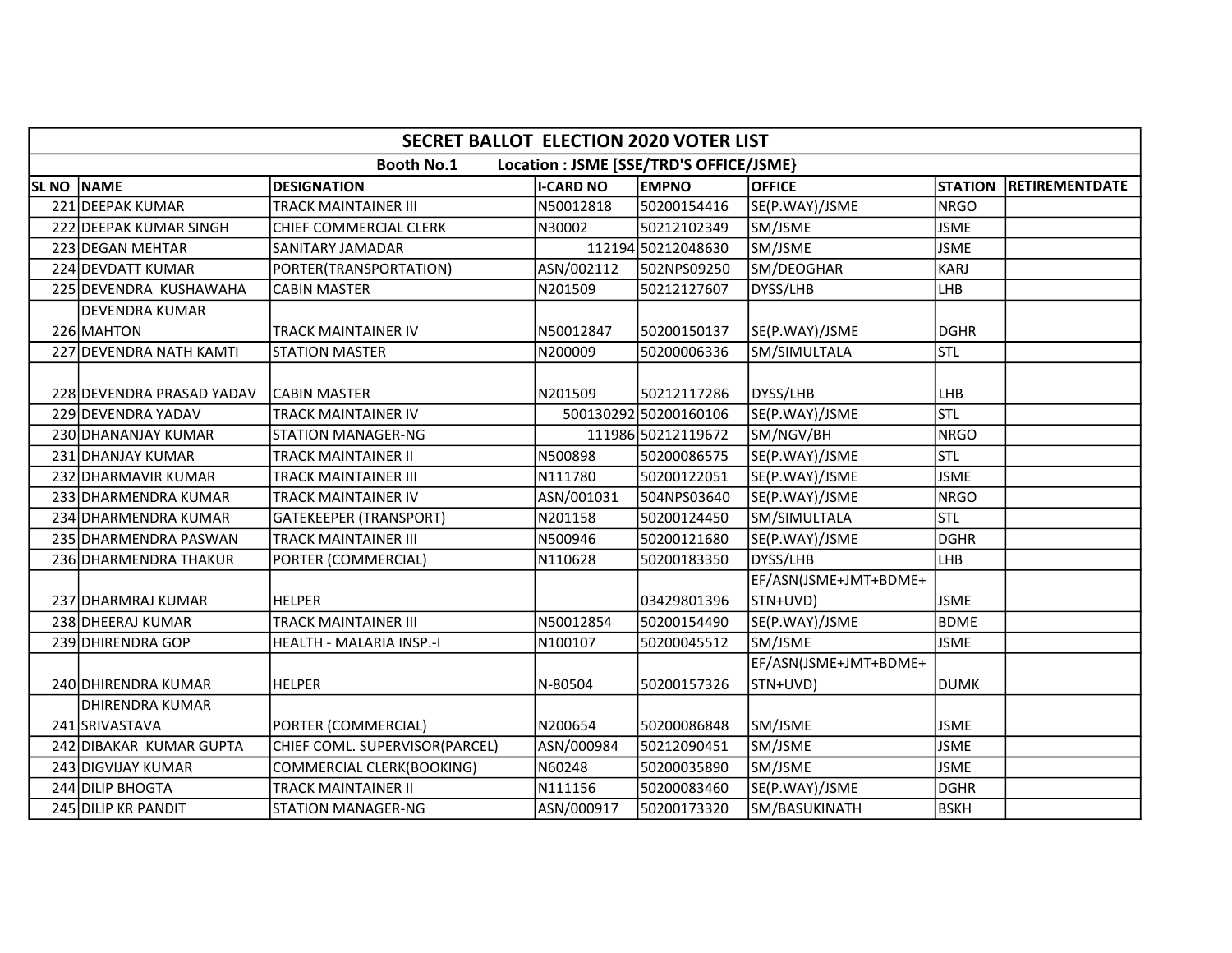|              | <b>SECRET BALLOT ELECTION 2020 VOTER LIST</b>                |                             |                  |                       |                       |                |                       |  |  |  |  |
|--------------|--------------------------------------------------------------|-----------------------------|------------------|-----------------------|-----------------------|----------------|-----------------------|--|--|--|--|
|              | <b>Booth No.1</b><br>Location : JSME [SSE/TRD'S OFFICE/JSME} |                             |                  |                       |                       |                |                       |  |  |  |  |
| <b>SL NO</b> | <b>NAME</b>                                                  | <b>DESIGNATION</b>          | <b>I-CARD NO</b> | <b>EMPNO</b>          | <b>OFFICE</b>         | <b>STATION</b> | <b>RETIREMENTDATE</b> |  |  |  |  |
|              |                                                              |                             |                  |                       | CTFO/TRD/(JMT+MDP+JSM |                |                       |  |  |  |  |
|              | 246 DILIP KUMAR SINGH                                        | TECHNICIAN GR-I             | N7015            | 50212119106           | E)                    | <b>JSME</b>    |                       |  |  |  |  |
|              |                                                              |                             |                  |                       | EF/ASN(JSME+JMT+BDME+ |                |                       |  |  |  |  |
|              | 247 DILIP KUMAR MANDAL                                       | <b>HELPER</b>               |                  | 24915 50211150427     | STN+UVD)              | DGHR           |                       |  |  |  |  |
|              |                                                              |                             |                  |                       | CTFO/TRD/(JMT+MDP+JSM |                |                       |  |  |  |  |
|              | 248 DILIP MANDAL                                             | <b>HELPER</b>               | N70114           | 50200095977           | E)                    | <b>JSME</b>    |                       |  |  |  |  |
|              | 249 DILIP RAM                                                | TECH.(BLACK SMITH)-II       | N500719          | 50200082960           | SE(P.WAY)/JSME        | <b>BSKH</b>    |                       |  |  |  |  |
|              | 250 DILIP RAM                                                | <b>TRACK MAINTAINER III</b> | N500944          | 50200122040           | SE(P.WAY)/JSME        | <b>TTN</b>     |                       |  |  |  |  |
|              | 251 DINA NATH PANDEY                                         | <b>CABIN MASTER</b>         |                  | 112875 50212113013    | SM/JSME               | <b>JSME</b>    |                       |  |  |  |  |
|              | 252 DINESH DAS                                               | Sr.TECH(FITTER)             | N110866          | 50212085080           | SSE(C&W)/MDP          | <b>JSME</b>    |                       |  |  |  |  |
|              | 253 DINESH KUMAR                                             | TRACK MAINTAINER II         | N500936          | 50200110474           | SE(P.WAY)/JSME        | LHB            |                       |  |  |  |  |
|              | 254 DINESH KUMAR SHARMA                                      | TRACK MAINTAINER IV         |                  | 500112637 50200159384 | SE(P.WAY)/JSME        | <b>DGHR</b>    |                       |  |  |  |  |
|              |                                                              |                             |                  |                       | CSI(II)/ASN           |                |                       |  |  |  |  |
|              | <b>255 DINESH KUMAR SNEHI</b>                                | ASSISTANT(S/T)              | N170271          | 50200111405           | (JMT+MDP+JSME)        | lstl           |                       |  |  |  |  |
|              | 256 DINESH PRASAD YADAV                                      | TRACK MAINTAINER IV         | E00390           | 50200404984           | SE(P.WAY)/JSME        | <b>GRMA</b>    |                       |  |  |  |  |
|              | 257 DINESWAR                                                 | <b>TRACK MAINTAINER III</b> |                  | 75650 50212065602     | SE(P.WAY)/JSME        | Istl           |                       |  |  |  |  |
|              | 258 DINKAR KUMAR JHA                                         | <b>STATION MASTER</b>       | T00007           | 502A0169316           | SM/DEOGHAR            | <b>KARJ</b>    |                       |  |  |  |  |
|              | 259 DIPAK KUMAR                                              | TECH.(TELECOM MAINTAINER)-I | N170295          | 50200060963           | CTCI/MDP              | <b>JSME</b>    |                       |  |  |  |  |
|              | 260 DIPANKAR KANJILAL                                        | TRACK MAINTAINER IV         | ASN/001102       | 03429800540           | SE(P.WAY)/JSME        | <b>DGHR</b>    |                       |  |  |  |  |
|              | 261 DIVYANSHU KUMAR                                          | Sr.SECTION ENGINEER(CnW)    | N111039          | 50206423310           | SSE(C&W)/MDP          | <b>JSME</b>    |                       |  |  |  |  |
|              | 262 DIWAKAR RAW                                              | <b>Sr.COMMERCIAL CLERK</b>  |                  | 30755 50212048355     | SM/JSME               | <b>JSME</b>    |                       |  |  |  |  |
|              |                                                              |                             |                  |                       |                       |                |                       |  |  |  |  |
|              | 263 DURYODHAN KUMAR YADAV ASSISTANT (S/T)                    |                             | S00037           | 03429800626           | TCI/ASN(MDP+JSME)     | <b>DMKA</b>    |                       |  |  |  |  |
|              | 264 FAHMIDA KHATOON                                          | TECH.(FITTER)-I             | N110382          | 50200035038           | SSE(C&W)/MDP          | <b>JSME</b>    |                       |  |  |  |  |
|              | 265 FEKU RAM                                                 | <b>TRACK MAINTAINER II</b>  | N500722          | 50200081437           | SE(P.WAY)/JSME        | <b>BSKH</b>    |                       |  |  |  |  |
|              | 266 FUL KUMAR PASWAN                                         | TRACK MAINTAINER III        |                  | 500130298 50200150186 | SE(P.WAY)/JSME        | <b>LHB</b>     |                       |  |  |  |  |
|              | 267 FULDEV MAHATO                                            | TRACK MAINTAINER IV         |                  | 50204783750           | SE(P.WAY)/JSME        | <b>DGHR</b>    |                       |  |  |  |  |
|              | 268 FULMANTI KUMARI                                          | TRACK MAINTAINER IV         | N500112636       | 50200156760           | SE(P.WAY)/JSME        | <b>JSME</b>    |                       |  |  |  |  |
|              | 269 GAJENDRA YADAV                                           | PORTER (COMMERCIAL)         |                  | 113199 50212145178    | SM/NGV/BH             | <b>NRGO</b>    |                       |  |  |  |  |
|              | 270 GANDHI SHARMA                                            | PORTER(TRANSPORTATION)      | ASN/003405       | 50200127334           | SM/GHORMARA           | GRMA           |                       |  |  |  |  |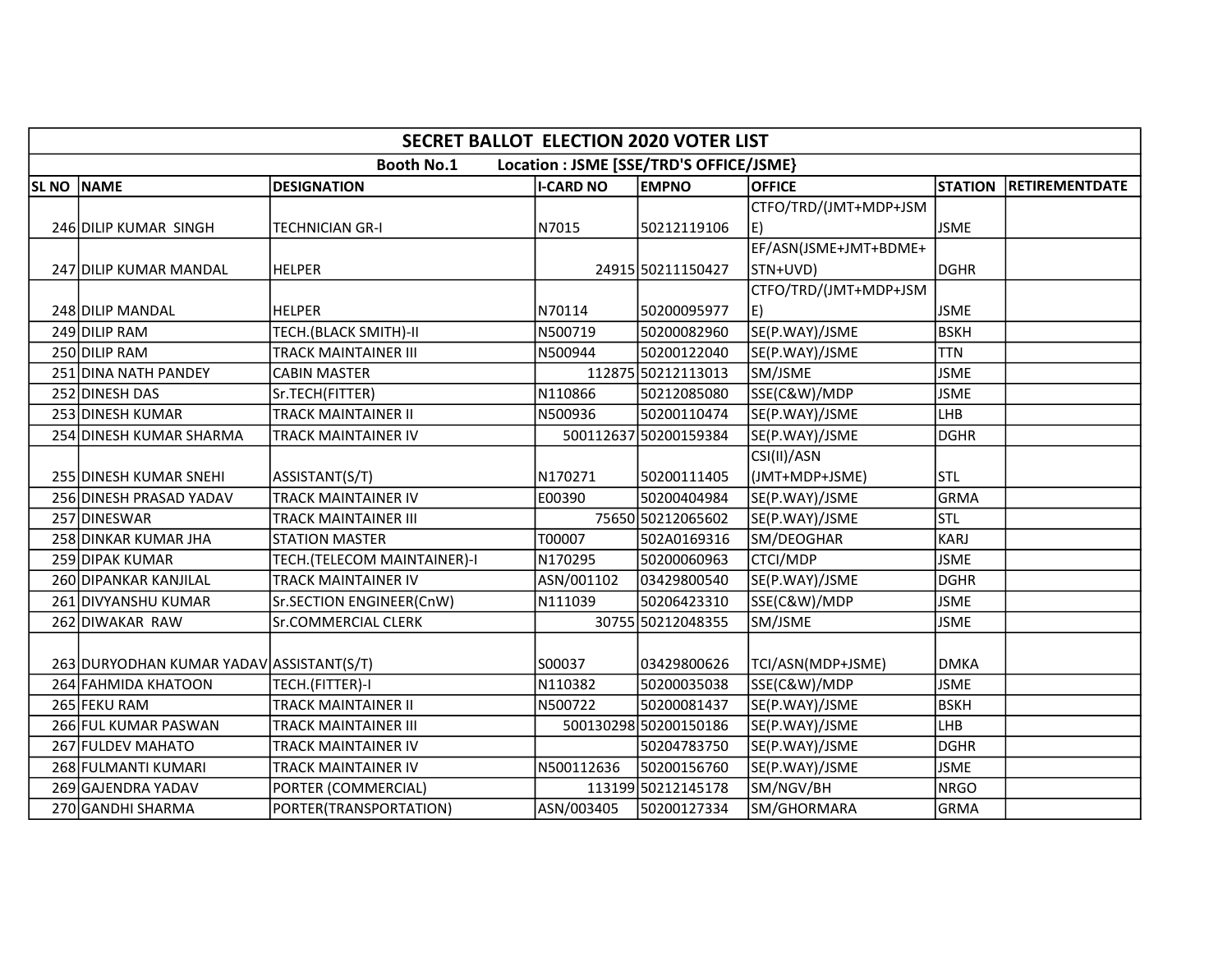|                   | <b>SECRET BALLOT ELECTION 2020 VOTER LIST</b>                |                                 |                  |                       |                       |                |                       |  |  |  |  |
|-------------------|--------------------------------------------------------------|---------------------------------|------------------|-----------------------|-----------------------|----------------|-----------------------|--|--|--|--|
|                   | Location : JSME [SSE/TRD'S OFFICE/JSME}<br><b>Booth No.1</b> |                                 |                  |                       |                       |                |                       |  |  |  |  |
| <b>SL NO NAME</b> |                                                              | <b>DESIGNATION</b>              | <b>I-CARD NO</b> | <b>EMPNO</b>          | <b>OFFICE</b>         | <b>STATION</b> | <b>RETIREMENTDATE</b> |  |  |  |  |
|                   | <b>GANGADHAR PRASAD</b>                                      |                                 |                  |                       |                       |                |                       |  |  |  |  |
|                   | 271 YADAV                                                    | OFFICE SUPERINTENDENT           | ASN/001100       | 50200057680           | AEN/JSME              | <b>JSME</b>    |                       |  |  |  |  |
|                   | 272 GANO DAS                                                 | <b>HELPER</b>                   |                  | 72915 50212087531     | SE(WORKS)/MDP         | <b>JSME</b>    |                       |  |  |  |  |
|                   | 273 GANORI NONIA                                             | <b>TRACK MAINTAINER II</b>      | N111422          | 50200115770           | SE(P.WAY)/JSME        | GHN            |                       |  |  |  |  |
|                   | 274 GAURAV KUMAR                                             | <b>STATION MANAGER-NG</b>       | N200751          | 50200104012           | SM/JSME               | <b>JSME</b>    |                       |  |  |  |  |
|                   | 275 GAURAV KUMAR THAKUR                                      | PORTER(TRANSPORTATION)          | ASN/003460       | 50200161974           | SM/DUMKA              | <b>DMKA</b>    |                       |  |  |  |  |
|                   | 276 GAURI SHANKAR PANDIT                                     | <b>TRACK MAINTAINER IV</b>      | N50012832        | 50200145208           | SE(P.WAY)/JSME        | <b>DGHR</b>    |                       |  |  |  |  |
|                   |                                                              |                                 |                  |                       |                       |                |                       |  |  |  |  |
|                   | 277 GAUTAM PRASAD                                            | CHIEF COML. SUPERVISOR(BOOKING) | N30006           | 50212105545           | SS/BDME               | <b>BDME</b>    |                       |  |  |  |  |
|                   | 278 GAUTAM RAJ                                               | <b>TRACK MAINTAINER IV</b>      | ASN/001103       | 27223005398           | SE(P.WAY)/JSME        | BSKH           |                       |  |  |  |  |
|                   |                                                              |                                 |                  |                       | CSI(II)/ASN           |                |                       |  |  |  |  |
|                   | 279 GENU MAHATO                                              | ASSISTANT(S/T)                  |                  | 12878 50212115472     | (JMT+MDP+JSME)        | <b>JSME</b>    |                       |  |  |  |  |
|                   | 280 GILU RAM                                                 | <b>TRACK MAINTAINER II</b>      | N500922          | 50200081425           | SE(P.WAY)/JSME        | <b>TTN</b>     |                       |  |  |  |  |
|                   |                                                              |                                 |                  |                       | EF/ASN(JSME+JMT+BDME+ |                |                       |  |  |  |  |
|                   | 281 GIRISH KUMAR                                             | TECH-II(ELECT)                  |                  | 80518 50200170525     | STN+UVD)              | <b>JSME</b>    |                       |  |  |  |  |
|                   | 282 GOBIND MESTAR                                            | SANITARY JAMADAR                |                  | 100741 50212048732    | SS/BDME               | <b>BDME</b>    |                       |  |  |  |  |
|                   | 283 GOPAL DAS                                                | <b>SHUNT MAN</b>                | N60560           | 50200093968           | SM/JSME               | <b>JSME</b>    |                       |  |  |  |  |
|                   | 284 GOPAL KUMAR                                              | <b>TRACK MAINTAINER II</b>      | N500934          | 50200121757           | SE(P.WAY)/JSME        | lbdme          |                       |  |  |  |  |
|                   | 285 GOPAL PRASAD YADAV                                       | <b>TRACK MAINTAINER III</b>     |                  | 500111153 50200126627 | SE(P.WAY)/JSME        | NRGO           |                       |  |  |  |  |
|                   |                                                              |                                 |                  |                       | EF/ASN(JSME+JMT+BDME+ |                |                       |  |  |  |  |
|                   | 286 GORIB BAURI                                              | <b>TECHNICIAN GR-I</b>          | N80364           | 50200082296           | STN+UVD)              | <b>JSME</b>    |                       |  |  |  |  |
|                   | 287 GOUTAM JHA                                               | <b>TRACK MAINTAINER III</b>     | N500727          | 50208370722           | SE(P.WAY)/JSME        | <b>DGHR</b>    |                       |  |  |  |  |
|                   | 288 GOUTAM KUMAR                                             | <b>TRACK MAINTAINER IV</b>      |                  | 03429801986           | SE(P.WAY)/JSME        | <b>JSME</b>    |                       |  |  |  |  |
|                   | 289 GOVIND YADAV                                             | PORTER (COMMERCIAL)             |                  | 113207 50212145117    | SM/SIMULTALA          | <b>STL</b>     |                       |  |  |  |  |
|                   | 290 GOVINDA PRASAD                                           | <b>TRACK MAINTAINER IV</b>      |                  | 50012843 50200159463  | SE(P.WAY)/JSME        | DGHR           |                       |  |  |  |  |
|                   |                                                              |                                 |                  |                       | EF/ASN(JSME+JMT+BDME+ |                |                       |  |  |  |  |
|                   | 291 GULO YADAV                                               | <b>TECHNICIAN GR-I</b>          |                  | 60682 50212116105     | STN+UVD)              | BDME           |                       |  |  |  |  |
|                   | 292 GURULAL MARANDI                                          | TRACK MAINTAINER IV             |                  | 50205639116           | SE(P.WAY)/JSME        | <b>BSKH</b>    |                       |  |  |  |  |
|                   | 293 HIMANSHU GUPTA                                           | <b>TICKET EXAMINER</b>          |                  | 27407341799           | SM/JSME               | <b>JSME</b>    |                       |  |  |  |  |
|                   | 294 HORIL MANJHI                                             | <b>SHUNT MAN</b>                |                  | 111154 50212076340    | SM/JSME               | <b>JSME</b>    |                       |  |  |  |  |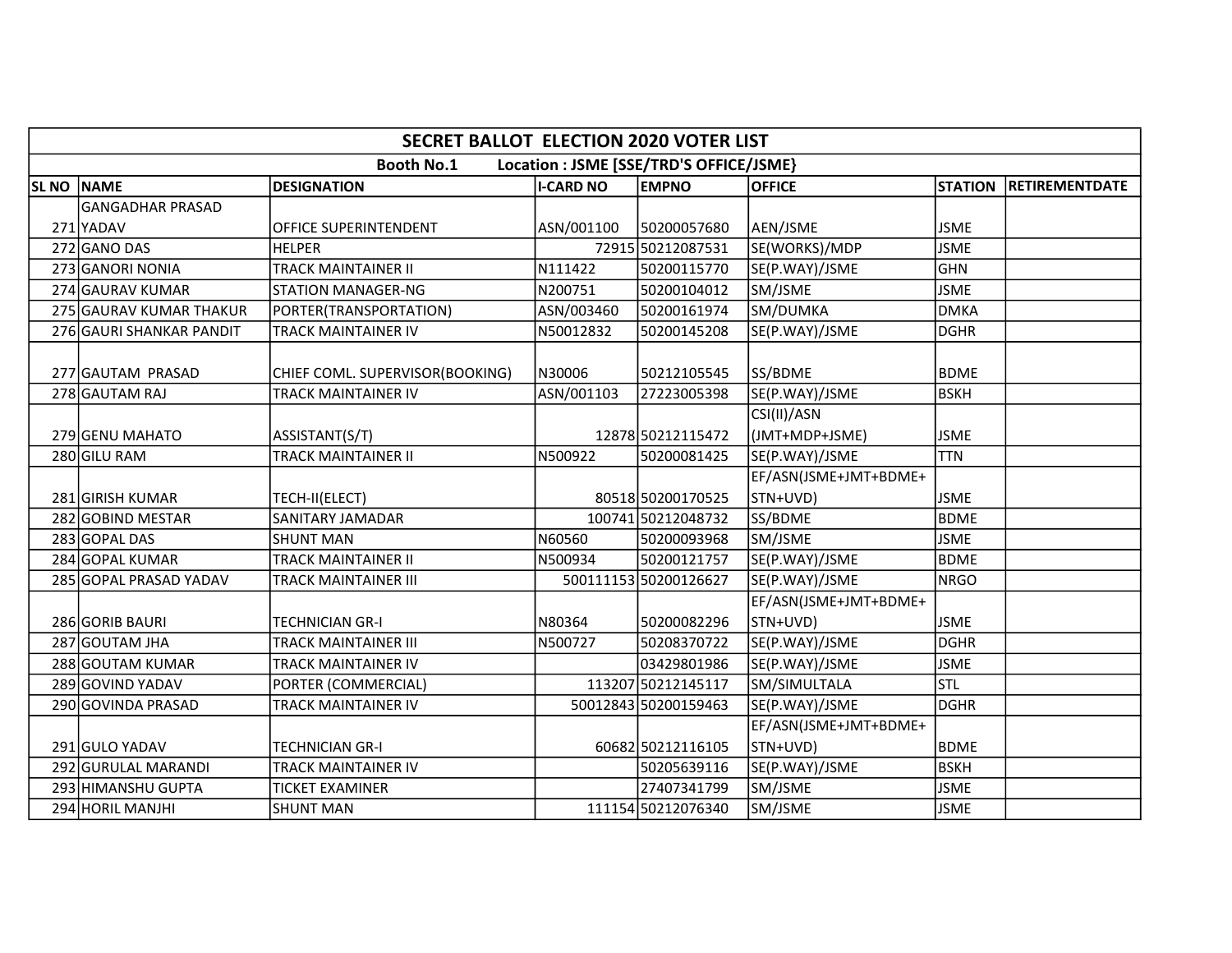|                  | <b>SECRET BALLOT ELECTION 2020 VOTER LIST</b>                |                                  |                  |                       |                       |                |                       |  |  |  |  |
|------------------|--------------------------------------------------------------|----------------------------------|------------------|-----------------------|-----------------------|----------------|-----------------------|--|--|--|--|
|                  | <b>Booth No.1</b><br>Location : JSME [SSE/TRD'S OFFICE/JSME} |                                  |                  |                       |                       |                |                       |  |  |  |  |
| SL <sub>NO</sub> | <b>NAME</b>                                                  | <b>DESIGNATION</b>               | <b>I-CARD NO</b> | <b>EMPNO</b>          | <b>OFFICE</b>         | <b>STATION</b> | <b>RETIREMENTDATE</b> |  |  |  |  |
|                  | 295 HRIDAY KR MANDAL                                         | TRACK MAINTAINER II              |                  | 50200016895           | SE(P.WAY)/JSME        | <b>BDME</b>    |                       |  |  |  |  |
|                  |                                                              |                                  |                  |                       |                       |                |                       |  |  |  |  |
|                  | 296 IMADUL HOSSAIN MONDAL                                    | <b>TRACK MAINTAINER IV</b>       |                  | 500130420 502NPS07692 | SE(P.WAY)/JSME        | <b>BSKH</b>    |                       |  |  |  |  |
|                  | 297 INA DEVI                                                 | <b>KHALASI HELPER</b>            |                  | 73111 50212137418     | SE(P.WAY)/JSME        | <b>JSME</b>    |                       |  |  |  |  |
|                  |                                                              |                                  |                  |                       | CTFO/TRD/(JMT+MDP+JSM |                |                       |  |  |  |  |
|                  | 298 INDRA DEO KUMAR DAS                                      | TECHNICIAN GR-I                  | N70173           | 50208361885           | E)                    | <b>JSME</b>    |                       |  |  |  |  |
|                  | 299 INDRAJEET KUMAR                                          | TRACK MAINTAINER IV              |                  | 03429800963           | SE(P.WAY)/JSME        | DUMK           |                       |  |  |  |  |
|                  | 300 INDRAJEET KUMAR                                          | <b>TRACK MAINTAINER III</b>      |                  | 500112635 50200149950 | SE(P.WAY)/JSME        | Ігнв           |                       |  |  |  |  |
|                  | 301 INDRAJEET KUMAR                                          | TRACK MAINTAINER IV              | E00092           | 03429800764           | SE(P.WAY)/JSME        | DGHR           |                       |  |  |  |  |
|                  | 302 INDRASAN PRASAD                                          | TRAVELLING TICKET INSPECTOR      |                  | 31206 50207309790     | SM/JSME               | <b>JSME</b>    |                       |  |  |  |  |
|                  | 303 ISHWAR LAL MAHTO                                         | SHUNT MAN                        | ASN/000975       | 50200050702           | SM/JSME               | <b>JSME</b>    |                       |  |  |  |  |
|                  | 304 ISSAC TOPPO                                              | Sr.COMMERCIAL CLERK(BOOKING)     | ASN/000985       | 50212144540           | SM/JSME               | <b>JSME</b>    |                       |  |  |  |  |
|                  | 305 JAGADISH MANDAL                                          | TRACK MAINTAINER III             |                  | 75515 50212135732     | SE(P.WAY)/JSME        | BDME           |                       |  |  |  |  |
|                  | 306 JAGAI HEMBRAM                                            | TRACK MAINTAINER II              |                  | 74960 50212096647     | SE(P.WAY)/JSME        | lghn           |                       |  |  |  |  |
|                  | 307 JAI KISHOR SOREN                                         | Sr. CLERK                        | ASN/001099       | 50205523643           | SE(P.WAY)/JSME        | <b>JSME</b>    |                       |  |  |  |  |
|                  | 308 JAI PRAKASH KUMAR                                        | <b>STATION MASTER</b>            | ASN/003411       | 50329802212           | SM/NGV/BH             | NRGO           |                       |  |  |  |  |
|                  | <b>JAI PRAKASH NARAYAN</b>                                   |                                  |                  |                       |                       |                |                       |  |  |  |  |
|                  | 309 SINGH                                                    | TRACK MAINTAINER III             | N500887          | 50200121990           | SE(P.WAY)/JSME        | <b>JSME</b>    |                       |  |  |  |  |
|                  | 310 JAIPRAKASH MONDAL                                        | TECH.(WELDER)-II                 |                  | 73369 50212131106     | SE(P.WAY)/JSME        | <b>JSME</b>    |                       |  |  |  |  |
|                  | 311 JAMUNA MAHATO                                            | TRACK MAINTAINER IV              | ASN/001262       | 502H4783797           | SE(P.WAY)/JSME        | DGHR           |                       |  |  |  |  |
|                  | 312 JAWAHAR YADAV                                            | <b>HELPER</b>                    |                  | 50208251319           | DEN/C/Dumka-NG        | BDME           |                       |  |  |  |  |
|                  | 313 JAY RAM DUBEY                                            | <b>ENQUIRY/RESERVATION CLERK</b> | N30097           | 50200069115           | SS/BDME               | BDME           |                       |  |  |  |  |
|                  | 314 JAYA PRAKASH GORAIN                                      | TRACK MAINTAINER IV              | ASN/001035       | 53162140201           | SE(P.WAY)/JSME        | <b>JAMA</b>    |                       |  |  |  |  |
|                  | 315 JEETENDRA KUMAR                                          | TRACK MAINTAINER IV              | NA               | 27621005597           | SE(P.WAY)/JSME        | <b>BSKH</b>    |                       |  |  |  |  |
|                  | 316 JITENDRA DAS                                             | <b>COMMERCIAL CLERK</b>          |                  | 27315413330           | SM/JSME               | <b>JSME</b>    |                       |  |  |  |  |
|                  | 317 JITENDRA KUMAR                                           | Sr. SECTION ENGINEER(TELE)       | S00022           | 03129801721           | CTCI/MDP              | <b>DGHR</b>    |                       |  |  |  |  |
|                  | 318 JITENDRA KUMAR                                           | <b>STATION MASTER</b>            | ASN/002839       | 50200055920           | SM/SIMULTALA          | <b>STL</b>     |                       |  |  |  |  |
|                  | 319 JITENDRA KUMAR                                           | TRACK MAINTAINER IV              |                  | 50205637405           | SE(P.WAY)/JSME        | GRMA           |                       |  |  |  |  |
|                  | JITENDRA KUMAR                                               |                                  |                  |                       | CSI(II)/ASN           |                |                       |  |  |  |  |
|                  | 320 CHOUDHARY                                                | ASSISTANT(S/T)                   | N170708          | 502NPS10781           | (JMT+MDP+JSME)        | <b>JSME</b>    |                       |  |  |  |  |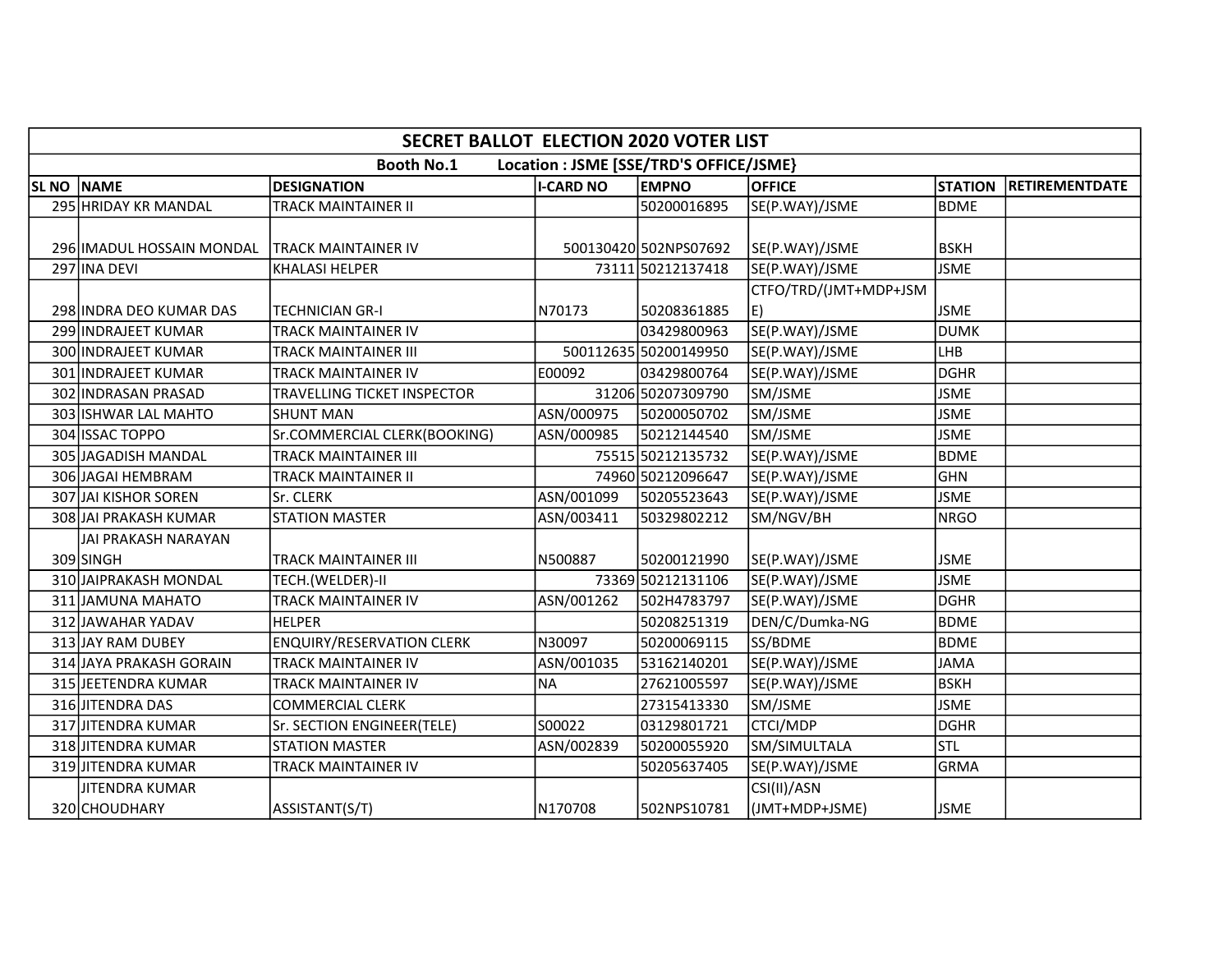|                  | <b>SECRET BALLOT ELECTION 2020 VOTER LIST</b>                |                                                 |                  |                    |                                   |                |                       |  |  |  |
|------------------|--------------------------------------------------------------|-------------------------------------------------|------------------|--------------------|-----------------------------------|----------------|-----------------------|--|--|--|
|                  | <b>Booth No.1</b><br>Location : JSME [SSE/TRD'S OFFICE/JSME} |                                                 |                  |                    |                                   |                |                       |  |  |  |
| SL <sub>NO</sub> | NAME                                                         | <b>DESIGNATION</b>                              | <b>I-CARD NO</b> | <b>EMPNO</b>       | <b>OFFICE</b>                     | <b>STATION</b> | <b>RETIREMENTDATE</b> |  |  |  |
|                  | 321 JITENDRA PRASAD SAH                                      | <b>COMMERCIAL CLERK</b>                         | ASN/000988       | 39210AB0079        | SM/JSME                           | <b>JSME</b>    |                       |  |  |  |
|                  | 322 JITENDRA YADAV                                           | <b>ASST. STATION MASTER</b>                     | N201684          | 50200105685        | SM/JSME                           | <b>JSME</b>    |                       |  |  |  |
|                  | 323 JITOO MONDAL                                             | Sr.CABINMAN                                     |                  | 112080 50212117869 | SS/BDME                           | <b>BDME</b>    |                       |  |  |  |
|                  | 324 JITOO TUDU                                               | <b>SHUNTING MASTER</b>                          |                  | 112343 50212048768 | SM/JSME                           | <b>JSME</b>    |                       |  |  |  |
|                  | 325 JOHN TUDU                                                | SUPERVISOR (ENQUIRY / RESERVATION)   ASN/002913 |                  | 50209000665        | SM/DUMKA                          | <b>DUMK</b>    |                       |  |  |  |
|                  | JOINANDAN PRASAD<br>326 MAHATO                               | TRACK MAINTAINER I                              | N500710          | 50200081504        | SE(P.WAY)/JSME                    | <b>JSME</b>    |                       |  |  |  |
|                  | 327 JYOTINDRA MANJHI                                         | PORTER (COMMERCIAL)                             |                  | 713301 50200018272 | GHN/BH                            | lghn           |                       |  |  |  |
|                  | 328 KABIR ANSARI                                             | <b>VALVE MAN</b>                                | ASN/000730       | 03429802095        | SE(WORKS)/MDP                     | <b>DMKA</b>    |                       |  |  |  |
|                  |                                                              |                                                 |                  |                    | EF/ASN(JSME+JMT+BDME+             |                |                       |  |  |  |
|                  | 329 KAJAL BISWAS                                             | TECH-II(ELECT)                                  |                  | 50200406686        | STN+UVD)                          | BDME           |                       |  |  |  |
|                  | 330 KAJAL KUMAR MAJI                                         | OFFICE SUPERINTENDENT                           |                  | 112160 50212082326 | SM/JSME                           | <b>JSME</b>    |                       |  |  |  |
|                  | 331 KALEP MURMU                                              | TECH.(SIGNAL MAINTAINER)-II                     | N170226          | 50200095527        | CSI(II)/ASN<br>(JMT+MDP+JSME)     | <b>JSME</b>    |                       |  |  |  |
|                  | 332 KALI PADA MARANDI                                        | SR. TECHNICIAN                                  | N80287           | 50212090244        | EF/ASN(JSME+JMT+BDME+<br>STN+UVD) | <b>JSME</b>    |                       |  |  |  |
|                  | KALIPADO PAUL BAIJEN<br>333 PAUL                             | TRACK MAINTAINER IV                             |                  | 39507AE0405        | SE(P.WAY)/JSME                    | <b>BSKH</b>    |                       |  |  |  |
|                  | 334 KAMLA YADAV                                              | TECH.(BLACK SMITH)-II                           | N111703          | 50205546370        | SE(P.WAY)/JSME                    | <b>BSKH</b>    |                       |  |  |  |
|                  | 335 KAMLESH KUMAR                                            | TRACK MAINTAINER IV                             | ASN/001119       | 03429802005        | SE(P.WAY)/JSME                    | <b>STL</b>     |                       |  |  |  |
|                  | 336 KAMLESH KUMAR SINHA                                      | CHIEF.TRAVELLING TICKET INSPECTOR               |                  | 30788 50212046863  | DRM/TRNSP/ASN                     | <b>JSME</b>    |                       |  |  |  |
|                  | 337 KAMLESH MAHATO                                           | TRACK MAINTAINER II                             | N500705          | 50200081528        | SE(P.WAY)/JSME                    | <b>JSME</b>    |                       |  |  |  |
|                  | 338 KAMLESHWAR SINGH                                         | PORTER (COMMERCIAL)                             | N110534          | 50200183325        | SM/SIMULTALA                      | Istl           |                       |  |  |  |
|                  | 339 KANCHAN KUMAR                                            | TRACK MAINTAINER IV                             | ASN/000963       | 03429801426        | SE(P.WAY)/JSME                    | DGHR           |                       |  |  |  |
|                  | 340 KANGRESH MAHTO                                           | PORTER (COMMERCIAL)                             | ASN/003963       | 50200107608        | SM/DEOGHAR                        | <b>DGHR</b>    |                       |  |  |  |
|                  | 341 KANHAIYA KUMAR                                           | TRACK MAINTAINER IV                             | ASN/001030       | 03429801416        | SE(P.WAY)/JSME                    | NRGO           |                       |  |  |  |
|                  | 342 KANHAIYALAL PRASAD                                       | TECHNICIAN GR-I                                 | N70160           | 50204780802        | CTFO/TRD/(JMT+MDP+JSM<br>E)       | JSME           |                       |  |  |  |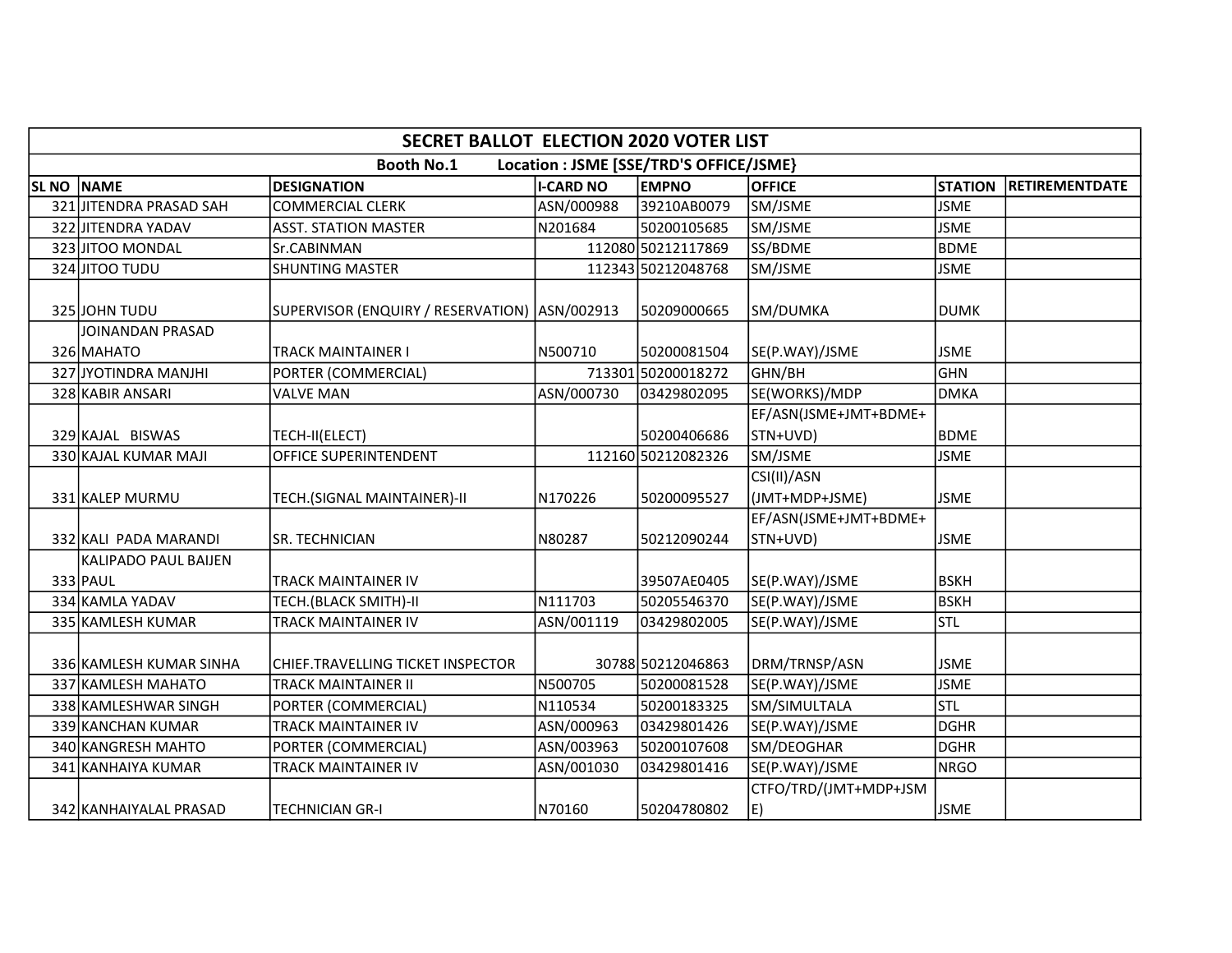|                  | SECRET BALLOT ELECTION 2020 VOTER LIST                       |                             |                  |                       |                |                |                       |  |  |  |  |
|------------------|--------------------------------------------------------------|-----------------------------|------------------|-----------------------|----------------|----------------|-----------------------|--|--|--|--|
|                  | <b>Booth No.1</b><br>Location : JSME [SSE/TRD'S OFFICE/JSME} |                             |                  |                       |                |                |                       |  |  |  |  |
| SL <sub>NO</sub> | <b>NAME</b>                                                  | <b>DESIGNATION</b>          | <b>I-CARD NO</b> | <b>EMPNO</b>          | <b>OFFICE</b>  | <b>STATION</b> | <b>RETIREMENTDATE</b> |  |  |  |  |
|                  | 343 KANHIYA RAY                                              | PORTER(TRANSPORTATION)      | N30444           | 50212126342           | SM/JSME        | <b>JSME</b>    |                       |  |  |  |  |
|                  | 344 KANTI DEVI                                               | MALI                        |                  | 75890 50212144800     | SE(WORKS)/MDP  | <b>JSME</b>    |                       |  |  |  |  |
|                  | 345 KAPILDEO YADAV                                           | <b>TRACK MAINTAINER II</b>  | N500737          | 50200041762           | SE(P.WAY)/JSME | LHB            |                       |  |  |  |  |
|                  | 346 KAROO                                                    | Sr.TECH(FITTER)             | N111311          | 50212042675           | SE(WORKS)/MDP  | <b>JSME</b>    |                       |  |  |  |  |
|                  | 347 KAUSHAL SINGH                                            | <b>HEAD TICKET EXAMINER</b> | ASN/001001       | 50200115782           | SM/JSME        | <b>JSME</b>    |                       |  |  |  |  |
|                  | <b>KAUSHALESH KUMAR</b>                                      |                             |                  |                       |                |                |                       |  |  |  |  |
|                  | 348 KAUSHAL                                                  | TRACK MAINTAINER IV         |                  | 50206429233           | SE(P.WAY)/JSME | llhb           |                       |  |  |  |  |
|                  | 349 KAZI ARAFAT ALI                                          | TRACK MAINTAINER IV         |                  | 03429800046           | SE(P.WAY)/JSME | <b>JAMA</b>    |                       |  |  |  |  |
|                  | 350 KEDAR KUMAR                                              | TRACK MAINTAINER III        |                  | 500112634 50200149962 | SE(P.WAY)/JSME | <b>JSME</b>    |                       |  |  |  |  |
|                  | 351 KISHORE KUMAR DAS                                        | <b>HEAD TICKET EXAMINER</b> | N30435           | 50208001650           | SM/JSME        | <b>JSME</b>    |                       |  |  |  |  |
|                  | 352 KISHORE KUMAR YADAV                                      | <b>SR.TICKET EXAMINER</b>   |                  | 50200152730           | SM/JSME        | <b>JSME</b>    |                       |  |  |  |  |
|                  | 353 KISHTU REWANI                                            | <b>HEAD TICKET EXAMINER</b> | ASN/001000       | 50212107499           | SM/JSME        | <b>JSME</b>    |                       |  |  |  |  |
|                  | 354 KISUN YADAV                                              | PORTER(TRANSPORTATION)      | N200461          | 50212131982           | <b>BH/JSME</b> | <b>TTN</b>     |                       |  |  |  |  |
|                  | 355 KRISHAN MURARI                                           | <b>SR.TICKET EXAMINER</b>   | ASN/001004       | 53120144597           | SM/JSME        | <b>JSME</b>    |                       |  |  |  |  |
|                  | 356 KRISHNA DEO MAHATO                                       | <b>STATION MANAGER-NG</b>   | ASN/001446       | 50212122350           | SM/JSME        | <b>JSME</b>    |                       |  |  |  |  |
|                  | 357 KRISHNA DEO PRASAD                                       | Sr.TECH(FITTER)             | N111172          | 50205202980           | SSE(C&W)/MDP   | <b>DUMK</b>    |                       |  |  |  |  |
|                  | 358 KRISHNA KUMAR                                            | TRACK MAINTAINER IV         | ASN/001042       | 03429801618           | SE(P.WAY)/JSME | <b>STL</b>     |                       |  |  |  |  |
|                  | 359 KRISHNA ROUTH                                            | TRACK MAINTAINER II         | N500903          | 50200081590           | SE(P.WAY)/JSME | <b>STL</b>     |                       |  |  |  |  |
|                  | 360 KUMAR GAURAV                                             | TRACK MAINTAINER IV         | ASN/000969       | 53120163275           | SE(P.WAY)/JSME | <b>DGHR</b>    |                       |  |  |  |  |
|                  | 361 KUMAR KUNDAN                                             | TRACK MAINTAINER IV         | ASN/001123       | 03429800961           | SE(P.WAY)/JSME | <b>BSKH</b>    |                       |  |  |  |  |
|                  | 362 KUMAR MANISH                                             | <b>Sr.COMMERCIAL CLERK</b>  |                  | 30993 50212092009     | SS/BDME        | <b>BDME</b>    |                       |  |  |  |  |
|                  |                                                              |                             |                  |                       | CSI(II)/ASN    |                |                       |  |  |  |  |
|                  | 363 KUMAR PRABHASH                                           | TECH.(SIGNAL MAINTAINER)-II | N170326          | 50209009139           | (JMT+MDP+JSME) | lGRMA          |                       |  |  |  |  |
|                  | 364 KUMAR RAVI SHEKHAR                                       | TRACK MAINTAINER IV         |                  | 27312409960           | SE(P.WAY)/JSME | <b>NRGO</b>    |                       |  |  |  |  |
|                  | 365 KUMAR VIKASH                                             | TRACK MAINTAINER IV         | E00131           | 03429801159           | SE(P.WAY)/JSME | GRMA           |                       |  |  |  |  |
|                  | 366 KUNAL KUMAR                                              | TRACK MAINTAINER IV         | ASN/001036       | 50714701771           | SE(P.WAY)/JSME | <b>JAMA</b>    |                       |  |  |  |  |
|                  | 367 KUNAL KUMAR                                              | <b>JR CLERK</b>             | N110938          | 50200122804           | SSE/WORKS/JSME | <b>JSME</b>    |                       |  |  |  |  |
|                  | 368 KUNAL KUMAR                                              | TRACK MAINTAINER IV         |                  | 03429801679           | SE(P.WAY)/JSME | GHN            |                       |  |  |  |  |
|                  | 369 LAKSMI PRASAD                                            | SAFAIWALA                   |                  | 112786 50212076296    | SM/SIMULTALA   | <b>STL</b>     |                       |  |  |  |  |
|                  | 370 LALAN KUMAR                                              | GATEKEEPER (TRANSPORT)      | ASN/003408       | 50200148751           | SM/GHORMARA    | GRMA           |                       |  |  |  |  |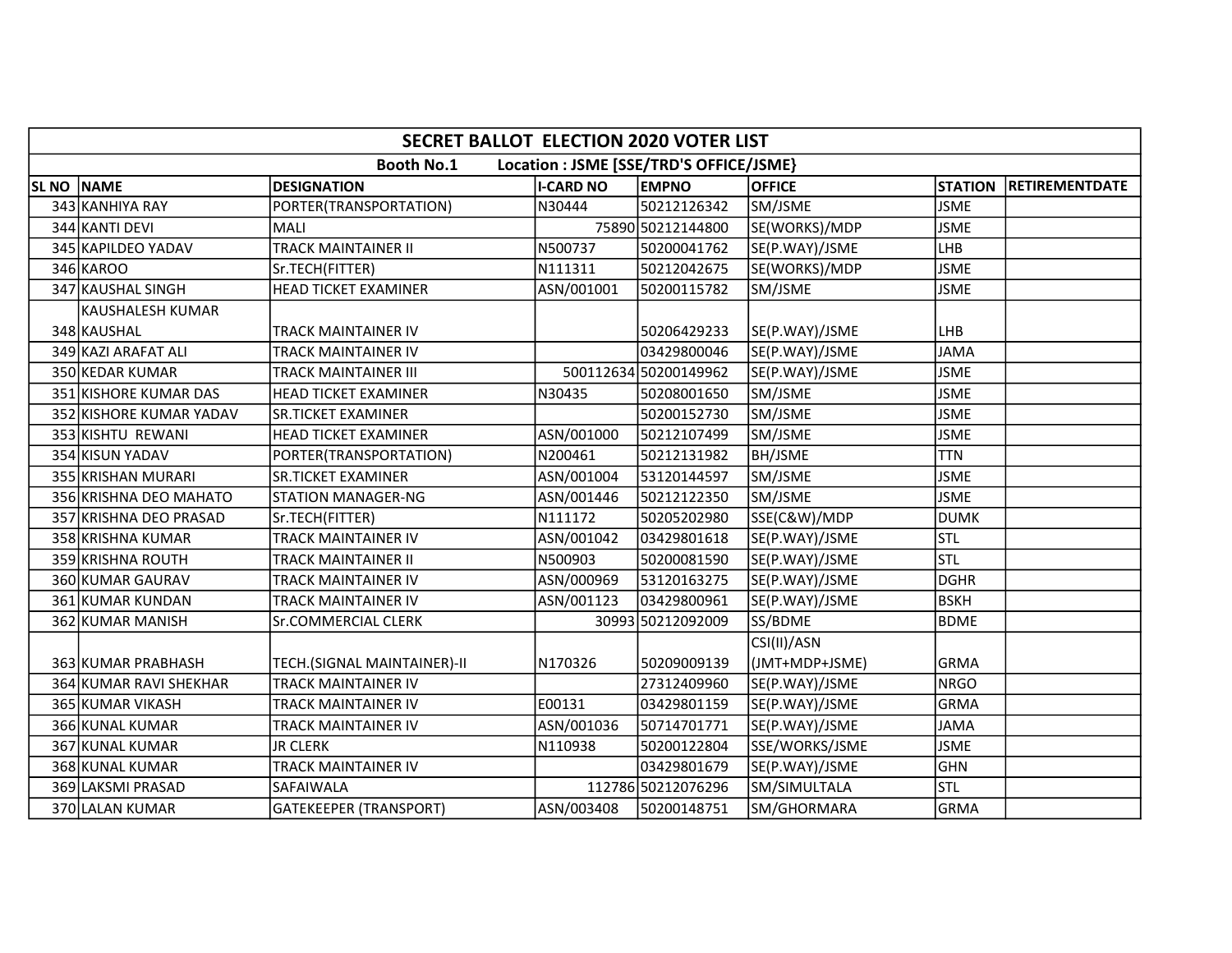|                  | <b>SECRET BALLOT ELECTION 2020 VOTER LIST</b>                |                            |                  |                       |                       |                |                       |  |  |  |
|------------------|--------------------------------------------------------------|----------------------------|------------------|-----------------------|-----------------------|----------------|-----------------------|--|--|--|
|                  | <b>Booth No.1</b><br>Location : JSME [SSE/TRD'S OFFICE/JSME} |                            |                  |                       |                       |                |                       |  |  |  |
| SL <sub>NO</sub> | <b>NAME</b>                                                  | <b>DESIGNATION</b>         | <b>I-CARD NO</b> | <b>EMPNO</b>          | <b>OFFICE</b>         | <b>STATION</b> | <b>RETIREMENTDATE</b> |  |  |  |
|                  | 371 LALAN KUMAR                                              | TRACK MAINTAINER IV        |                  | 50200158215           | DEN/C/Dumka-NG        | <b>BDME</b>    |                       |  |  |  |
|                  |                                                              |                            |                  |                       |                       |                |                       |  |  |  |
|                  | 372 LALAN KUMAR CHOUDHARY Sr.COMMERCIAL CLERK                |                            | N30743           | 50211021858           | SM/JSME               | <b>JSME</b>    |                       |  |  |  |
|                  |                                                              |                            |                  |                       | CTFO/TRD/(JMT+MDP+JSM |                |                       |  |  |  |
|                  | 373 LALBABU RAY                                              | KHALASI(MULTI PURPOSE)     | N7002            | 50200060732           | E)                    | <b>JSME</b>    |                       |  |  |  |
|                  | 374 LALBIHARI CHOUDHARY                                      | TRACK MAINTAINER III       | N111595          | 50200120716           | SE(P.WAY)/JSME        | <b>JSME</b>    |                       |  |  |  |
|                  | 375 LAV KUMAR                                                | TRACK MAINTAINER III       | N500943          | 50200121850           | SE(P.WAY)/JSME        | <b>BDME</b>    |                       |  |  |  |
|                  | 376 LEKHA PRASAD                                             | TRACK MAINTAINER IV        |                  | 500112649 50200146961 | SE(P.WAY)/JSME        | <b>DGHR</b>    |                       |  |  |  |
|                  | 377 LOKNATH GOPE                                             | TRACK MAINTAINER II        | N500706          | 50200087014           | SE(P.WAY)/JSME        | Ігнв           |                       |  |  |  |
|                  | 378 MADAN DAS                                                | POINTSMAN(OPT)             | <b>RRC134</b>    | 27312402140           | TLI/MDP               | DGHR           |                       |  |  |  |
|                  | 379 MADAN KUMAR GUPTA                                        | TRACK MAINTAINER IV        | E00122           | 03429800544           | SE(P.WAY)/JSME        | <b>STL</b>     |                       |  |  |  |
|                  | 380 MADAN KUMAR PANDIT                                       | ASSISTANT(S/T)             | S00038           | 50200404654           | TCI/ASN(MDP+JSME)     | <b>KTOR</b>    |                       |  |  |  |
|                  | 381 MADAN KUMAR YADAV                                        | TRACK MAINTAINER III       | N111155          | 50200126639           | SE(P.WAY)/JSME        | NRGO           |                       |  |  |  |
|                  |                                                              |                            |                  |                       | EF/ASN(JSME+JMT+BDME+ |                |                       |  |  |  |
|                  | 382 MADHAB DHARA                                             | TECHNICIAN GR-I            | N80048           | 50200054434           | STN+UVD)              | <b>JSME</b>    |                       |  |  |  |
|                  | 383 MADHAV CHANDRA JHA                                       | TRAFFIC INSPECTOR          | ASN/001447       | 50217390576           | DRM/TRNSP/ASN         | <b>JSME</b>    |                       |  |  |  |
|                  | 384 MADHU MANGAL ROY                                         | JUNIOR ENGINEER(P.WAY)     | N500130491       | 502NPS06994           | SE(P.WAY)/JSME        | <b>JSME</b>    |                       |  |  |  |
|                  | 385 MAHADEO KUMAR                                            | TRACK MAINTAINER IV        |                  | 18529802205           | SE(P.WAY)/JSME        | <b>TTN</b>     |                       |  |  |  |
|                  | 386 MAHENDRA KR YADAV                                        | TRACK MAINTAINER II        | N500726          | 50200041786           | SE(P.WAY)/JSME        | NRGO           |                       |  |  |  |
|                  | 387 MAHENDRA KURMI                                           | <b>SHUNT MAN</b>           | N200457          | 50200069980           | SM/JSME               | <b>JSME</b>    |                       |  |  |  |
|                  | 388 MAHENDRA PANDIT                                          | <b>Sr.COMMERCIAL CLERK</b> | ASN/003196       | 50212105594           | SM/SIMULTALA          | <b>STL</b>     |                       |  |  |  |
|                  | 389 MAHENDRA RAWAT                                           | <b>KHALASI HELPER</b>      |                  | 50208808880           | SSE(C&W)/ASN(CL-IV)   | <b>TTN</b>     |                       |  |  |  |
|                  | 390 MAHESH KUMAR                                             | <b>STATION MANAGER-NG</b>  |                  | 113494 50200018612    | DYSS/LHB              | LHB            |                       |  |  |  |
|                  | 391 MAHIT KUMAR                                              | TRACK MAINTAINER IV        |                  | 500131252 03429800713 | SE(P.WAY)/JSME        | LHB            |                       |  |  |  |
|                  | 392 MALTI DEVI                                               | <b>KHALASI HELPER</b>      |                  | 70692 50212136906     | SE(WORKS)/MDP         | <b>JSME</b>    |                       |  |  |  |
|                  | 393 MANCHAN KUMAR SAH                                        | TRACK MAINTAINER IV        | ASN/001128       | 03429800719           | SE(P.WAY)/JSME        | <b>JSME</b>    |                       |  |  |  |
|                  |                                                              |                            |                  |                       |                       |                |                       |  |  |  |
|                  | 394 MANDARESHWAR KUMAR                                       | PORTER(TRANSPORTATION)     |                  | 110702 50200151919    | SM/JSME               | <b>JSME</b>    |                       |  |  |  |
|                  | 395 MANEJAR YADAV                                            | PORTER(TRANSPORTATION)     | N30003           | 50212126690           | SM/JSME               | <b>JSME</b>    |                       |  |  |  |
|                  | 396 MANGAL HEMBRAM                                           | <b>HELPER</b>              | N-60827          | 50200147060           | TRS/MEMU SHED         | <b>JSME</b>    |                       |  |  |  |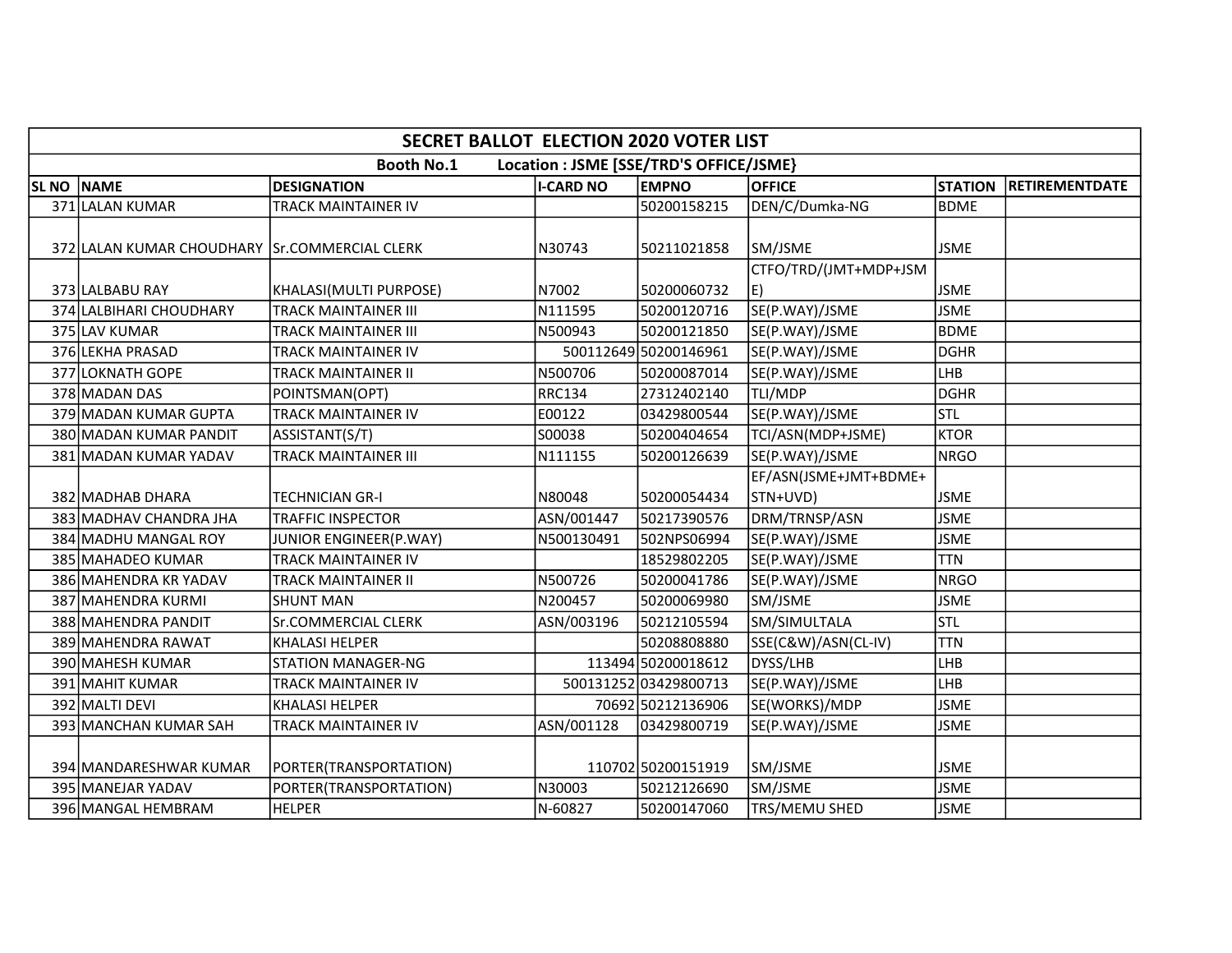|              | <b>SECRET BALLOT ELECTION 2020 VOTER LIST</b> |                                    |                  |                                         |                       |                |                       |  |  |  |  |
|--------------|-----------------------------------------------|------------------------------------|------------------|-----------------------------------------|-----------------------|----------------|-----------------------|--|--|--|--|
|              |                                               | <b>Booth No.1</b>                  |                  | Location : JSME [SSE/TRD'S OFFICE/JSME} |                       |                |                       |  |  |  |  |
| <b>SL NO</b> | <b>NAME</b>                                   | <b>DESIGNATION</b>                 | <b>I-CARD NO</b> | <b>EMPNO</b>                            | <b>OFFICE</b>         | <b>STATION</b> | <b>RETIREMENTDATE</b> |  |  |  |  |
|              | 397 MANGAL RAM                                | <b>TRACK MAINTAINER II</b>         | N500731          | 50200081474                             | SE(P.WAY)/JSME        | DGHR           |                       |  |  |  |  |
|              | 398 MANGAL RUIDAS                             | <b>TRAINEE</b>                     |                  | 1118005 03429800221                     | SSE(C&W)/MDP          | DUMK           |                       |  |  |  |  |
|              | 399 MANIR AHMED                               | Sr.CABINMAN                        | N200570          | 50212133942                             | SM/JSME               | <b>JSME</b>    |                       |  |  |  |  |
|              | 400 MANISH GUPTA                              | <b>TRACK MAINTAINER IV</b>         |                  | 50200150230                             | SE(P.WAY)/JSME        | <b>DMKA</b>    |                       |  |  |  |  |
|              | 401 MANISH GUPTA                              | TRACK MAINTAINER IV                |                  | 03429802765                             | SE(P.WAY)/JSME        | DGHR           |                       |  |  |  |  |
|              | 402 MANISH KUMAR                              | <b>TRACK MAINTAINER III</b>        | N50012817        | 50200154428                             | SE(P.WAY)/JSME        | NRGO           |                       |  |  |  |  |
|              | 403 MANISH KUMAR                              | <b>TRACK MAINTAINER IV</b>         | E00094           | 03429801624                             | SE(P.WAY)/JSME        | <b>DGHR</b>    |                       |  |  |  |  |
|              | 404 MANISH KUMAR                              | TECH.(TELECOM MAINTAINER)-I        | NA)              | 27416000233                             | <b>CTCI/MDP</b>       | <b>DGHR</b>    |                       |  |  |  |  |
|              | 405 MANISH KUMAR                              | TRACK MAINTAINER IV                |                  | 500130302 502NPS06733                   | SE(P.WAY)/JSME        | <b>GHN</b>     |                       |  |  |  |  |
|              | 406 MANISH KUMAR SHARMA                       | <b>TRACK MAINTAINER IV</b>         | ASN/000966       | 03429801166                             | SE(P.WAY)/JSME        | DGHR           |                       |  |  |  |  |
|              | 407 MANISH KUMAR SINGH                        | JUNIOR ENGINEER(P.WAY)             | ASN/001020       | 50200019239                             | SE(P.WAY)/JSME        | Ігнв           |                       |  |  |  |  |
|              | 408 MANJAY LAL                                | <b>TRACK MAINTAINER IV</b>         | E00392           | 03429801628                             | SE(P.WAY)/JSME        | <b>STL</b>     |                       |  |  |  |  |
|              | 409 MANMOHAN KUMAR                            | POINTSMAN-B                        | N110978          | 502NPS05603                             | SM/SIMULTALA          | <b>STL</b>     |                       |  |  |  |  |
|              | 410 MANOJ KUMAR SINGH                         | COMMERCIAL SUPERVISOR (BOOKING)    | ASN/002616       | 50212048422                             | SM/JSME               | <b>JSME</b>    |                       |  |  |  |  |
|              | 411 MANOJ KUMAR RAY                           | <b>CHIEF COMMERCIAL CLERK</b>      |                  | 30761 50212104243                       | SM/DEOGHAR            | DGHR           |                       |  |  |  |  |
|              | 412 MANOJ KUMAR                               | Sr.COMMERCIAL CLERK(BOOKING)       | N30646           | 50205421652                             | SM/JSME               | <b>JSME</b>    |                       |  |  |  |  |
|              | 413 MANOJ KUMAR                               | <b>TRAVELLING TICKET INSPECTOR</b> |                  | 30360 50211117266                       | SM/JSME               | <b>JSME</b>    |                       |  |  |  |  |
|              |                                               |                                    |                  |                                         | EF/ASN(JSME+JMT+BDME+ |                |                       |  |  |  |  |
|              | 414 MANOJ KUMAR                               | <b>HELPER</b>                      | N80291           | 50200128480                             | STN+UVD)              | <b>JSME</b>    |                       |  |  |  |  |
|              | 415 MANOJ KUMAR                               | Sr. SECTION ENGINEER(TELE)         |                  | 120761 50212136554                      | <b>CTCI/MDP</b>       | DUMK           |                       |  |  |  |  |
|              | 416 MANOJ KUMAR                               | <b>ENQUIRY/RESERVATION CLERK</b>   |                  | 30870 50212143170                       | SM/JSME               | <b>JSME</b>    |                       |  |  |  |  |
|              | 417 MANOJ KUMAR MAHARA                        | <b>TRACK MAINTAINER II</b>         | N500945          | 50200121770                             | SE(P.WAY)/JSME        | <b>JSME</b>    |                       |  |  |  |  |
|              | 418 MANOJ KUMAR MAYANK                        | <b>TRACK MAINTAINER IV</b>         |                  | 50206429919                             | SE(P.WAY)/JSME        | DGHR           |                       |  |  |  |  |
|              | 419 MANOJ KUMAR PRASAD                        | <b>TRACK MAINTAINER IV</b>         | N50012815        | 50200147023                             | SE(P.WAY)/JSME        | <b>BSKH</b>    |                       |  |  |  |  |
|              | 420 MANOJ KUMAR PRASAD                        | <b>SHUNT MAN</b>                   | ASN/000974       | 50200093099                             | SM/JSME               | <b>JSME</b>    |                       |  |  |  |  |
|              | 421 MANOJ RAJWAR                              | <b>TRACK MAINTAINER IV</b>         |                  | 500130318 50200147000                   | SE(P.WAY)/JSME        | <b>BSKH</b>    |                       |  |  |  |  |
|              | 422 MANOJ YADAV                               | <b>SHUNT MAN</b>                   | N200177          | 50200004467                             | SM/JSME               | <b>JSME</b>    |                       |  |  |  |  |
|              | 423 MANTOO HAZAM                              | PORTER (COMMERCIAL)                |                  | 112810 50212110577                      | DYSS/LHB              | LHB            |                       |  |  |  |  |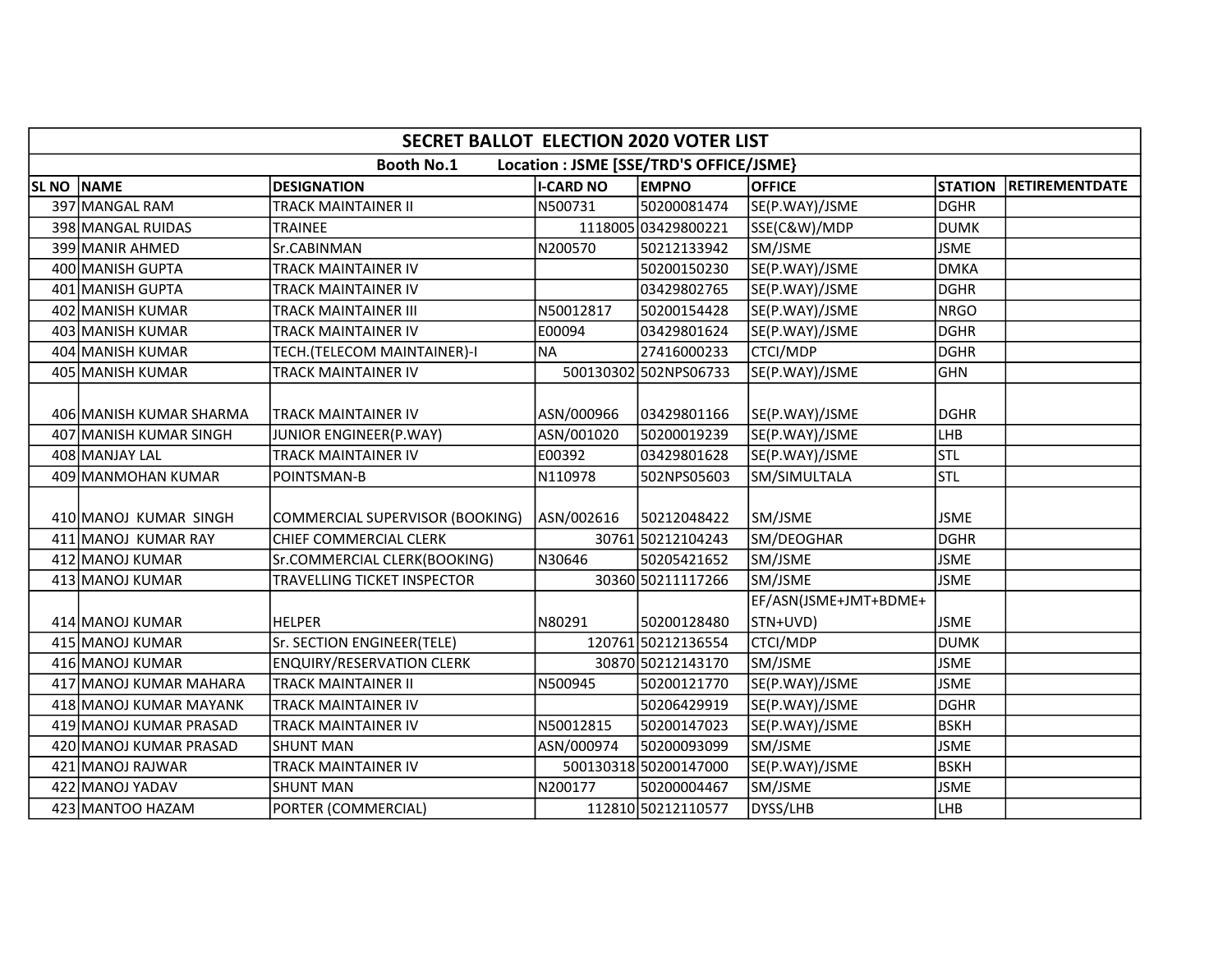|                  | <b>SECRET BALLOT ELECTION 2020 VOTER LIST</b>                |                               |                  |                       |                       |                |                       |  |  |  |  |
|------------------|--------------------------------------------------------------|-------------------------------|------------------|-----------------------|-----------------------|----------------|-----------------------|--|--|--|--|
|                  | <b>Booth No.1</b><br>Location : JSME [SSE/TRD'S OFFICE/JSME} |                               |                  |                       |                       |                |                       |  |  |  |  |
| SL <sub>NO</sub> | <b>NAME</b>                                                  | <b>DESIGNATION</b>            | <b>I-CARD NO</b> | <b>EMPNO</b>          | <b>OFFICE</b>         | <b>STATION</b> | <b>RETIREMENTDATE</b> |  |  |  |  |
|                  |                                                              |                               |                  |                       | CSI(II)/ASN           |                |                       |  |  |  |  |
|                  | 424 MANTU KUMAR                                              | TECH.(SIGNAL MAINTAINER)-I    | N170301          | 50200042493           | (JMT+MDP+JSME)        | LHB            |                       |  |  |  |  |
|                  | 425 MANTU KUMAR                                              | TRACK MAINTAINER IV           |                  | 03429802763           | SE(P.WAY)/JSME        | DGHR           |                       |  |  |  |  |
|                  | 426 MARKUS BAKHLA                                            | TRAVELLING TICKET INSPECTOR   | ASN/000994       | 50212105375           | SM/JSME               | <b>JSME</b>    |                       |  |  |  |  |
|                  | 427 MAURYA LOK KRANTI                                        | TRACK MAINTAINER II           | N500956          | 50200121988           | SE(P.WAY)/JSME        | <b>STL</b>     |                       |  |  |  |  |
|                  | 428 MD AFZAL IMAM                                            | TRACK MAINTAINER IV           |                  | 03429800655           | SE(P.WAY)/JSME        | lghn           |                       |  |  |  |  |
|                  | <b>MD BULAND AKHTAR</b>                                      |                               |                  |                       |                       |                |                       |  |  |  |  |
|                  | 429 ANSARI                                                   | <b>DY.STATION MANAGER</b>     | N201738          | 50212031630           | SM/JSME               | <b>JSME</b>    |                       |  |  |  |  |
|                  | 430 MD DASTGIR ALAM                                          | TRACK MAINTAINER IV           |                  | 03429800728           | SE(P.WAY)/JSME        | LHB            |                       |  |  |  |  |
|                  |                                                              |                               |                  |                       | CTFO/TRD/(JMT+MDP+JSM |                |                       |  |  |  |  |
|                  | 431 MD IMTIYAZ                                               | <b>HELPER</b>                 | N70047           | 50200052280           | E)                    | <b>JSME</b>    |                       |  |  |  |  |
|                  | 432 MD IRFAN UMAR                                            | Sr.COMMERCIAL CLERK           |                  | 50206412245           | SM/DUMKA              | <b>DUMK</b>    |                       |  |  |  |  |
|                  | 433 MD KHAYYAM ANSARI                                        | <b>CABIN MASTER</b>           | ASN/000971       | 50200018739           | SM/JSME               | <b>JSME</b>    |                       |  |  |  |  |
|                  | 434 MD RASHID ALAM                                           | <b>JUNIOR ENGINEER(WORKS)</b> |                  | 50200097457           | Dy CE/Con-I/ASN-NG    | <b>DUMK</b>    |                       |  |  |  |  |
|                  | 435 MD SAJID ANSARI                                          | <b>TRACK MAINTAINER IV</b>    | N50012848        | 50200146948           | SE(P.WAY)/JSME        | <b>DGHR</b>    |                       |  |  |  |  |
|                  | 436 MD SALAHUDDIN                                            | PORTER(TRANSPORTATION)        | ASN/000990       | 50212126810           | SM/JSME               | <b>JSME</b>    |                       |  |  |  |  |
|                  | 437 MD SHAMSHAD ALAM                                         | PORTER(TRANSPORTATION)        | ASN/003355       | 50200120091           | SM/DUMKA              | <b>DUMK</b>    |                       |  |  |  |  |
|                  | 438 MD WASIM                                                 | TRACK MAINTAINER III          | N50012828        | 50200146973           | SE(P.WAY)/JSME        | DGHR           |                       |  |  |  |  |
|                  | 439 MD WASIM RAZA                                            | TRACK MAINTAINER IV           | E00103           | 03429801158           | SE(P.WAY)/JSME        | GRMA           |                       |  |  |  |  |
|                  | 440 MD YAKUB                                                 | TRACK MAINTAINER III          | N111154          | 50200081541           | SE(P.WAY)/JSME        | <b>NRGO</b>    |                       |  |  |  |  |
|                  | 441 MD. WASIM ANSARI                                         | Sr. SECTION ENGINEER(SIG)     | ASN/000694       | 50224001961           | CSI/2/ASN             | <b>KTOR</b>    |                       |  |  |  |  |
|                  | 442 MIHILAL RAI                                              | TECHNICIAN (CHAIN)            |                  | 50208292437           | DEN/C/Dumka-NG        | BDME           |                       |  |  |  |  |
|                  | 443 MINA DEVI                                                | <b>JR.WAITING ROOM BEARER</b> |                  | 111149 50229801170    | SM/JSME               | <b>JSME</b>    |                       |  |  |  |  |
|                  | 444 MITHILESH KUMAR                                          | TRACK MAINTAINER IV           |                  | 502131245 03429800552 | SE(P.WAY)/JSME        | LHB            |                       |  |  |  |  |
|                  | 445 MITHILESH KUMAR                                          | TRACK MAINTAINER IV           |                  | 12221301001           | SE(P.WAY)/JSME        | lGHN           |                       |  |  |  |  |
|                  |                                                              |                               |                  |                       |                       |                |                       |  |  |  |  |
|                  | 446 MITHILESH KUMAR BHARTI                                   | <b>TRACK MAINTAINER IV</b>    |                  | 502NPS07684           | SE(P.WAY)/JSME        | <b>BSKH</b>    |                       |  |  |  |  |
|                  |                                                              |                               |                  |                       |                       |                |                       |  |  |  |  |
|                  | 447 MITHILESH KUMAR MISHRA                                   | TRACK MAINTAINER IV           | E00132           | 50320131731           | SE(P.WAY)/JSME        | <b>DGHR</b>    |                       |  |  |  |  |
|                  | 448 MITHILESH KUMAR SAH                                      | TRACK MAINTAINER IV           |                  | 03429802769           | SE(P.WAY)/JSME        | <b>DGHR</b>    |                       |  |  |  |  |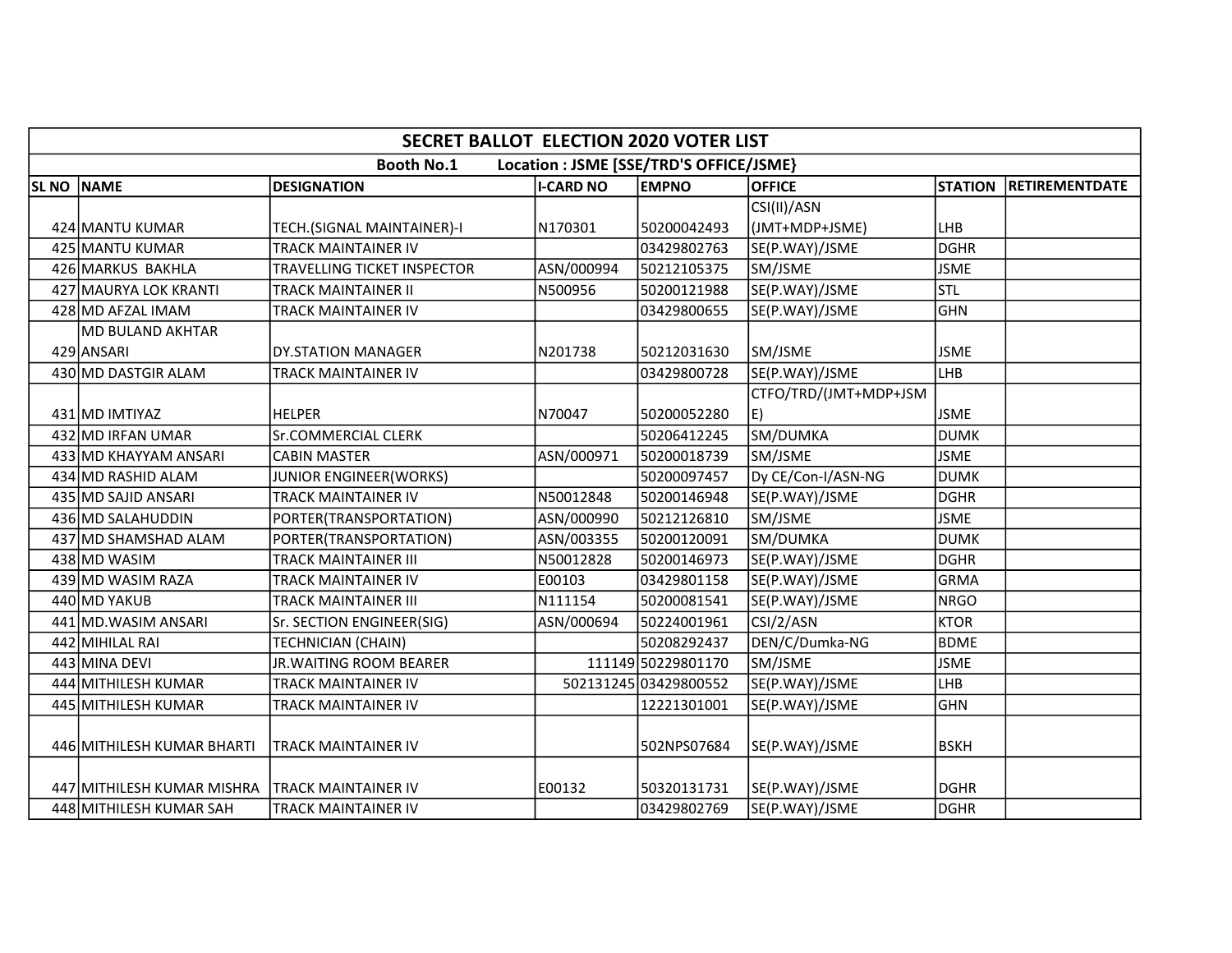|             | <b>SECRET BALLOT ELECTION 2020 VOTER LIST</b>                |                                    |                  |                       |                               |                |                       |  |  |  |
|-------------|--------------------------------------------------------------|------------------------------------|------------------|-----------------------|-------------------------------|----------------|-----------------------|--|--|--|
|             | <b>Booth No.1</b><br>Location : JSME [SSE/TRD'S OFFICE/JSME} |                                    |                  |                       |                               |                |                       |  |  |  |
| <b>SLNO</b> | <b>NAME</b>                                                  | <b>DESIGNATION</b>                 | <b>I-CARD NO</b> | <b>EMPNO</b>          | <b>OFFICE</b>                 | <b>STATION</b> | <b>RETIREMENTDATE</b> |  |  |  |
|             | 449 MITHILESH PASWAN                                         | PORTER (COMMERCIAL)                | N201299          | 50200127292           | DYSS/LHB                      | LHB            |                       |  |  |  |
|             | 450 MITHLESH KUMAR                                           | PORTER(TRANSPORTATION)             |                  | 30606 50200121666     | SM/JSME                       | <b>JSME</b>    |                       |  |  |  |
|             | 451 MITHLESH KUMAR                                           | TRACK MAINTAINER IV                | E00065           | 03429801366           | SE(P.WAY)/JSME                | <b>DGHR</b>    |                       |  |  |  |
|             | 452 MITHLESH KUMAR                                           | TRACK MAINTAINER IV                | ASN/001052       | 03429800979           | SE(P.WAY)/JSME                | <b>BSKH</b>    |                       |  |  |  |
|             | 453 MOHAMMAD NOBI NAWAZ                                      | TRACK MAINTAINER IV                |                  | 50013025 502NPS05524  | SE(P.WAY)/JSME                | <b>DMKA</b>    |                       |  |  |  |
|             | 454 MOHAN OJHA                                               | TRACK MAINTAINER II                |                  | 500111856 50200113128 | SE(P.WAY)/JSME                | <b>DMKA</b>    |                       |  |  |  |
|             | 455 MOHAN PRASAD SAH                                         | OFFICE SUPERINTENDENT              |                  | 10449 50207277386     | <b>HOLIDAY HOME/BDME</b>      | <b>BDME</b>    |                       |  |  |  |
|             | 456 MOHIT KUMAR                                              | <b>TRACK MAINTAINER IV</b>         | ASN/001135       | 50714108423           | SE(P.WAY)/JSME                | <b>TTN</b>     |                       |  |  |  |
|             | 457 MOHIT KUMAR MANJHI                                       | <b>TRACK MAINTAINER IV</b>         | E00091           | 50714701682           | SE(P.WAY)/JSME                | <b>BSKH</b>    |                       |  |  |  |
|             | 458 MONOJIT CHAKRABORTY                                      | KHALASI(MULTI PURPOSE)             |                  | 50208111164           | Dy CE/Con-I/ASN-NG            | <b>DMKA</b>    |                       |  |  |  |
|             | 459 MOVINDRA GUPTA                                           | ASSISTANT(S/T)                     | N170670          | 50200404874           | CSI(II)/ASN<br>(JMT+MDP+JSME) | <b>JSME</b>    |                       |  |  |  |
|             | 460 MRINAL KUMAR MANDAL                                      | <b>TRACK MAINTAINER IV</b>         |                  | 500130320 502NPS05525 | SE(P.WAY)/JSME                | <b>JAMA</b>    |                       |  |  |  |
|             | 461 MRITUNJAY KUMAR                                          | Sr.SECTION ENGINEER(CnW)           | N110003          | 50212145415           | SSE(C&W)/MDP                  | <b>JSME</b>    |                       |  |  |  |
|             | 462 MRITUNJAY KUMAR                                          | ASSISTANT(S/T)                     |                  | 170721 50200154738    | DSTE/ASN                      | <b>DUMK</b>    |                       |  |  |  |
|             | 463 MUCHKUN RAM                                              | <b>TRACK MAINTAINER II</b>         | N500967          | 50200081589           | SE(P.WAY)/JSME                | <b>JSME</b>    |                       |  |  |  |
|             | 464 MUKESH KR KAPRI                                          | <b>TRACK MAINTAINER IV</b>         | 0026/BG          | 12220504895           | SE(P.WAY)/JSME                | <b>DGHR</b>    |                       |  |  |  |
|             | 465 MUKESH KUMAR                                             | TRACK MAINTAINER IV                |                  | 50013118403429800873  | SE(P.WAY)/JSME                | <b>JSME</b>    |                       |  |  |  |
|             | 466 MUKESH KUMAR                                             | TRACK MAINTAINER IV                |                  | 500130314 50200165268 | SE(P.WAY)/JSME                | LHB            |                       |  |  |  |
|             | 467 MUKESH KUMAR                                             | TRACK MAINTAINER IV                | ASN/001049       | 18229803014           | SE(P.WAY)/JSME                | stl            |                       |  |  |  |
|             | 468 MUKESH KUMAR                                             | TRACK MAINTAINER IV                |                  | 03429801630           | SE(P.WAY)/JSME                | Istl           |                       |  |  |  |
|             | 469 MUKESH KUMAR                                             | HELPER                             |                  | 45329800638           | CTFO/TRD/(JMT+MDP+JSM<br>E)   | <b>JSME</b>    |                       |  |  |  |
|             | 470 MUKESH KUMAR                                             | SAFAIWALA                          | ASN/000931       | 03429802096           | SM/DEOGHAR                    | <b>DGHR</b>    |                       |  |  |  |
|             | 471 MUKESH KUMAR                                             | <b>TRAVELLING TICKET INSPECTOR</b> |                  | 31185 50211119329     | SM/JSME                       | <b>JSME</b>    |                       |  |  |  |
|             | MUKESH KUMAR<br>472 CHOUDHARY                                | Sr. SECTION ENGINEER(SIG)          |                  | 50200402663           | DSTE/Con/ASN-NG               | <b>JSME</b>    |                       |  |  |  |
|             | 473 MUKESH KUMAR PASWAN                                      | <b>SHUNT MAN</b>                   | N201233          | 50200120649           | SM/JSME                       | <b>JSME</b>    |                       |  |  |  |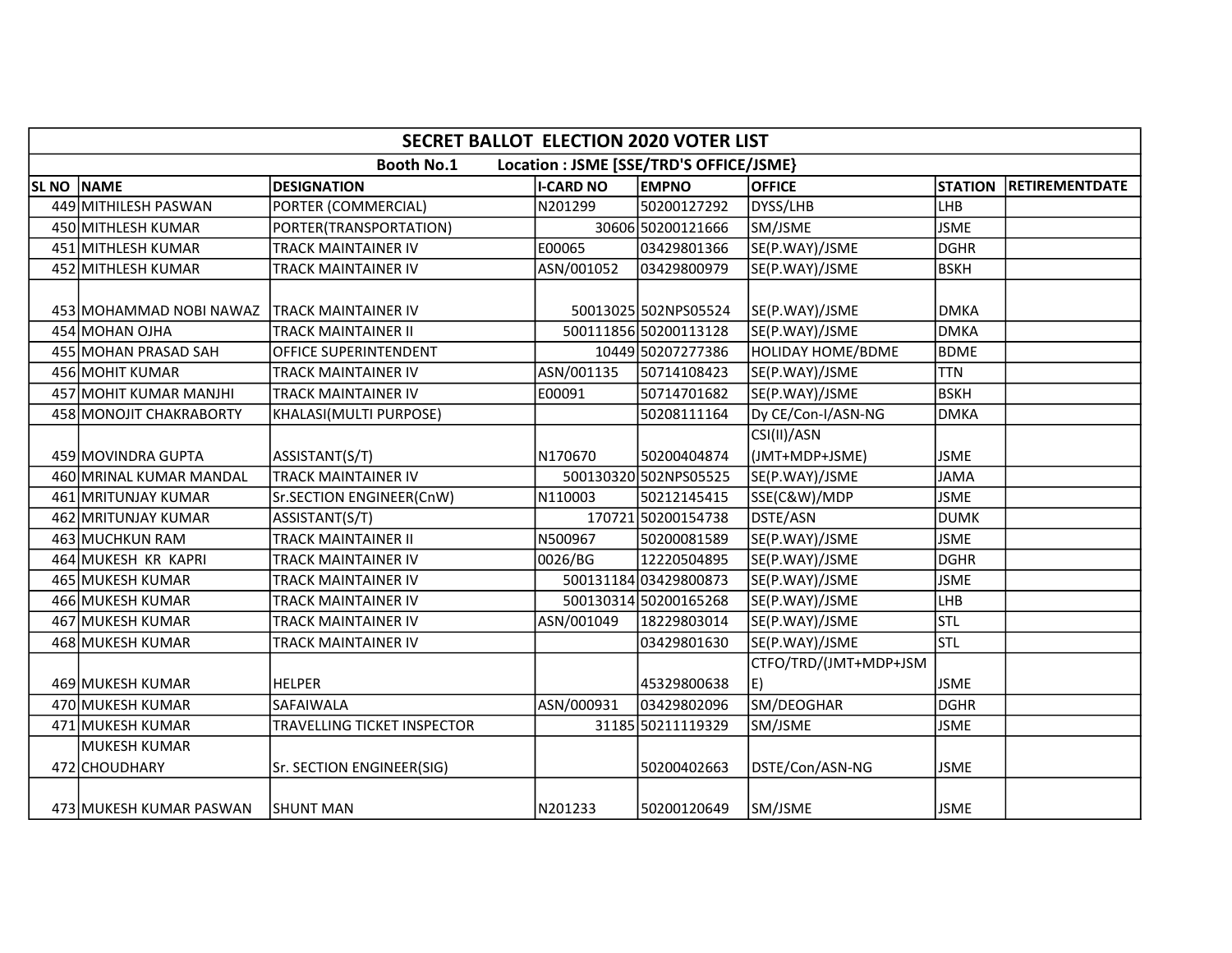|              | <b>SECRET BALLOT ELECTION 2020 VOTER LIST</b> |                               |                   |                                         |                                   |                |                       |  |  |  |
|--------------|-----------------------------------------------|-------------------------------|-------------------|-----------------------------------------|-----------------------------------|----------------|-----------------------|--|--|--|
|              |                                               | <b>Booth No.1</b>             |                   | Location : JSME [SSE/TRD'S OFFICE/JSME} |                                   |                |                       |  |  |  |
| <b>SL NO</b> | <b>NAME</b>                                   | <b>DESIGNATION</b>            | <b>II-CARD NO</b> | <b>EMPNO</b>                            | <b>OFFICE</b>                     | <b>STATION</b> | <b>RETIREMENTDATE</b> |  |  |  |
|              |                                               |                               |                   |                                         | CSI(II)/ASN                       |                |                       |  |  |  |
|              | 474 MUKESH KUMAR RANJAN                       | Sr.TECH.(SIGNAL MAINTAINER)   | N170003           | 50205396025                             | (JMT+MDP+JSME)                    | ldghr          |                       |  |  |  |
|              | 475 MUKESH KUMAR YADAV                        | <b>TRACK MAINTAINER IV</b>    |                   | 50013087 50200150241                    | SE(P.WAY)/JSME                    | DGHR           |                       |  |  |  |
|              | 476 MUKESH KUMAR YADAV                        | PORTER(TRANSPORTATION)        |                   | 201232 50200111363                      | <b>BH/JSME</b>                    | <b>TTN</b>     |                       |  |  |  |
|              | 477 MUNDRIKA PRASAD DEO                       | <b>Sr.COMMERCIAL CLERK</b>    | ASN/000983        | 50212102386                             | SM/JSME                           | <b>JSME</b>    |                       |  |  |  |
|              | 478 MUNNA KUMAR                               | COMMERCIAL CLERK(BOOKING)     | N201845           | 50200127516                             | SM/JSME                           | <b>JSME</b>    |                       |  |  |  |
|              | 479 MUNNA SOREN                               | <b>TRACK MAINTAINER IV</b>    |                   | 03429802766                             | SE(P.WAY)/JSME                    | DGHR           |                       |  |  |  |
|              | 480 MUNSHI GOPE                               | <b>TRACK MAINTAINER II</b>    | N40004            | 50200023164                             | SE(P.WAY)/JSME                    | ILHB.          |                       |  |  |  |
|              | 481 MURLI DHAR YADAV                          | TRAVELLING TICKET INSPECTOR   | ASN/000997        | 50211087006                             | SM/JSME                           | <b>JSME</b>    |                       |  |  |  |
|              | 482 MURLIDHAR MOHAN                           | <b>TRACK MAINTAINER IV</b>    |                   | 03429802582                             | SE(P.WAY)/JSME                    | DGHR           |                       |  |  |  |
|              | <b>NAGENDRA KUMAR</b>                         |                               |                   |                                         |                                   |                |                       |  |  |  |
|              | 483 SHARMA                                    | <b>TRACK MAINTAINER III</b>   | N50012821         | 50200154271                             | SE(P.WAY)/JSME                    | lttn           |                       |  |  |  |
|              | 484 NAGENDRA PRASAD                           | <b>TRACK MAINTAINER III</b>   | ASN/001122        | 50200121745                             | SE(P.WAY)/JSME                    | NRGO           |                       |  |  |  |
|              | 485 NAGESHWAR YADAV                           | <b>TRACK MAINTAINER III</b>   | N500961           | 50200126615                             | SE(P.WAY)/JSME                    | <b>BDME</b>    |                       |  |  |  |
|              | 486 NAKUL MAHATO                              | TRACK MAINTAINER IV           |                   | 500130299502NPS06735                    | SE(P.WAY)/JSME                    | <b>GHN</b>     |                       |  |  |  |
|              | 487 NAKUL PRASAD YADAV                        | Sr.CABINMAN                   |                   | 112091 50212112574                      | SM/JSME                           | <b>JSME</b>    |                       |  |  |  |
|              | 488 NAND KISHOR KUMAR SAH                     | <b>GATEKEEPER (TRANSPORT)</b> | N202027           | 50200145099                             | SM/JSME                           | <b>JSME</b>    |                       |  |  |  |
|              |                                               |                               |                   |                                         | EF/ASN(JSME+JMT+BDME+             |                |                       |  |  |  |
|              | 489 NAND KISHOR MARANDI                       | TECH-I(ELECT)                 | N80079            | 50200052164                             | STN+UVD)                          | ldmka          |                       |  |  |  |
|              | 490 NAND KISHOR SINGH                         | <b>TRACK MAINTAINER IV</b>    | ASN/001034        | 03429801163                             | SE(P.WAY)/JSME                    | <b>JAMA</b>    |                       |  |  |  |
|              | 491 NANDAN PASWAN                             | Sr.TECH(FITTER)               | N110861           | 50212085054                             | SSE(C&W)/MDP                      | <b>JSME</b>    |                       |  |  |  |
|              | 492 NANDU RAM                                 | <b>TRACK MAINTAINER II</b>    | N500709           | 50200081486                             | SE(P.WAY)/JSME                    | <b>GRMA</b>    |                       |  |  |  |
|              | 493 NARENDRA KUMAR                            | <b>TRACK MAINTAINER IV</b>    |                   | 500130295 50264090052                   | SE(P.WAY)/JSME                    | DGHR           |                       |  |  |  |
|              | 494 NARENDRA KUMAR                            | TRACK MAINTAINER IV           | E00397            | 53162121275                             | SE(P.WAY)/JSME                    | INRGO          |                       |  |  |  |
|              | 495 NARESH PRASAD MAHTO                       | <b>CHOWKIDAR</b>              |                   | 75659 50212129306                       | SE(P.WAY)/JSME                    | <b>JSME</b>    |                       |  |  |  |
|              | 496 NARESH VERMA                              | <b>TRACK MAINTAINER IV</b>    | ASN/001263        | 50200406490                             | SE(P.WAY)/JSME                    | <b>GRMA</b>    |                       |  |  |  |
|              | 497 NASIR ANSARI                              | SR. TECHNICIAN                |                   | 60647 50212113980                       | EF/ASN(JSME+JMT+BDME+<br>STN+UVD) | <b>JSME</b>    |                       |  |  |  |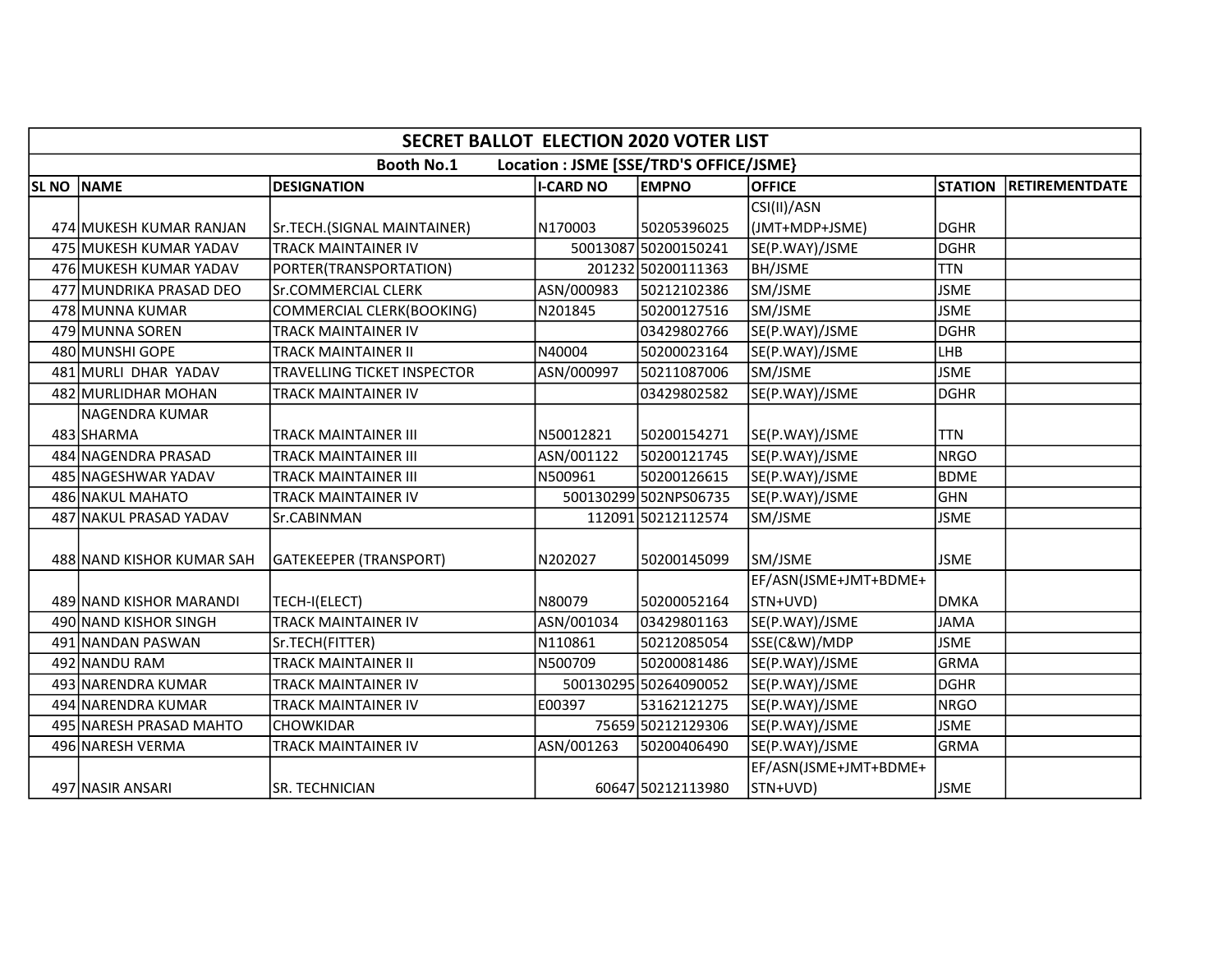|             | <b>SECRET BALLOT ELECTION 2020 VOTER LIST</b>                |                                             |                  |                       |                       |                |                       |  |  |  |  |
|-------------|--------------------------------------------------------------|---------------------------------------------|------------------|-----------------------|-----------------------|----------------|-----------------------|--|--|--|--|
|             | <b>Booth No.1</b><br>Location : JSME [SSE/TRD'S OFFICE/JSME} |                                             |                  |                       |                       |                |                       |  |  |  |  |
| <b>SLNO</b> | <b>NAME</b>                                                  | <b>DESIGNATION</b>                          | <b>I-CARD NO</b> | <b>EMPNO</b>          | <b>OFFICE</b>         | <b>STATION</b> | <b>RETIREMENTDATE</b> |  |  |  |  |
|             |                                                              |                                             |                  |                       | EF/ASN(JSME+JMT+BDME+ |                |                       |  |  |  |  |
|             | 498 NAUSHAD ALAM                                             | SR. TECHNICIAN                              | N80374           | 50212114182           | STN+UVD)              | <b>JSME</b>    |                       |  |  |  |  |
|             |                                                              |                                             |                  |                       | EF/ASN(JSME+JMT+BDME+ |                |                       |  |  |  |  |
|             | 499 NAVIN KUMAR                                              | TECHNICIAN GR-II                            | N12040348        | 50200165037           | STN+UVD)              | <b>JSME</b>    |                       |  |  |  |  |
|             | 500 NAVIN KUMAR                                              | TRACK MAINTAINER III                        |                  | 500112625 50200154398 | SE(P.WAY)/JSME        | <b>STL</b>     |                       |  |  |  |  |
|             | 501 NAVLESH KUMAR                                            | TRACK MAINTAINER IV                         |                  | 03429802581           | SE(P.WAY)/JSME        | <b>DGHR</b>    |                       |  |  |  |  |
|             | 502 NAWAL KISHOR ROY                                         | Sr.COMMERCIAL CLERK                         | ASN/003198       | 502NPS05590           | SM/SIMULTALA          | <b>STL</b>     |                       |  |  |  |  |
|             | 503 NAWAL PASWAN                                             | <b>TRACK MAINTAINER II</b>                  | N111645          | 50200088092           | SE(P.WAY)/JSME        | <b>STL</b>     |                       |  |  |  |  |
|             |                                                              |                                             |                  |                       | EF/ASN(JSME+JMT+BDME+ |                |                       |  |  |  |  |
|             | 504 NAWAL RAWANI                                             | TECH-III(ELECT)                             | N80196           | 50200100055           | STN+UVD)              | <b>DGHR</b>    |                       |  |  |  |  |
|             | 505 NAWAL YADAV                                              | TRACK MAINTAINER IV                         | ASN/001115       | 03429801677           | SE(P.WAY)/JSME        | <b>GHN</b>     |                       |  |  |  |  |
|             | 506 NIGAM KUMAR                                              | PORTER (COMMERCIAL)                         | ASN/000978       | 50200135550           | SM/JSME               | <b>JSME</b>    |                       |  |  |  |  |
|             | 507 NILESH KUMAR                                             | TRACK MAINTAINER IV                         | ASN/001105       | 03429801674           | SE(P.WAY)/JSME        | <b>DGHR</b>    |                       |  |  |  |  |
|             | 508 NIRAJ KUMAR                                              | <b>TRACK MAINTAINER IV</b>                  |                  | 03429802577           | SE(P.WAY)/JSME        | <b>DGHR</b>    |                       |  |  |  |  |
|             | 509 NIRAJ KUMAR                                              | TRACK MAINTAINER IV                         |                  | 50200141926           | SE(P.WAY)/JSME        | <b>NRGO</b>    |                       |  |  |  |  |
|             | 510 NIRANJAN KUMAR                                           | TRACK MAINTAINER IV                         | E00098           | 50200145348           | SE(P.WAY)/JSME        | Istl           |                       |  |  |  |  |
|             | 511 NIRANJAN KUMAR                                           | TRACK MAINTAINER IV                         | ASN/001044       | 03429801422           | SE(P.WAY)/JSME        | <b>DGHR</b>    |                       |  |  |  |  |
|             | 512 NIRANJAN KUMAR SINGH                                     | TRACK MAINTAINER IV                         | E00098           | 03429801160           | SE(P.WAY)/JSME        | LHB            |                       |  |  |  |  |
|             |                                                              |                                             |                  |                       | EF/ASN(JSME+JMT+BDME+ |                |                       |  |  |  |  |
|             | 513 NIRANJAN SHARMA                                          | TECH-III(ELECT)                             | N80289           | 50200096696           | STN+UVD)              | <b>JSME</b>    |                       |  |  |  |  |
|             | 514 NIRBHAY KUMAR RAM                                        | POINTSMAN-B                                 | ASN/000919       | 504NPS06464           | SM/BASUKINATH         | <b>BSKH</b>    |                       |  |  |  |  |
|             | 515 NIRMAL KUMAR YADAV                                       | TRACK MAINTAINER III                        | N111853          | 50200129094           | SE(P.WAY)/JSME        | <b>BDME</b>    |                       |  |  |  |  |
|             |                                                              |                                             |                  |                       |                       |                |                       |  |  |  |  |
|             | 516 NISHANT KUMAR                                            | SUPERVISOR (ENQUIRY / RESERVATION)   N30427 |                  | 50200096301           | SS/BDME               | <b>BDME</b>    |                       |  |  |  |  |
|             |                                                              |                                             |                  |                       | EF/ASN(JSME+JMT+BDME+ |                |                       |  |  |  |  |
|             | 517 NITESH KUMAR                                             | Sr. SECTION ENGINEER(ELEC)                  | N80290           | 50200092708           | STN+UVD)              | <b>JSME</b>    |                       |  |  |  |  |
|             |                                                              |                                             |                  |                       |                       |                |                       |  |  |  |  |
|             | 518 NITESH KUMAR UPADHYAY                                    | <b>TRACK MAINTAINER IV</b>                  | E00395           | 50320131313           | SE(P.WAY)/JSME        | <b>BDME</b>    |                       |  |  |  |  |
|             | 519 NITESH KUMAR YADAV                                       | TRACK MAINTAINER III                        |                  | 500112624 50200156802 | SE(P.WAY)/JSME        | <b>DGHR</b>    |                       |  |  |  |  |
|             | 520 NITISH KUMAR                                             | TRACK MAINTAINER IV                         | ASN/001126       | 03429800717           | SE(P.WAY)/JSME        | LHB            |                       |  |  |  |  |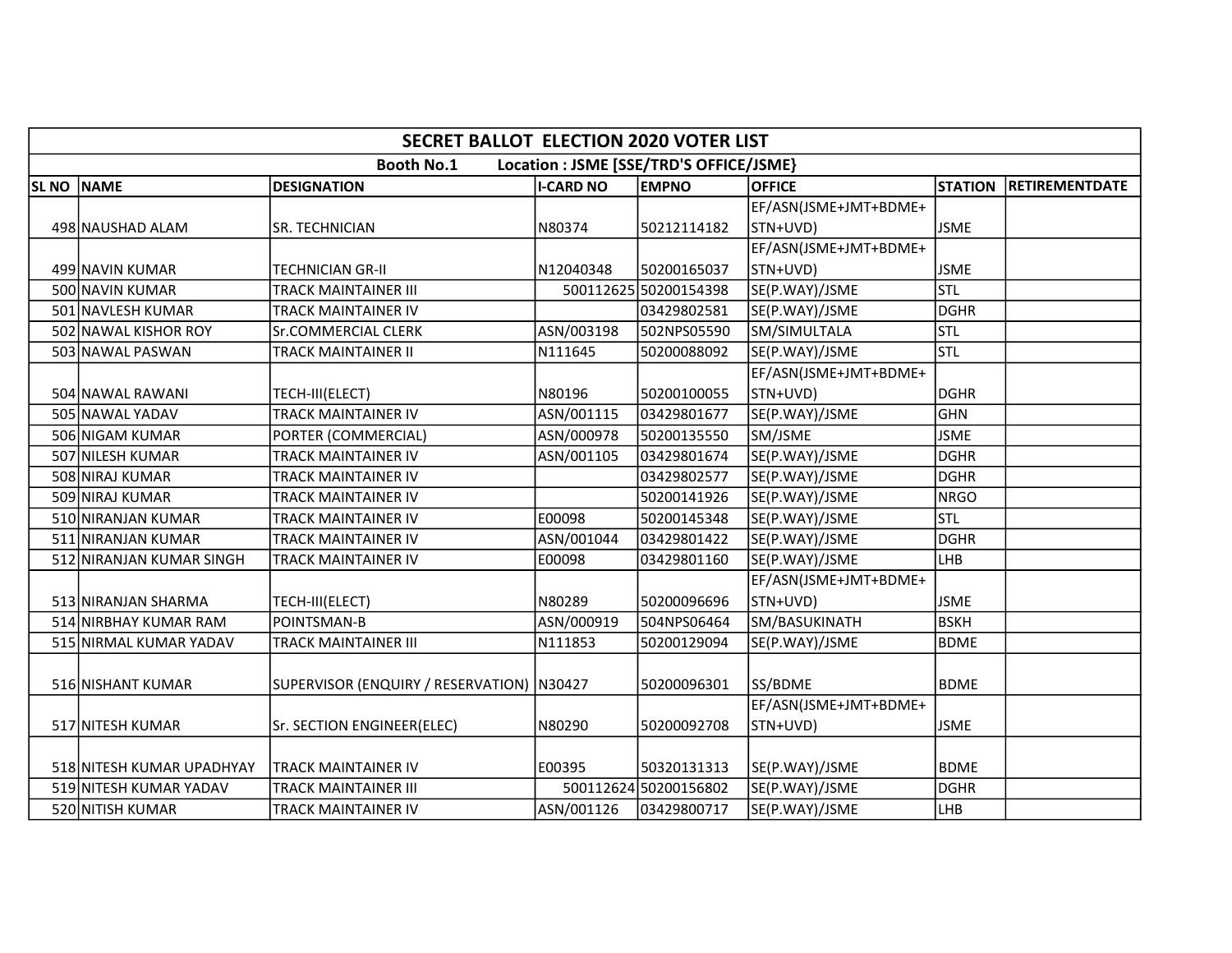|             | <b>SECRET BALLOT ELECTION 2020 VOTER LIST</b>   |                               |                  |                                         |                          |                |                       |  |  |  |
|-------------|-------------------------------------------------|-------------------------------|------------------|-----------------------------------------|--------------------------|----------------|-----------------------|--|--|--|
|             |                                                 | <b>Booth No.1</b>             |                  | Location : JSME [SSE/TRD'S OFFICE/JSME} |                          |                |                       |  |  |  |
| <b>SLNO</b> | <b>NAME</b>                                     | <b>DESIGNATION</b>            | <b>I-CARD NO</b> | <b>EMPNO</b>                            | <b>OFFICE</b>            | <b>STATION</b> | <b>RETIREMENTDATE</b> |  |  |  |
|             | 521 NITISH KUMAR                                | TRACK MAINTAINER IV           |                  | 500130422 50200158227                   | SE(P.WAY)/JSME           | <b>STL</b>     |                       |  |  |  |
|             |                                                 |                               |                  |                                         | CSI(II)/ASN              |                |                       |  |  |  |
|             | 522 NITISH KUMAR                                | ASSISTANT(S/T)                | N170535          | 50200147795                             | (JMT+MDP+JSME)           | <b>JSME</b>    |                       |  |  |  |
|             | 523 NOONESWAR MAHATO                            | PORTER (COMMERCIAL)           |                  | 112380 50212051779                      | SM/BASUKINATH            | lвsкн          |                       |  |  |  |
|             |                                                 |                               |                  |                                         | EF/ASN(JSME+JMT+BDME+    |                |                       |  |  |  |
|             | 524 OM KUMAR ARYA                               | TECHNICIAN GR-I               | N80288           | 50200045561                             | STN+UVD)                 | <b>JSME</b>    |                       |  |  |  |
|             | 525 OM PRAKASH                                  | <b>TRACK MAINTAINER III</b>   |                  | 500111483 50200122166                   | SE(P.WAY)/JSME           | <b>DGHR</b>    |                       |  |  |  |
|             | 526 OM PRAKASH MISHRA                           | CHIEF COML. SUPERVISOR(GOODS) |                  | 31153 50212004455                       | SM/JSME                  | <b>JSME</b>    |                       |  |  |  |
|             | 527 PAGAN MURMU                                 | CHIEF COMMERCIAL CLERK        | ASN/002904       | 50212073775                             | SM/DUMKA                 | <b>DUMK</b>    |                       |  |  |  |
|             |                                                 |                               |                  |                                         |                          |                |                       |  |  |  |
|             | 528 PANKAJ KUMAR CHANDRA JUNIOR ENGINEER(P.WAY) |                               | ASN/001017       | 50200402195                             | SE(P.WAY)/JSME           | <b>STL</b>     |                       |  |  |  |
|             | 529 PANKAJ KUMAR                                | <b>TRACK MAINTAINER III</b>   |                  | 500112610 50200150101                   | SE(P.WAY)/JSME           | <b>TTN</b>     |                       |  |  |  |
|             | 530 PANKAJ KUMAR                                | <b>TRACK MAINTAINER III</b>   |                  | 50200154349                             | SE(P.WAY)/JSME           | Istl           |                       |  |  |  |
|             | 531 PANKAJ KUMAR                                | ASSISTANT(S/T)                | S00025           | 03429801431                             | TCI/ASN(MDP+JSME)        | <b>DMKA</b>    |                       |  |  |  |
|             | 532 PANKAJ KUMAR                                | TRACK MAINTAINER IV           | ASN/001267       | 27621003844                             | SE(P.WAY)/JSME           | <b>GHN</b>     |                       |  |  |  |
|             | 533 PANKAJ KUMAR                                | TRACK MAINTAINER IV           |                  | 03429802761                             | SE(P.WAY)/JSME           | <b>DGHR</b>    |                       |  |  |  |
|             | 534 PANKAJ KUMAR                                | <b>STATION MANAGER-NG</b>     | ASN/002917       | 50217998001                             | SM/DEOGHAR               | <b>DGHR</b>    |                       |  |  |  |
|             | 535 PANKAJ KUMAR                                | CHIEF COMMERCIAL CLERK        | ASN/001407       | 50212108390                             | SM/JSME                  | <b>JSME</b>    |                       |  |  |  |
|             | 536 PANKAJ KUMAR                                | <b>TRACK MAINTAINER III</b>   | N111413          | 50200121873                             | SE(P.WAY)/JSME           | Istl           |                       |  |  |  |
|             | 537 PANKAJ KUMAR BHARTI                         | COMMERCIAL CLERK(BOOKING)     |                  | 27312275979                             | SM/JSME                  | <b>JSME</b>    |                       |  |  |  |
|             | 538 PANKAJ KUMAR DAS                            | <b>TRACK MAINTAINER III</b>   | ASN/001114       | 50200154374                             | SE(P.WAY)/JSME           | GHN            |                       |  |  |  |
|             | 539 PANKAJ KUMAR YADAV                          | TRACK MAINTAINER III          | N50012855        | 50200150113                             | SE(P.WAY)/JSME           | <b>DGHR</b>    |                       |  |  |  |
|             | 540 PANKAJ RAM                                  | TRACK MAINTAINER II           | N500703          | 50200083112                             | SE(P.WAY)/JSME           | <b>DGHR</b>    |                       |  |  |  |
|             | 541 PANNALAL KUMAR                              | TRACK MAINTAINER IV           | ASN/001134       | 03429800958                             | SE(P.WAY)/JSME           | <b>DGHR</b>    |                       |  |  |  |
|             | 542 PAPPU KUMAR YADAV                           | TRACK MAINTAINER IV           |                  | 500131370 50200166777                   | SE(P.WAY)/JSME           | lstl           |                       |  |  |  |
|             | 543 PARBATI DEVI                                | <b>SANITARY JAMADAR</b>       |                  | 7350200070014                           | <b>HOLIDAY HOME/BDME</b> | <b>BDME</b>    |                       |  |  |  |
|             | PARMANAND KUMAR                                 |                               |                  |                                         |                          |                |                       |  |  |  |
|             | 544 YADAV                                       | JUNIOR ENGINEER(TRD-ELEC)     | N70162           | 50200041026                             | TRD(JSME+MDP+JMT)        | <b>JSME</b>    |                       |  |  |  |
|             | 545 PARMANAND SAH                               | TRACK MAINTAINER IV           |                  | 500131255 03429800955                   | SE(P.WAY)/JSME           | <b>TTN</b>     |                       |  |  |  |
|             | 546 PARMESHWARI                                 | SANITARY JAMADAR              |                  | 100740 50212099788                      | SS/BDME                  | <b>BDME</b>    |                       |  |  |  |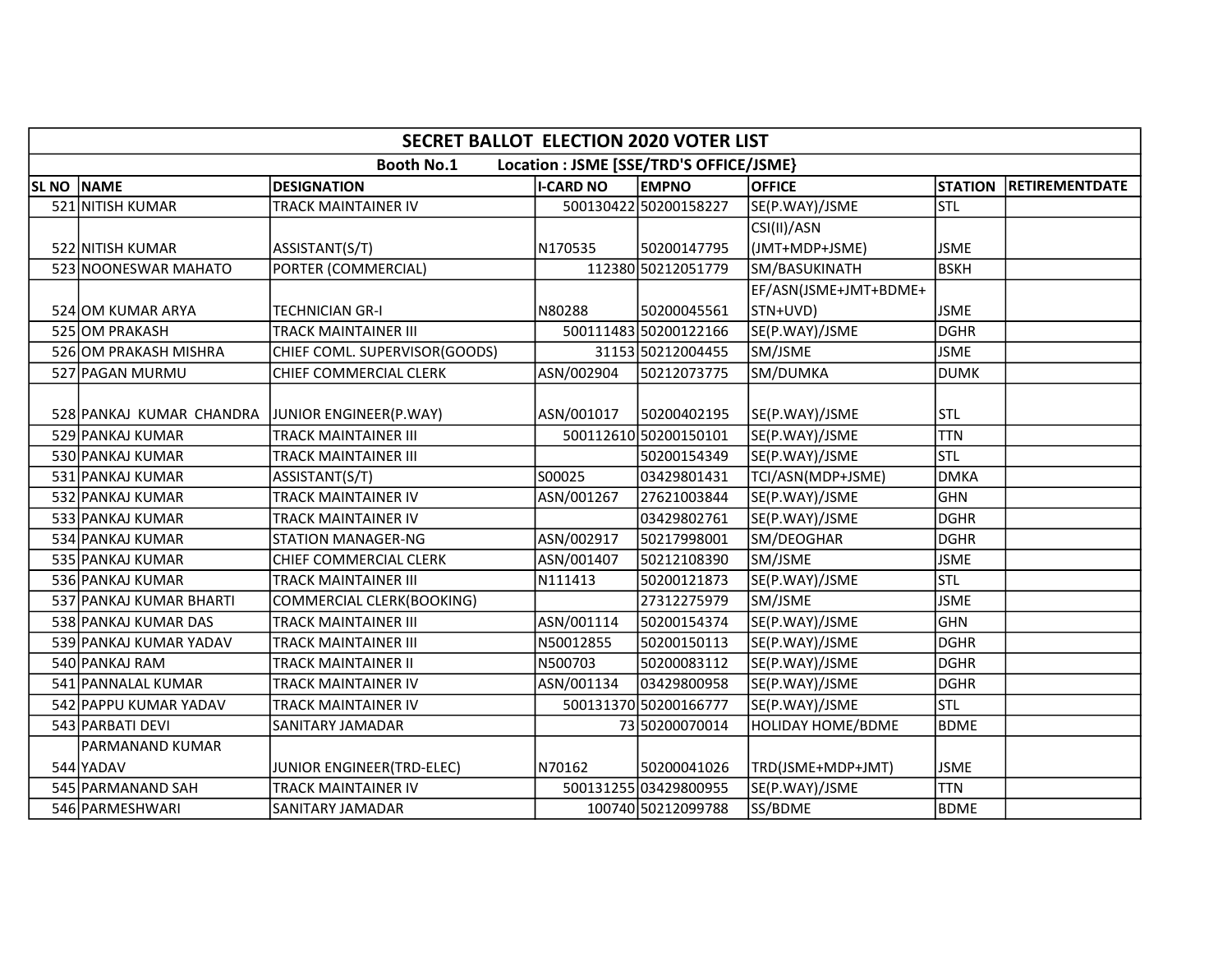|                  | <b>SECRET BALLOT ELECTION 2020 VOTER LIST</b>                |                            |                  |                       |                       |                |                       |  |  |  |
|------------------|--------------------------------------------------------------|----------------------------|------------------|-----------------------|-----------------------|----------------|-----------------------|--|--|--|
|                  | Location : JSME [SSE/TRD'S OFFICE/JSME}<br><b>Booth No.1</b> |                            |                  |                       |                       |                |                       |  |  |  |
| SL <sub>NO</sub> | <b>NAME</b>                                                  | <b>DESIGNATION</b>         | <b>I-CARD NO</b> | <b>EMPNO</b>          | <b>OFFICE</b>         | <b>STATION</b> | <b>RETIREMENTDATE</b> |  |  |  |
|                  |                                                              |                            |                  |                       | CSI(II)/ASN           |                |                       |  |  |  |
|                  | 547 PAVAN KUMAR MANDAL                                       | ASSISTANT(S/T)             | N170498          | 50200156840           | (JMT+MDP+JSME)        | DMKA           |                       |  |  |  |
|                  | 548 PAWAN KUMAR                                              | TRACK MAINTAINER IV        |                  | 03429802588           | SE(P.WAY)/JSME        | DGHR           |                       |  |  |  |
|                  | 549 PAWAN KUMAR                                              | TRACK MAINTAINER IV        | ASN/001104       | 03429800847           | SE(P.WAY)/JSME        | <b>DGHR</b>    |                       |  |  |  |
|                  | 550 PAWAN KUMAR                                              | TRACK MAINTAINER III       |                  | 500112630 50200154325 | SE(P.WAY)/JSME        | Istl           |                       |  |  |  |
|                  | 551 PAWAN KUMAR DAS                                          | TRACK MAINTAINER III       |                  | 500112644 50200153886 | SE(P.WAY)/JSME        | <b>TTN</b>     |                       |  |  |  |
|                  | 552 PAWAN KUMAR DEY                                          | <b>FRACK MAINTAINER IV</b> |                  | 50013125803429800723  | SE(P.WAY)/JSME        | <b>JAMA</b>    |                       |  |  |  |
|                  |                                                              |                            |                  |                       |                       |                |                       |  |  |  |
|                  | 553 PAWAN KUMAR DIWAKAR                                      | <b>TRACK MAINTAINER IV</b> |                  | 500131246 50200145397 | SE(P.WAY)/JSME        | <b>STL</b>     |                       |  |  |  |
|                  | 554 PAWAN KUMAR MANDAL                                       | TRACK MAINTAINER IV        | ASN/001050       | 50200403208           | SE(P.WAY)/JSME        | <b>JSME</b>    |                       |  |  |  |
|                  | 555 PAWAN KUMAR YADAV                                        | TRACK MAINTAINER III       |                  | 500112613 50200150095 | SE(P.WAY)/JSME        | <b>TTN</b>     |                       |  |  |  |
|                  |                                                              |                            |                  |                       | EF/ASN(JSME+JMT+BDME+ |                |                       |  |  |  |
|                  | 556 PHILIPS MURMU                                            | SR. TECHNICIAN             |                  | 60659 50212090098     | STN+UVD)              | <b>JSME</b>    |                       |  |  |  |
|                  | 557 PINTU KUMAR CHAUHAN                                      | ASSISTANT(S/T)             | S00024           | 275N0004100           | TCI/ASN(MDP+JSME)     | <b>JSME</b>    |                       |  |  |  |
|                  | 558 PINTU RAWANI                                             | TRACK MAINTAINER IV        |                  | 03429802585           | SE(P.WAY)/JSME        | <b>DGHR</b>    |                       |  |  |  |
|                  | 559 PINTU YADAV                                              | TRACK MAINTAINER IV        | ASN/001033       | 03429800322           | SE(P.WAY)/JSME        | <b>JAMA</b>    |                       |  |  |  |
|                  | 560 PIUSH KUMAR SINGH                                        | <b>STATION MASTER</b>      | ASN/000808       | 50200118096           | SM/DEOGHAR            | <b>KTOR</b>    |                       |  |  |  |
|                  | PRABHAKAR KUMAR                                              |                            |                  |                       |                       |                |                       |  |  |  |
|                  | 561 MONDAL                                                   | <b>KHALASI HELPER</b>      |                  | 500131137 12303526203 | SE(P.WAY)/JSME        | <b>JSME</b>    |                       |  |  |  |
|                  | 562 PRADEEP KUMAR                                            | TRACK MAINTAINER IV        | N50012839        | 50200154568           | SE(P.WAY)/JSME        | <b>BSKH</b>    |                       |  |  |  |
|                  | 563 PRADEEP SHARMA                                           | TRACK MAINTAINER II        | N111424          | 50200113219           | SE(P.WAY)/JSME        | <b>BSKH</b>    |                       |  |  |  |
|                  | 564 PRADIP KUMAR YADAV                                       | TRACK MAINTAINER III       |                  | 500130293 50200150253 | SE(P.WAY)/JSME        | lstl           |                       |  |  |  |
|                  | 565 PRADUMAN KUMAR                                           | TRACK MAINTAINER III       |                  | 53163120557           | SE(P.WAY)/JSME        | <b>TTN</b>     |                       |  |  |  |
|                  |                                                              |                            |                  |                       |                       |                |                       |  |  |  |
|                  | 566 PRAHLAD KUMAR BARNWAL STATION MANAGER-NG                 |                            |                  | 300166 50212200062    | <b>BH/JSME</b>        | <b>JSME</b>    |                       |  |  |  |
|                  | 567 PRAHLAD PRASAD                                           | TRACK MAINTAINER II        | N500712          | 50200110700           | SE(P.WAY)/JSME        | <b>BSKH</b>    |                       |  |  |  |
|                  | 568 PRAKASH KUMAR                                            | TRACK MAINTAINER IV        | ASN/001112       | 03429801625           | SE(P.WAY)/JSME        | DGHR           |                       |  |  |  |
|                  |                                                              |                            |                  |                       | CTFO/TRD/(JMT+MDP+JSM |                |                       |  |  |  |
|                  | 569 PRAKASH MANDAL                                           | TECHNICIAN GR-II           |                  | 502A4768073           | E)                    | <b>JSME</b>    |                       |  |  |  |
|                  | 570 PRAMOD JHA                                               | Sr.TECH.(TL FITTER EHLF)   | N80353           | 50210092006           | TLI/MDP               | <b>JSME</b>    |                       |  |  |  |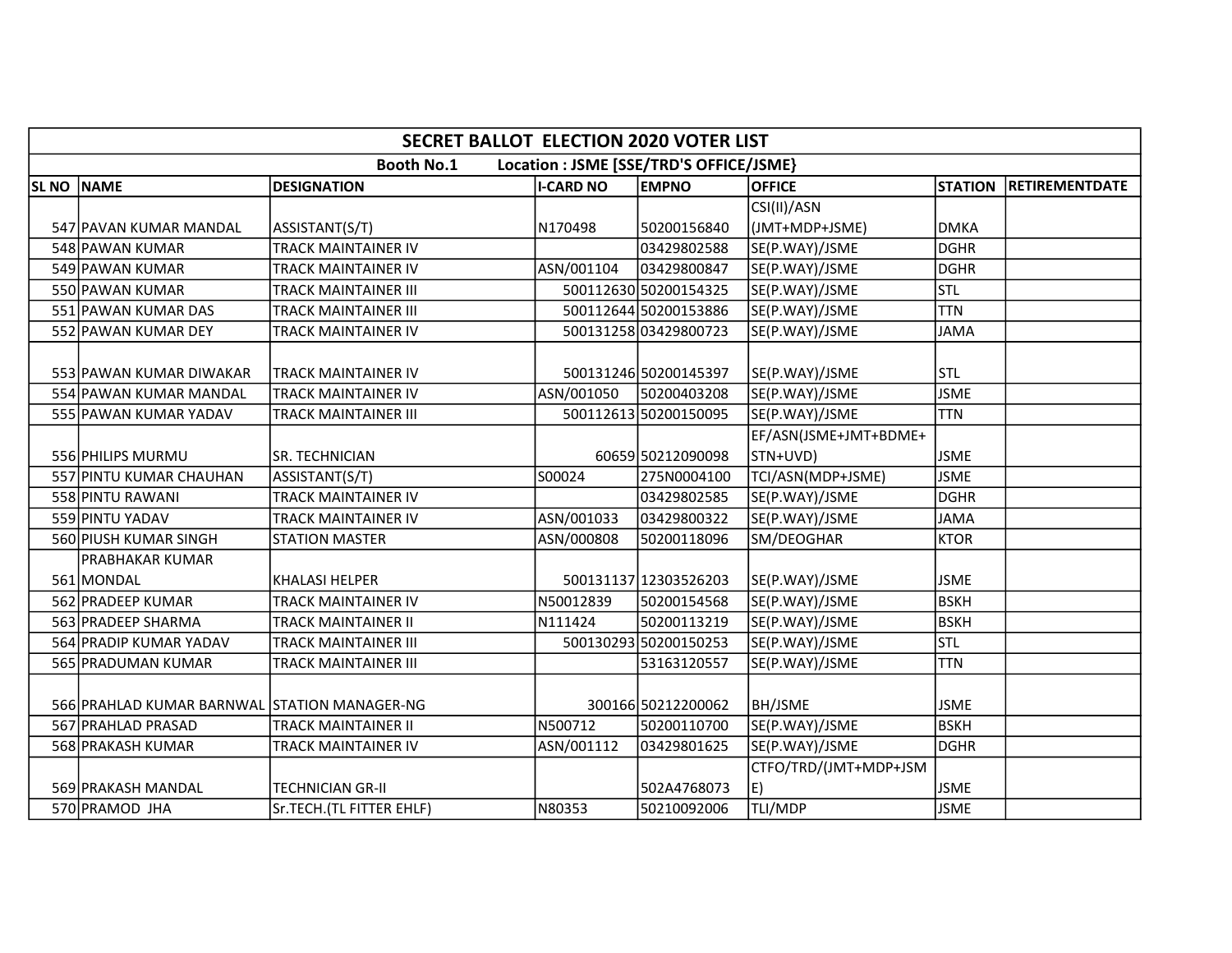|                   | <b>SECRET BALLOT ELECTION 2020 VOTER LIST</b>                |                                |                  |                       |                                   |                |                       |  |  |  |  |
|-------------------|--------------------------------------------------------------|--------------------------------|------------------|-----------------------|-----------------------------------|----------------|-----------------------|--|--|--|--|
|                   | <b>Booth No.1</b><br>Location : JSME [SSE/TRD'S OFFICE/JSME} |                                |                  |                       |                                   |                |                       |  |  |  |  |
| <b>SL NO NAME</b> |                                                              | <b>DESIGNATION</b>             | <b>I-CARD NO</b> | <b>EMPNO</b>          | <b>OFFICE</b>                     | <b>STATION</b> | <b>RETIREMENTDATE</b> |  |  |  |  |
|                   | 571 PRAMOD KUMAR KESHRI                                      | <b>TRACK MAINTAINER III</b>    | N500949          | 50200126597           | SE(P.WAY)/JSME                    | BDME           |                       |  |  |  |  |
|                   | 572 PRAMOD KUMAR YADAV                                       | <b>TRACK MAINTAINER II</b>     | N500952          | 50200100020           | SE(P.WAY)/JSME                    | GRMA           |                       |  |  |  |  |
|                   | 573 PRASANJIT KUMAR DEY                                      | <b>TRACK MAINTAINER III</b>    |                  | 500112612 50200150060 | SE(P.WAY)/JSME                    | <b>DMKA</b>    |                       |  |  |  |  |
|                   | 574 PRASHANT KUMAR                                           | <b>TRACK MAINTAINER IV</b>     | N50012835        | 50200150149           | SE(P.WAY)/JSME                    | LHB            |                       |  |  |  |  |
|                   | 575 PRASHANT KUMAR SINGH                                     | <b>TRACK MAINTAINER IV</b>     |                  | 03429802764           | SE(P.WAY)/JSME                    | <b>DGHR</b>    |                       |  |  |  |  |
|                   | 576 PRATIMA DEVI                                             | <b>SR. WAITING ROOM BEARER</b> |                  | 112880 50212074410    | SM/JSME                           | <b>JSME</b>    |                       |  |  |  |  |
|                   | 577 PRAVEEN SHANKER                                          | <b>TRACK MAINTAINER III</b>    | N500964          | 50200122075           | SE(P.WAY)/JSME                    | lbdme          |                       |  |  |  |  |
|                   | 578 PRAVIN KUMAR                                             | ASSISTANT(S/T)                 | ASN/001086       | 50201770305           | TCI/ASN(MDP+JSME)                 | <b>DUMK</b>    |                       |  |  |  |  |
|                   | 579 PRAVIN KUMAR                                             | <b>STATION MASTER</b>          | T00109           | 27223009113           | DYSS/LHB                          | Ігнв           |                       |  |  |  |  |
|                   | 580 PRAYAG KUMAR DAS                                         | JUNIOR ENGINEER(P.WAY)         |                  | 50200103275           | Dy CE/Con-I/ASN-NG                | DUMK           |                       |  |  |  |  |
|                   | 581 PREM SHANKAR YADAV                                       | <b>HELPER</b>                  | N-80560          | 502NPS08424           | EF/ASN(JSME+JMT+BDME+<br>STN+UVD) | <b>BDME</b>    |                       |  |  |  |  |
|                   | 582 PRINCE KUMAR SINGH                                       | <b>TRACK MAINTAINER IV</b>     |                  | 03429802589           | SE(P.WAY)/JSME                    | DGHR           |                       |  |  |  |  |
|                   | 583 PUNA KUMAR MONDAL                                        | <b>TRACK MAINTAINER IV</b>     | ASN/001131       | 502H4784017           | SE(P.WAY)/JSME                    | <b>JSME</b>    |                       |  |  |  |  |
|                   | 584 RABI MODI                                                | TRACK MAINTAINER IV            | E00116           | 03429801735           | SE(P.WAY)/JSME                    | LHB            |                       |  |  |  |  |
|                   | 585 RABINDRA KUMAR YADAV                                     | <b>TRACK MAINTAINER III</b>    | N500939          | 50200129100           | SE(P.WAY)/JSME                    | <b>JSME</b>    |                       |  |  |  |  |
|                   | 586 RABINDRA PRASAD                                          | TECH.(SIGNAL MAINTAINER)-III   |                  | 120925 50212114984    | CSI(II)/ASN<br>(JMT+MDP+JSME)     | ldmka          |                       |  |  |  |  |
|                   | 587 RABINDRA PRASAD                                          | <b>TECHNICIAN GR-I</b>         |                  | 70181 50212133243     | SE(WORKS)/MDP                     | <b>JSME</b>    |                       |  |  |  |  |
|                   | 588 RABISH KUMAR                                             | TRAVELLING TICKET INSPECTOR    |                  | 30798 50211119251     | SM/JSME                           | <b>JSME</b>    |                       |  |  |  |  |
|                   | 589 RADHE ROUT                                               | <b>TRACK MAINTAINER II</b>     | N111417          | 50200081516           | SE(P.WAY)/JSME                    | <b>GHN</b>     |                       |  |  |  |  |
|                   | 590 RADHIKA KUMARI                                           | CHIEF COMMERCIAL CLERK         | ASN/000982       | 50212139403           | SS/BDME                           | BDME           |                       |  |  |  |  |
|                   | 591 RAHUL KUMAR                                              | <b>TRACK MAINTAINER III</b>    |                  | 50200154301           | SE(P.WAY)/JSME                    | DGHR           |                       |  |  |  |  |
|                   | 592 RAHUL KUMAR                                              | <b>TRACK MAINTAINER III</b>    | N50012836        | 50200154283           | SE(P.WAY)/JSME                    | <b>TTN</b>     |                       |  |  |  |  |
|                   | 593 RAHUL KUMAR                                              | <b>TRACK MAINTAINER IV</b>     | ASN/001108       | 03429800950           | SE(P.WAY)/JSME                    | DGHR           |                       |  |  |  |  |
|                   | 594 RAIS AHMAD                                               | <b>TRACK MAINTAINER IV</b>     |                  | 50201424029           | SE(P.WAY)/JSME                    | <b>BSKH</b>    |                       |  |  |  |  |
|                   | 595 RAJ KAMAL                                                | <b>STATION MANAGER-NG</b>      | ASN/000916       | 50200174336           | SM/BASUKINATH                     | <b>BSKH</b>    |                       |  |  |  |  |
|                   | 596 RAJ KISHOR KUMAR                                         | <b>TRACK MAINTAINER IV</b>     | ASN/000968       | 50200151889           | SE(P.WAY)/JSME                    | NRGO           |                       |  |  |  |  |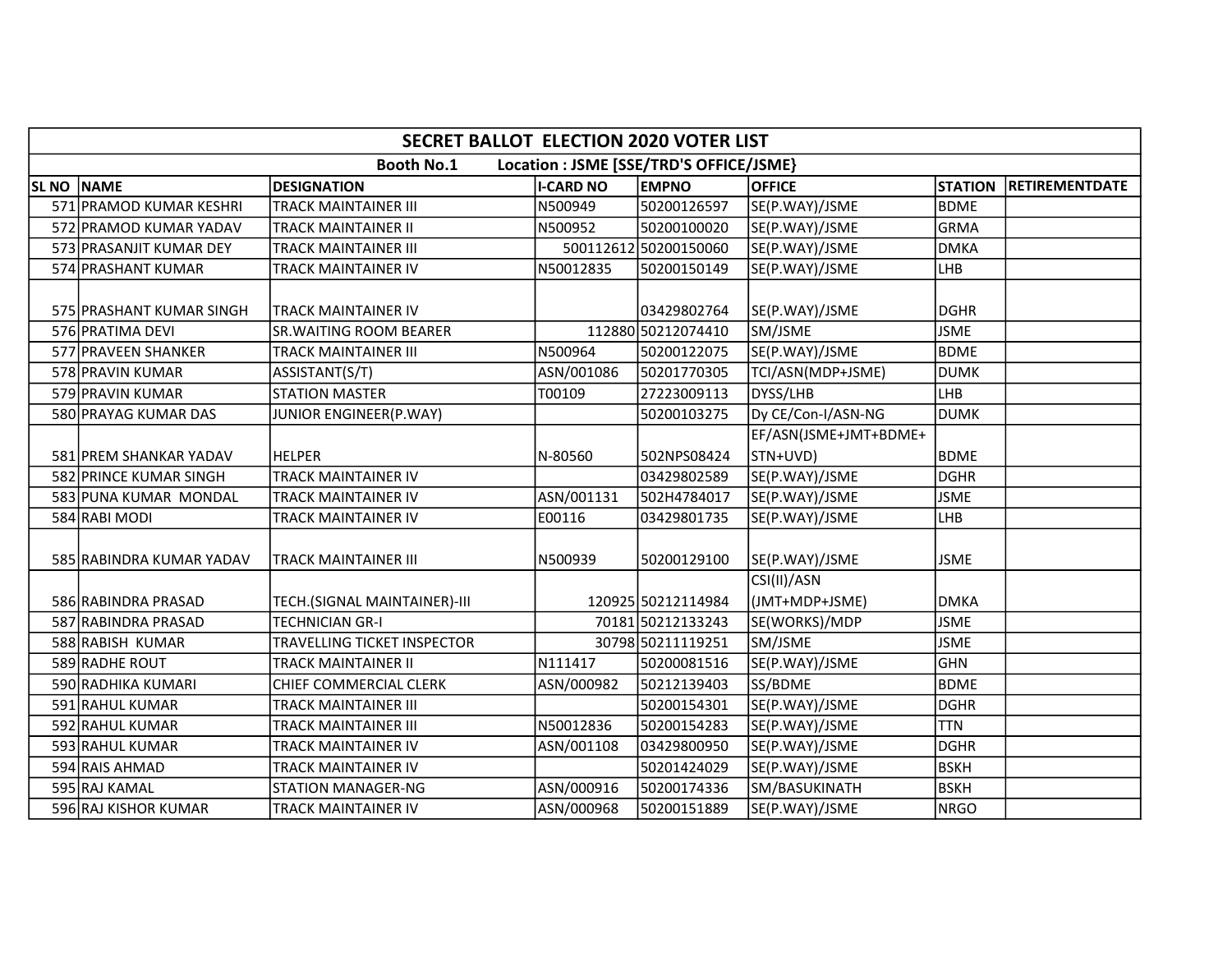|             | <b>SECRET BALLOT ELECTION 2020 VOTER LIST</b> |                                   |                  |                                         |                                   |                |                       |  |  |  |
|-------------|-----------------------------------------------|-----------------------------------|------------------|-----------------------------------------|-----------------------------------|----------------|-----------------------|--|--|--|
|             |                                               | <b>Booth No.1</b>                 |                  | Location : JSME [SSE/TRD'S OFFICE/JSME} |                                   |                |                       |  |  |  |
| <b>SLNO</b> | <b>NAME</b>                                   | <b>DESIGNATION</b>                | <b>I-CARD NO</b> | <b>EMPNO</b>                            | <b>OFFICE</b>                     | <b>STATION</b> | <b>RETIREMENTDATE</b> |  |  |  |
|             | 597 RAJ KUMAR                                 | <b>HELPER</b>                     | ASN/000732       | 03429802006                             | SE(WORKS)/MDP                     | <b>JSME</b>    |                       |  |  |  |
|             | 598 RAJ KUMAR                                 | <b>TRACK MAINTAINER IV</b>        |                  | 03429801162                             | SE(P.WAY)/JSME                    | DGHR           |                       |  |  |  |
|             | 599 RAJ KUMAR                                 | <b>TRACK MAINTAINER IV</b>        | ASN/001046       | 03429801631                             | SE(P.WAY)/JSME                    | NRGO           |                       |  |  |  |
|             | 600 RAJ KUMAR PASWAN                          | TECH.(FITTER)-I                   |                  | 40658 50212138125                       | TRS/MEMU SHED                     | <b>JSME</b>    |                       |  |  |  |
|             | 601 RAJ KUMAR REWANI                          | SR. TECHNICIAN                    |                  | 60217 50212113918                       | EF/ASN(JSME+JMT+BDME+<br>STN+UVD) | <b>JSME</b>    |                       |  |  |  |
|             | 602 RAJ KUMAR ROUT                            | PORTER(TRANSPORTATION)            | ASN/001007       | 03429800621                             | <b>BH/JSME</b>                    | <b>TTN</b>     |                       |  |  |  |
|             | 603 RAJ KUMAR SAH                             | <b>TRACK MAINTAINER II</b>        | N111415          | 50200086770                             | SE(P.WAY)/JSME                    | NRGO           |                       |  |  |  |
|             | 604 RAJEEB KUMAR MODI                         | <b>TRACK MAINTAINER IV</b>        |                  | 03429802569                             | SE(P.WAY)/JSME                    | DGHR           |                       |  |  |  |
|             | 605 RAJEEV KR TIWARY                          | <b>Sr.TRAINS CLERK</b>            | N200848          | 50200106940                             | SM/JSME                           | <b>JSME</b>    |                       |  |  |  |
|             |                                               |                                   |                  |                                         | CSI(II)/ASN                       |                |                       |  |  |  |
|             | 606 RAJEEV KUMAR                              | ASSISTANT(S/T)                    | N170476          | 50200145040                             | (JMT+MDP+JSME)                    | LHB            |                       |  |  |  |
|             | 607 RAJEEV KUMAR                              | <b>TRACK MAINTAINER IV</b>        |                  | 03429800972                             | SE(P.WAY)/JSME                    | <b>JSME</b>    |                       |  |  |  |
|             | 608 RAJEEV KUMAR KUSHWAHA                     | <b>TRACK MAINTAINER III</b>       |                  | 500112622 50200150289                   | SE(P.WAY)/JSME                    | <b>DGHR</b>    |                       |  |  |  |
|             | 609 RAJEEV KUMAR MANGHI                       | <b>TRACK MAINTAINER III</b>       | N500938          | 50200121824                             | SE(P.WAY)/JSME                    | <b>DMKA</b>    |                       |  |  |  |
|             | 610 RAJEEV KUMAR SHARMA                       | ASSISTANT(S/T)                    | N170513          | 50200143169                             | CSI(II)/ASN<br>(JMT+MDP+JSME)     | DGHR           |                       |  |  |  |
|             | 611 RAJEEV RANJAN                             | <b>TRACK MAINTAINER III</b>       | N111854          | 50200121721                             | SE(P.WAY)/JSME                    | STL            |                       |  |  |  |
|             | 612 RAJEEV RANJAN KUMAR                       | TRACK MAINTAINER IV               |                  | 500131244 03429800716                   | SE(P.WAY)/JSME                    | LHB            |                       |  |  |  |
|             | 613 RAJENDRA KUMAR THAKUR                     | CHIEF.TRAVELLING TICKET INSPECTOR | ASN/000992       | 50212044775                             | DRM/TRNSP/ASN                     | <b>JSME</b>    |                       |  |  |  |
|             | 614 RAJENDRA MIRDHA                           | PORTER(TRANSPORTATION)            | ASN/003403       | 50200091182                             | SM/GHORMARA                       | <b>GHN</b>     |                       |  |  |  |
|             | 615 RAJENDRA PRASAD SINGH                     | TRACK MAINTAINER IV               | N50012823        | 50200146950                             | SE(P.WAY)/JSME                    | BSKH           |                       |  |  |  |
|             | 616 RAJENDRA PRASAD YADAV                     | TECH-III(ELECT)                   |                  | 41873 50212134971                       | <b>TRS/MEMU SHED</b>              | <b>JSME</b>    |                       |  |  |  |
|             | 617 RAJESH KUMAR MEENA                        | <b>HELPER</b>                     | EI00014          | 03429801034                             | CTFO/TRD/(JMT+MDP+JSM<br>E)       | <b>JSME</b>    |                       |  |  |  |
|             | 618 RAJESH KUMAR                              | <b>TRACK MAINTAINER IV</b>        |                  | 502NPS07686                             | SE(P.WAY)/JSME                    | <b>DMKA</b>    |                       |  |  |  |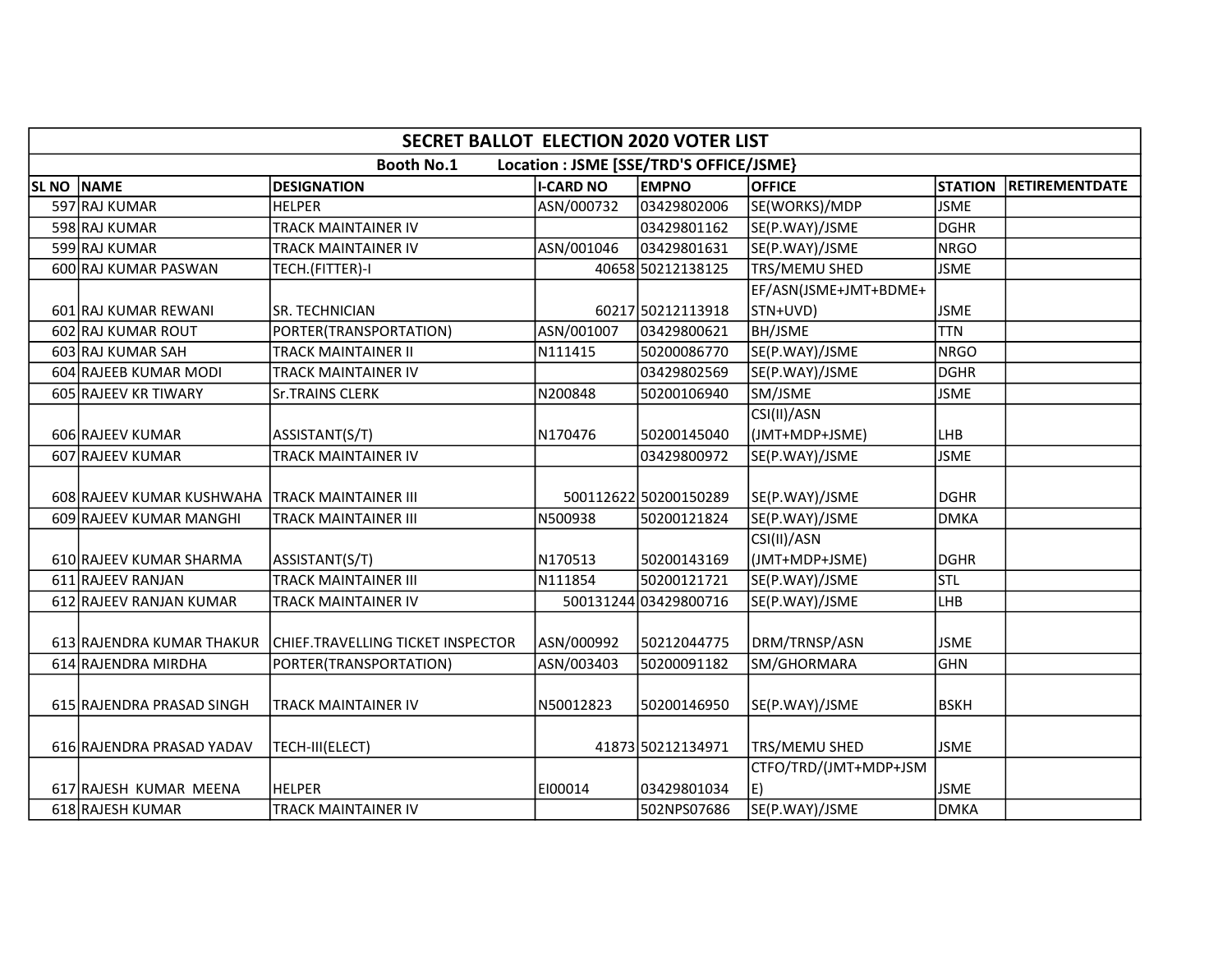|                                                              | <b>SECRET BALLOT ELECTION 2020 VOTER LIST</b>      |                                       |                  |                       |                       |                |                       |  |  |  |  |
|--------------------------------------------------------------|----------------------------------------------------|---------------------------------------|------------------|-----------------------|-----------------------|----------------|-----------------------|--|--|--|--|
| <b>Booth No.1</b><br>Location : JSME [SSE/TRD'S OFFICE/JSME} |                                                    |                                       |                  |                       |                       |                |                       |  |  |  |  |
| <b>SL NO NAME</b>                                            |                                                    | <b>DESIGNATION</b>                    | <b>I-CARD NO</b> | <b>EMPNO</b>          | <b>OFFICE</b>         | <b>STATION</b> | <b>RETIREMENTDATE</b> |  |  |  |  |
|                                                              | 619 RAJESH KUMAR                                   | TRACK MAINTAINER III                  |                  | 50200154404           | SE(P.WAY)/JSME        | <b>NRGO</b>    |                       |  |  |  |  |
|                                                              | 620 RAJESH KUMAR                                   | <b>STATION MASTER</b>                 | ASN/002915       | 50207289285           | SM/DUMKA              | <b>DUMK</b>    |                       |  |  |  |  |
|                                                              | 621 RAJESH KUMAR                                   | <b>STATION MANAGER-NG</b>             |                  | 112159 50212119611    | SM/SIMULTALA          | <b>STL</b>     |                       |  |  |  |  |
|                                                              | 622 RAJESH KUMAR                                   | PORTER(TRANSPORTATION)                | ASN/002111       | 502NPS05796           | SM/DEOGHAR            | KARJ           |                       |  |  |  |  |
|                                                              | 623 RAJESH KUMAR                                   | TRACK MAINTAINER IV                   |                  | 03429801367           | SE(P.WAY)/JSME        | DGHR           |                       |  |  |  |  |
|                                                              | 624 RAJESH KUMAR SINGH                             | TRACK MAINTAINER III                  |                  | 500130426 50200403743 | SE(P.WAY)/JSME        | <b>DGHR</b>    |                       |  |  |  |  |
|                                                              |                                                    |                                       |                  |                       | CSI(II)/ASN           |                |                       |  |  |  |  |
|                                                              | 625 RAJESH YADAV                                   | ASSISTANT(S/T)                        |                  | 170756 03429800435    | (JMT+MDP+JSME)        | <b>STL</b>     |                       |  |  |  |  |
|                                                              |                                                    |                                       |                  |                       | CSI(II)/ASN           |                |                       |  |  |  |  |
|                                                              | 626 RAJIV KUMAR                                    | KHALASI(MULTI PURPOSE)                | S00044           | 50881301249           | (JMT+MDP+JSME)        | INRGO          |                       |  |  |  |  |
|                                                              |                                                    |                                       |                  |                       |                       |                |                       |  |  |  |  |
|                                                              | 627 RAJIV KUMAR SHRIVASTAVA GATEKEEPER (TRANSPORT) |                                       | T-00181          | 50200132720           | SM/SIMULTALA          | <b>STL</b>     |                       |  |  |  |  |
|                                                              | 628 RAJKAPOOR MANDAL                               | <b>TRACK MAINTAINER III</b>           |                  | 50012822 50200150277  | SE(P.WAY)/JSME        | <b>STL</b>     |                       |  |  |  |  |
|                                                              | 629 RAJKAPOOR URAON                                | TRACK MAINTAINER IV                   | E00097           | 03429801369           | SE(P.WAY)/JSME        | DGHR           |                       |  |  |  |  |
|                                                              | 630 RAJKUMAR                                       | SENIOR SECTION ENGINEER(P.WAY)        | N500692          | 50200072199           | SE(P.WAY)/JSME        | <b>JSME</b>    |                       |  |  |  |  |
|                                                              | 631 RAJKUMAR MANDAL                                | TRACK MAINTAINER IV                   |                  | 50200154386           | SE(P.WAY)/JSME        | <b>GHN</b>     |                       |  |  |  |  |
|                                                              | 632 RAJKUMAR SHARMA                                | TRACK MAINTAINER IV                   |                  | 15313C00478           | SE(P.WAY)/JSME        | Ігнв           |                       |  |  |  |  |
|                                                              | 633 RAJMANI KUMAR SINGH                            | TRACK MAINTAINER III                  |                  | 500131263 50200132743 | SE(P.WAY)/JSME        | BDME           |                       |  |  |  |  |
|                                                              | 634 RAJMANI ROUTH                                  | TRACK MAINTAINER IV                   | ASN/001106       | 50200156772           | SE(P.WAY)/JSME        | DGHR           |                       |  |  |  |  |
|                                                              | 635 RAJNI DEVI                                     | SAFAIWALA                             |                  | 50200110012           | SS/BDME               | <b>BDME</b>    |                       |  |  |  |  |
|                                                              |                                                    |                                       |                  |                       | EF/ASN(JSME+JMT+BDME+ |                |                       |  |  |  |  |
|                                                              | 636 RAJNI GANDHA                                   | JUNIOR ENGINEER(ELEC)                 | E-100031         | 50205609951           | STN+UVD)              | <b>JSME</b>    |                       |  |  |  |  |
|                                                              |                                                    |                                       |                  |                       | EF/ASN(JSME+JMT+BDME+ |                |                       |  |  |  |  |
|                                                              | 637 RAJOO MAHATO                                   | TECHNICIAN GR-I                       |                  | 60675 50212113992     | STN+UVD)              | <b>JSME</b>    |                       |  |  |  |  |
|                                                              | 638 RAJU KUMAR                                     | <b>GATEMAN (ENGG)</b>                 | ASN/000980       | 27621004567           | SM/JSME               | <b>JSME</b>    |                       |  |  |  |  |
|                                                              |                                                    |                                       |                  |                       | EF/ASN(JSME+JMT+BDME+ |                |                       |  |  |  |  |
|                                                              | 639 RAJU KUMAR RAMANI                              | TECHNICIAN GR-I                       |                  | 60652 50212132366     | STN+UVD)              | <b>JSME</b>    |                       |  |  |  |  |
|                                                              |                                                    |                                       |                  |                       |                       |                |                       |  |  |  |  |
|                                                              | 640 RAKESH KUMAR                                   | <b>SENIOR SECTION ENGINEER(WORKS)</b> | N111933          | 50200066862           | SSE/WORKS/JSME        | <b>JSME</b>    |                       |  |  |  |  |
|                                                              | 641 RAKESH KUMAR RANJAN                            | TECH.(TELECOM MAINTAINER)-I           | N170268          | 50200091133           | <b>CTCI/MDP</b>       | <b>JSME</b>    |                       |  |  |  |  |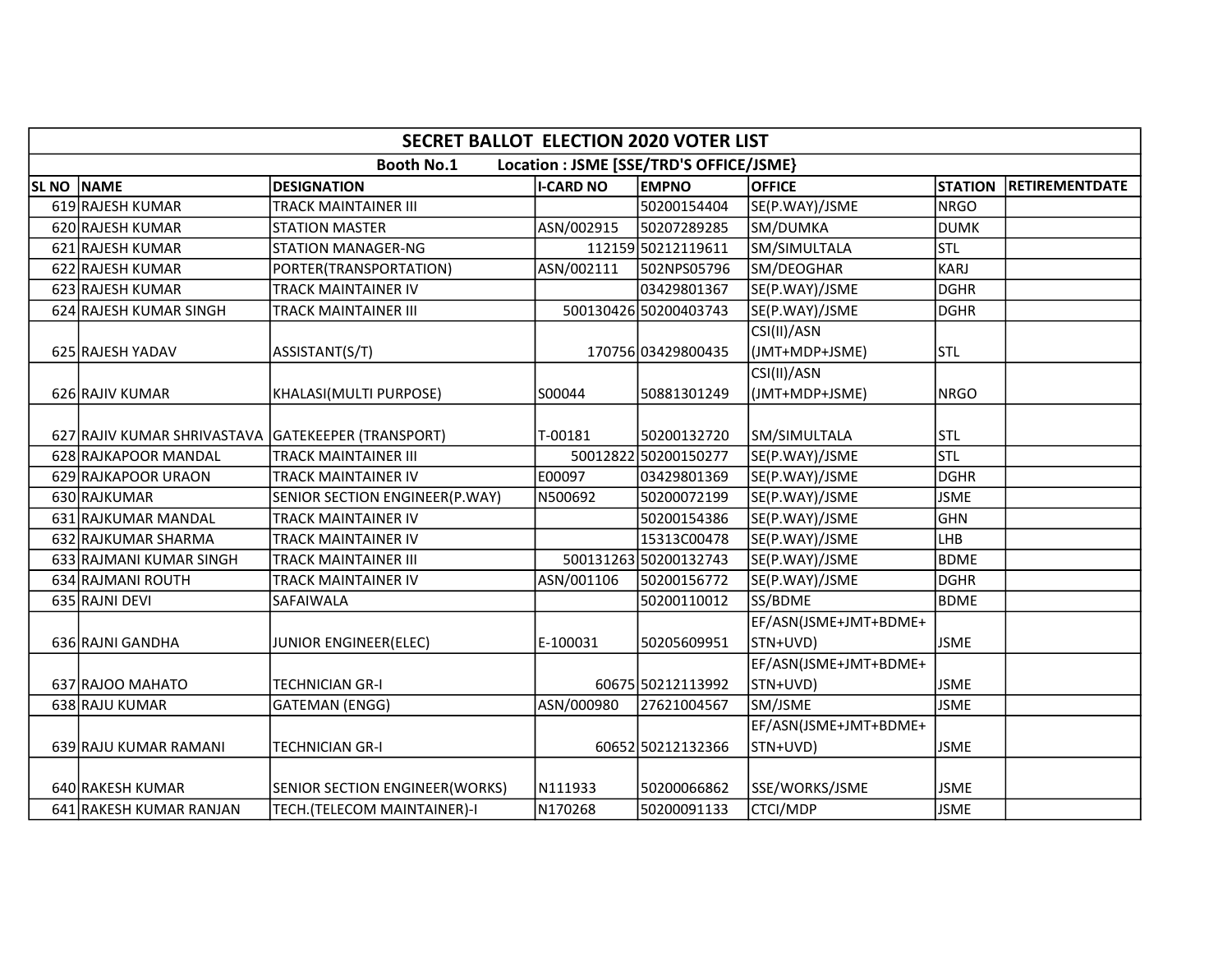|              | <b>SECRET BALLOT ELECTION 2020 VOTER LIST</b>                |                             |                  |                       |                       |                |                       |  |  |  |
|--------------|--------------------------------------------------------------|-----------------------------|------------------|-----------------------|-----------------------|----------------|-----------------------|--|--|--|
|              | <b>Booth No.1</b><br>Location : JSME [SSE/TRD'S OFFICE/JSME} |                             |                  |                       |                       |                |                       |  |  |  |
| <b>SL NO</b> | <b>NAME</b>                                                  | <b>DESIGNATION</b>          | <b>I-CARD NO</b> | <b>EMPNO</b>          | <b>OFFICE</b>         | <b>STATION</b> | <b>RETIREMENTDATE</b> |  |  |  |
|              | 642 RAKESH RANJAN                                            | <b>TRACK MAINTAINER III</b> |                  | 500112791 50200157454 | SE(P.WAY)/JSME        | <b>JSME</b>    |                       |  |  |  |
|              | 643 RAKHISWAR MURMU                                          | TRACK MAINTAINER IV         |                  | 15408040219           | SE(P.WAY)/JSME        | <b>BSKH</b>    |                       |  |  |  |
|              |                                                              |                             |                  |                       | EF/ASN(JSME+JMT+BDME+ |                |                       |  |  |  |
|              | 644 RAM BABU DAS                                             | <b>TRAINEE</b>              | N80291           | 50200130187           | STN+UVD)              | <b>JSME</b>    |                       |  |  |  |
|              | 645 RAM KISHOR SINGH                                         | <b>TRACK MAINTAINER III</b> | N500112137       | 50200143959           | SE(P.WAY)/JSME        | <b>DMKA</b>    |                       |  |  |  |
|              | 646 RAM KUMAR                                                | <b>STATION MANAGER-NG</b>   | N201294          | 50200050362           | SM/JSME               | <b>JSME</b>    |                       |  |  |  |
|              | 647 RAM KUMAR PAUL - 2STB                                    | TRACK MAINTAINER IV         |                  | 50205552795           | SE(P.WAY)/JSME        | LHB            |                       |  |  |  |
|              | 648 RAM KUMAR YADAV                                          | TRACK MAINTAINER IV         | ASN/001107       | 50200404012           | SE(P.WAY)/JSME        | <b>DGHR</b>    |                       |  |  |  |
|              | 649 RAM NIWAS KUMAR                                          | TRACK MAINTAINER IV         | ASN/001032       | 03429802021           | SE(P.WAY)/JSME        | Istl           |                       |  |  |  |
|              | 650 RAM PRASAD YADAV                                         | <b>TRACK MAINTAINER III</b> |                  | 500131236 50200121915 | SE(P.WAY)/JSME        | <b>JSME</b>    |                       |  |  |  |
|              | 651 RAM UDGAR PASWAN                                         | TECH.(BLACK SMITH)-II       | N500707          | 50200086563           | SE(P.WAY)/JSME        | <b>JSME</b>    |                       |  |  |  |
|              | 652 RAMADHAR KUMAR                                           | TRACK MAINTAINER IV         | ASN/001121       | 03429801678           | SE(P.WAY)/JSME        | <b>NRGO</b>    |                       |  |  |  |
|              | 653 RAMADHEEN KUMAR                                          | TRACK MAINTAINER IV         | E00127           | 03429800542           | SE(P.WAY)/JSME        | <b>BSKH</b>    |                       |  |  |  |
|              | 654 RAMESH KUMAR                                             | <b>HEAD TICKET EXAMINER</b> | N30225           | 50200108339           | SM/JSME               | <b>JSME</b>    |                       |  |  |  |
|              | 655 RAMESH KUMAR ROY                                         | TRACK MAINTAINER III        |                  | 50200150265           | SE(P.WAY)/JSME        | <b>GHN</b>     |                       |  |  |  |
|              | 656 RAMESH YADAV                                             | TRACK MAINTAINER III        |                  | 500130886 50200150125 | SE(P.WAY)/JSME        | <b>DGHR</b>    |                       |  |  |  |
|              |                                                              |                             |                  |                       | CSI(II)/ASN           |                |                       |  |  |  |
|              | 657 RAMESHWAR CHAUDHARY                                      | ASSISTANT(S/T)              | N170333          | 50200091339           | (JMT+MDP+JSME)        | <b>TTN</b>     |                       |  |  |  |
|              |                                                              |                             |                  |                       | EF/ASN(JSME+JMT+BDME+ |                |                       |  |  |  |
|              | 658 RAMJEE KUMAR                                             | <b>HELPER</b>               | N80286           | 50200106380           | STN+UVD)              | <b>JSME</b>    |                       |  |  |  |
|              |                                                              |                             |                  |                       | CTFO/TRD/(JMT+MDP+JSM |                |                       |  |  |  |
|              | 659 RAMKISHOR KUMAR                                          | <b>TECHNICIAN III</b>       | N70164           | 50200071766           | E)                    | <b>JSME</b>    |                       |  |  |  |
|              | 660 RAMNATH KUMAR                                            | TRACK MAINTAINER IV         | E00058           | 03429800721           | SE(P.WAY)/JSME        | <b>GHN</b>     |                       |  |  |  |
|              | 661 RANDHIR KUMAR                                            | TRACK MAINTAINER IV         |                  | 50200145567           | SE(P.WAY)/JSME        | <b>DGHR</b>    |                       |  |  |  |
|              | 662 RANDHIR KUMAR                                            | <b>STATION MANAGER-NG</b>   | N201781          | 50200100924           | SM/JSME               | <b>JSME</b>    |                       |  |  |  |
|              | 663 RANDHIR KUMAR ALBELA                                     | <b>TRACK MAINTAINER IV</b>  |                  | 500131262 50200159402 | SE(P.WAY)/JSME        | stl            |                       |  |  |  |
|              | 664 RANJAN KUMAR                                             | TRACK MAINTAINER IV         | ASN/001054       | 03429801168           | SE(P.WAY)/JSME        | BSKH           |                       |  |  |  |
|              |                                                              |                             |                  |                       | CTFO/TRD/(JMT+MDP+JSM |                |                       |  |  |  |
|              | 665 RANJAN KUMAR SAH                                         | <b>KHALASI HELPER</b>       |                  | 50714506021           | E)                    | <b>JSME</b>    |                       |  |  |  |
|              | 666 RANJEET KUMAR                                            | <b>STATION MASTER</b>       | $T-00100$        | 246HK050112           | <b>BH/JSME</b>        | <b>TTN</b>     |                       |  |  |  |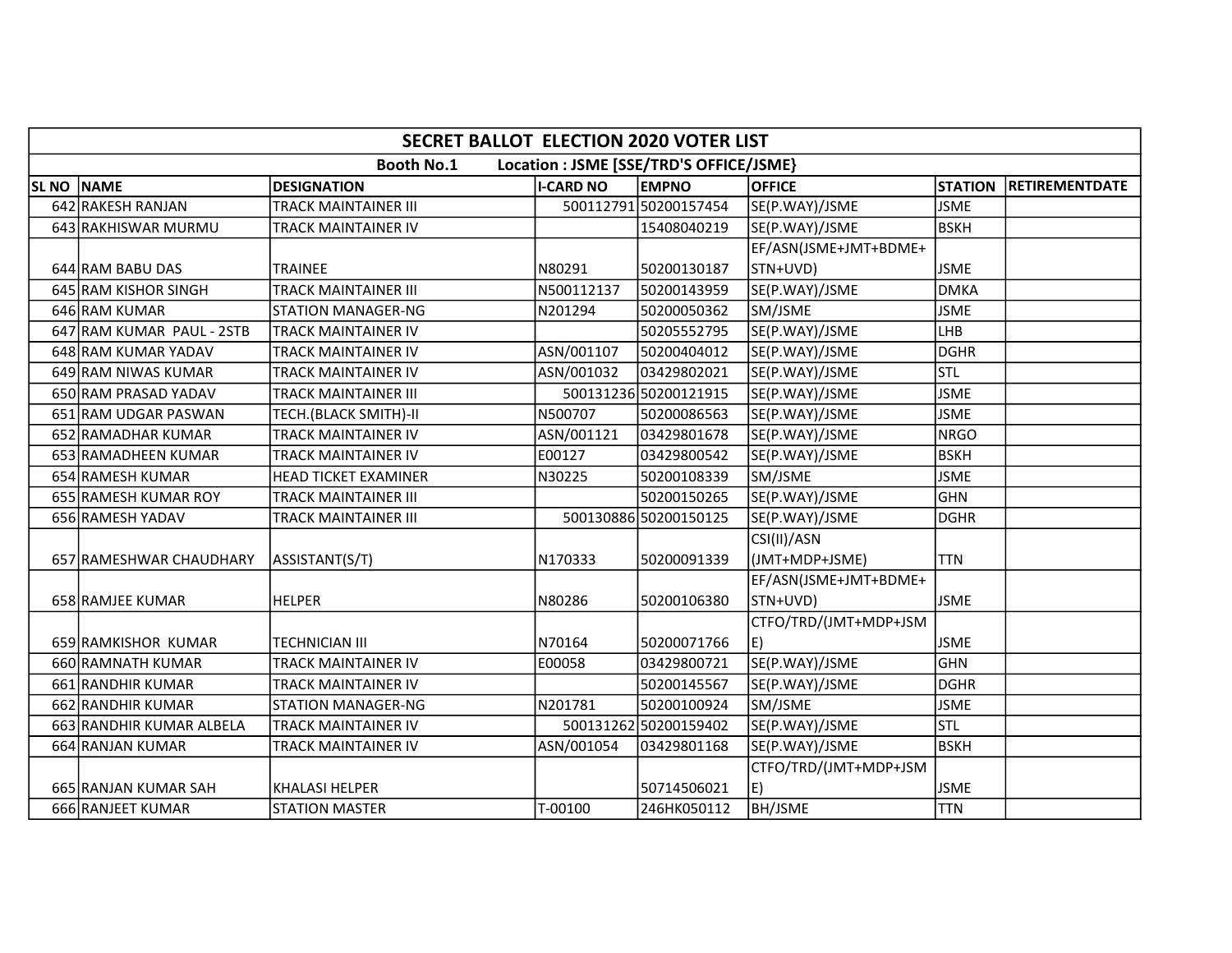|                  | <b>SECRET BALLOT ELECTION 2020 VOTER LIST</b> |                                 |                  |                                         |                               |                |                       |  |  |  |  |
|------------------|-----------------------------------------------|---------------------------------|------------------|-----------------------------------------|-------------------------------|----------------|-----------------------|--|--|--|--|
|                  |                                               | <b>Booth No.1</b>               |                  | Location : JSME [SSE/TRD'S OFFICE/JSME} |                               |                |                       |  |  |  |  |
| SL <sub>NO</sub> | <b>NAME</b>                                   | <b>DESIGNATION</b>              | <b>I-CARD NO</b> | <b>EMPNO</b>                            | <b>OFFICE</b>                 | <b>STATION</b> | <b>RETIREMENTDATE</b> |  |  |  |  |
|                  | 667 RANJEET KUMAR                             | PORTER(TRANSPORTATION)          | N110759          | 502NPS07493                             | SM/JSME                       | <b>JSME</b>    |                       |  |  |  |  |
|                  | 668 RANJEET YADAV                             | TRACK MAINTAINER IV             |                  | 50200164008                             | SE(P.WAY)/JSME                | Ігнв           |                       |  |  |  |  |
|                  | 669 RANJIT KUMAR                              | TRACK MAINTAINER IV             |                  | 500130300 502NP002586                   | SE(P.WAY)/JSME                | <b>JSME</b>    |                       |  |  |  |  |
|                  | 670 RANJIT KUMAR                              | TRACK MAINTAINER IV             |                  | 50200166662                             | SE(P.WAY)/JSME                | NRGO           |                       |  |  |  |  |
|                  | 671 RANJIT KUMAR BHARTI                       | TRACK MAINTAINER IV             |                  | 03429802056                             | SE(P.WAY)/JSME                | DGHR           |                       |  |  |  |  |
|                  | 672 RANJIT KUMAR GORAIN                       | TRACK MAINTAINER IV             | ASN/001118       | 50200140120                             | SE(P.WAY)/JSME                | <b>BSKH</b>    |                       |  |  |  |  |
|                  | 673 RANJIT PRASAD YADAV                       | TECH.(FITTER)-I                 |                  | 42025 50212123195                       | TRS/MEMU SHED                 | <b>JSME</b>    |                       |  |  |  |  |
|                  | 674 RATAN KUMAR                               | <b>STATION MANAGER-NG</b>       | N201231          | 50212146201                             | SM/JSME                       | <b>JSME</b>    |                       |  |  |  |  |
|                  | 675 RAVI CHAND TUDU                           | TRACK MAINTAINER IV             | ASN/000967       | 03429801368                             | SE(P.WAY)/JSME                | DGHR           |                       |  |  |  |  |
|                  | 676 RAVI DAS                                  | <b>VALVE MAN</b>                | ASN/000731       | 27424013329                             | SE(WORKS)/MDP                 | <b>JSME</b>    |                       |  |  |  |  |
|                  | 677 RAVI KAPOOR                               | COMMERCIAL SUPERVISOR (BOOKING) | N30005           | 50212079248                             | SS/BDME<br>CSI(II)/ASN        | <b>BDME</b>    |                       |  |  |  |  |
|                  | 678 RAVI KUMAR                                | <b>HELPER</b>                   |                  | 50488818548                             | (JMT+MDP+JSME)                | <b>JSME</b>    |                       |  |  |  |  |
|                  | 679 RAVI KUMAR                                | CHIEF COMMERCIAL CLERK          |                  | 30773 50212129148                       | SM/JSME                       | <b>JSME</b>    |                       |  |  |  |  |
|                  |                                               |                                 |                  |                                         |                               |                |                       |  |  |  |  |
|                  | 680 RAVI KUMAR                                | SENIOR SECTION ENGINEER(WORKS)  |                  | 50200070221                             | DEN/C/Dumka-NG                | <b>BDME</b>    |                       |  |  |  |  |
|                  | 681 RAVI KUMAR                                | <b>TRACK MAINTAINER IV</b>      | E00129           | 03429801734                             | SE(P.WAY)/JSME                | NRGO           |                       |  |  |  |  |
|                  | 682 RAVI KUMAR BHAGAT                         | ASSISTANT(S/T)                  |                  | 170722 50200170239                      | CSI(II)/ASN<br>(JMT+MDP+JSME) | Idumk          |                       |  |  |  |  |
|                  | 683 RAVI KUMAR JHA                            | PORTER(TRANSPORTATION)          | ASN/003406       | 502NPS06646                             | SM/GHORMARA                   | GRMA           |                       |  |  |  |  |
|                  | 684 RAVI RANJAN KUMAR                         | TRACK MAINTAINER IV             | ASN/001039       | 50200144370                             | SE(P.WAY)/JSME                | <b>BSKH</b>    |                       |  |  |  |  |
|                  | 685 RAVI SHANKAR                              | TRACK MAINTAINER IV             | N50012819        | 50200160179                             | SE(P.WAY)/JSME                | DGHR           |                       |  |  |  |  |
|                  | 686 RAVIKAR KUMAR RANJAN                      | TRACK MAINTAINER IV             | E00126           | 50320131597                             | SE(P.WAY)/JSME                | <b>JSME</b>    |                       |  |  |  |  |
|                  | 687 RAVINDRA KUMAR VERMA                      | ASSISTANT(S/T)                  | N170698          | 50229800604                             | CSI(II)/ASN<br>(JMT+MDP+JSME) | INRGO          |                       |  |  |  |  |
|                  | 688 RISHI KAPOOR                              | <b>COMMERCIAL CLERK</b>         | N30308           | 50212144824                             | SM/JSME                       | <b>JSME</b>    |                       |  |  |  |  |
|                  | 689 RITESH KUMAR                              | TRACK MAINTAINER IV             |                  | 03429802762                             | SE(P.WAY)/JSME                | DGHR           |                       |  |  |  |  |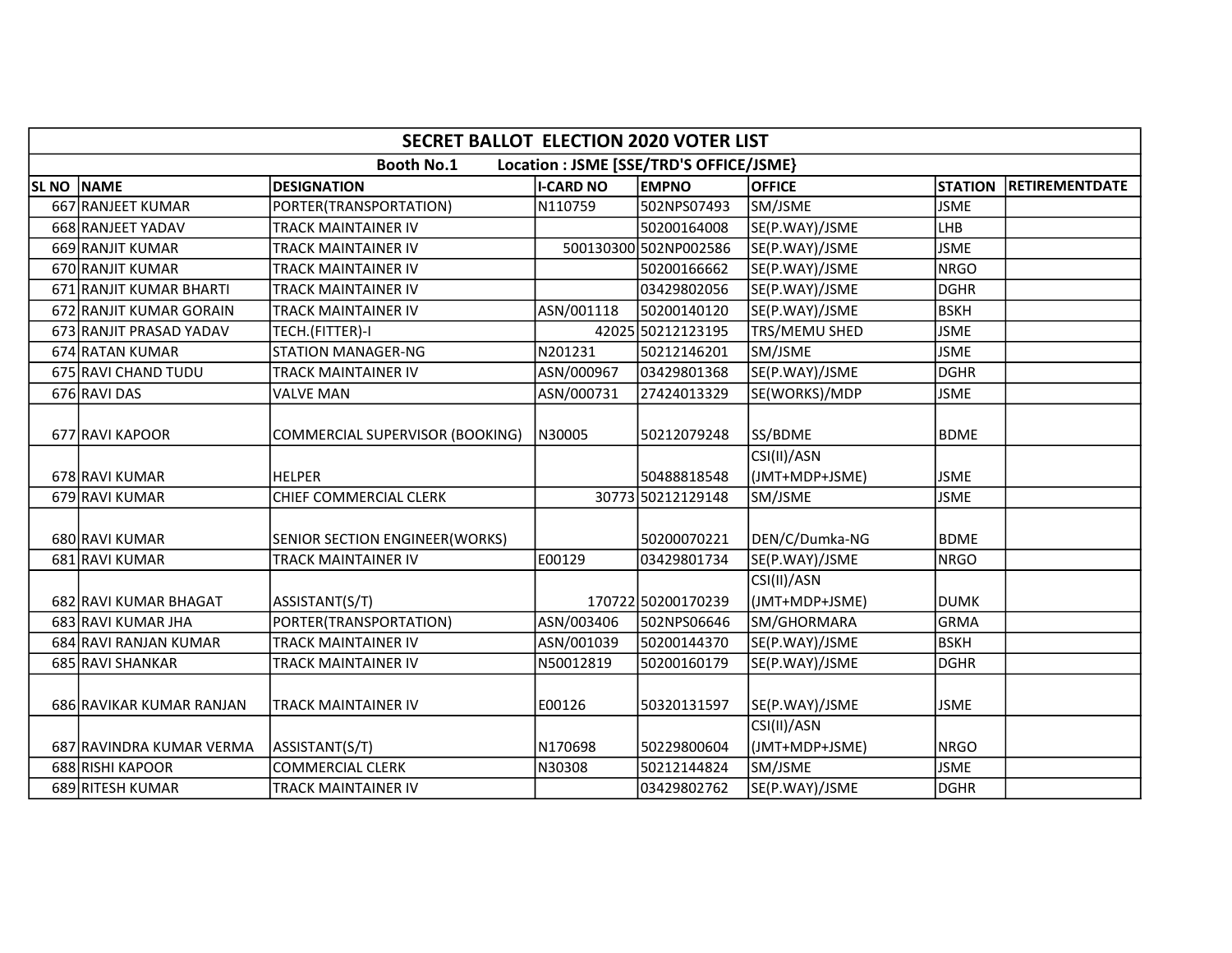|              | <b>SECRET BALLOT ELECTION 2020 VOTER LIST</b>                |                              |                  |                       |                       |                |                       |  |  |  |  |
|--------------|--------------------------------------------------------------|------------------------------|------------------|-----------------------|-----------------------|----------------|-----------------------|--|--|--|--|
|              | <b>Booth No.1</b><br>Location : JSME [SSE/TRD'S OFFICE/JSME} |                              |                  |                       |                       |                |                       |  |  |  |  |
| <b>SL NO</b> | <b>NAME</b>                                                  | <b>DESIGNATION</b>           | <b>I-CARD NO</b> | <b>EMPNO</b>          | <b>OFFICE</b>         | <b>STATION</b> | <b>RETIREMENTDATE</b> |  |  |  |  |
|              |                                                              |                              |                  |                       | CTFO/TRD/(JMT+MDP+JSM |                |                       |  |  |  |  |
|              | 690 ROHIT KUMAR                                              | <b>KHALASI HELPER</b>        | ASN/002852       | 33329800877           | E)                    | <b>JSME</b>    |                       |  |  |  |  |
|              | 691 ROHIT KUMAR                                              | <b>TRACK MAINTAINER III</b>  | N500960          | 50200154367           | SE(P.WAY)/JSME        | <b>GHN</b>     |                       |  |  |  |  |
|              | 692 ROSHAN KUMAR                                             | <b>TRACK MAINTAINER III</b>  | N500960          | 50200122014           | SE(P.WAY)/JSME        | <b>DGHR</b>    |                       |  |  |  |  |
|              |                                                              |                              |                  |                       | CSI(II)/ASN           |                |                       |  |  |  |  |
|              | 693 ROSHAN KUMAR                                             | ASSISTANT(S/T)               |                  | 03429802185           | (JMT+MDP+JSME)        | <b>DMKA</b>    |                       |  |  |  |  |
|              | 694 ROUSHAN KUMAR                                            | TRACK MAINTAINER IV          | E00101           | 03429800949           | SE(P.WAY)/JSME        | <b>GRMA</b>    |                       |  |  |  |  |
|              |                                                              |                              |                  |                       | CSI(II)/ASN           |                |                       |  |  |  |  |
|              | 695 RUPAN MONDAL                                             | ASSISTANT(S/T)               |                  | 120972 50212086162    | (JMT+MDP+JSME)        | <b>JSME</b>    |                       |  |  |  |  |
|              | 696 RUPESH PRAKASH                                           | <b>TRACK MAINTAINER III</b>  |                  | 500112642 50200150290 | SE(P.WAY)/JSME        | <b>BSKH</b>    |                       |  |  |  |  |
|              | 697 SABINA SOREN                                             | <b>TRACK MAINTAINER IV</b>   |                  | 03429801420           | SE(P.WAY)/JSME        | <b>BDME</b>    |                       |  |  |  |  |
|              | 698 SACHINDRA HANSDA                                         | <b>TRACK MAINTAINER IV</b>   |                  | 03529800656           | SE(P.WAY)/JSME        | LHB            |                       |  |  |  |  |
|              | 699 SAGAR KUMAR                                              | <b>TRACK MAINTAINER III</b>  | N50012851        | 50200154350           | SE(P.WAY)/JSME        | <b>NRGO</b>    |                       |  |  |  |  |
|              | 700 SAHADEV SAHOO                                            | <b>TRACK MAINTAINER II</b>   | N111479          | 50200113268           | SE(P.WAY)/JSME        | <b>BSKH</b>    |                       |  |  |  |  |
|              | 701 SAHDEO MURMU                                             | TRACK MAINTAINER IV          |                  | 27223005000           | SE(P.WAY)/JSME        | LHB            |                       |  |  |  |  |
|              | 702 SAILENDRA NATH PAL                                       | <b>TRACK MAINTAINER III</b>  | ASN/001266       | 502IG110174           | SE(P.WAY)/JSME        | <b>DGHR</b>    |                       |  |  |  |  |
|              | 703 SAINIK MANDAL                                            | <b>TRACK MAINTAINER IV</b>   |                  | 03429800562           | SE(P.WAY)/JSME        | <b>DMKA</b>    |                       |  |  |  |  |
|              | 704 SAKET KUMAR                                              | <b>STATION MASTER</b>        | ASN/003402       | 50200174439           | SM/GHORMARA           | GRMA           |                       |  |  |  |  |
|              | 705 SAMARJEET KUMAR                                          | TRACK MAINTAINER IV          |                  | 03429802584           | SE(P.WAY)/JSME        | <b>DGHR</b>    |                       |  |  |  |  |
|              | 706 SAMBHU PRASAD                                            | Sr. SECTION ENGINEER(SIG)    |                  | 50200036250           | DSTE/Con/ASN-NG       | <b>DUMK</b>    |                       |  |  |  |  |
|              | 707 SAMIR PAL                                                | <b>TRACK MAINTAINER IV</b>   |                  | 500131257 03429800658 | SE(P.WAY)/JSME        | <b>DGHR</b>    |                       |  |  |  |  |
|              |                                                              |                              |                  |                       |                       |                |                       |  |  |  |  |
|              | 708 SANDEEP KUMAR SHARMA                                     | <b>TRACK MAINTAINER III</b>  | N50012841        | 50200122233           | SE(P.WAY)/JSME        | <b>TTN</b>     |                       |  |  |  |  |
|              | 709 SANDEEP KUMAR SINHA                                      | <b>STATION MANAGER-NG</b>    |                  | 112375 50212110115    | SM/JSME               | <b>JSME</b>    |                       |  |  |  |  |
|              | 710 SANGEETA YADAV                                           | <b>TRACK MAINTAINER IV</b>   |                  | 50013123903429800558  | SE(P.WAY)/JSME        | <b>DGHR</b>    |                       |  |  |  |  |
|              | 711 SANJAY KUMAR                                             | <b>COMMERCIAL SUPERVISOR</b> | ASN/000981       | 50212134387           | SM/JSME               | <b>JSME</b>    |                       |  |  |  |  |
|              | 712 SANJAY KUMAR                                             | <b>TRACK MAINTAINER IV</b>   |                  | 03429801733           | SE(P.WAY)/JSME        | <b>JSME</b>    |                       |  |  |  |  |
|              | 713 SANJAY KUMAR                                             | TRACK MAINTAINER IV          |                  | 50200160090           | SE(P.WAY)/JSME        | <b>STL</b>     |                       |  |  |  |  |
|              | 714 SANJAY KUMAR                                             | <b>TRACK MAINTAINER III</b>  | N111418          | 50200121794           | SE(P.WAY)/JSME        | stl            |                       |  |  |  |  |
|              | 715 SANJAY KUMAR                                             | <b>TRACK MAINTAINER IV</b>   | ASN/001029       | 27424013739           | SE(P.WAY)/JSME        | <b>BSKH</b>    |                       |  |  |  |  |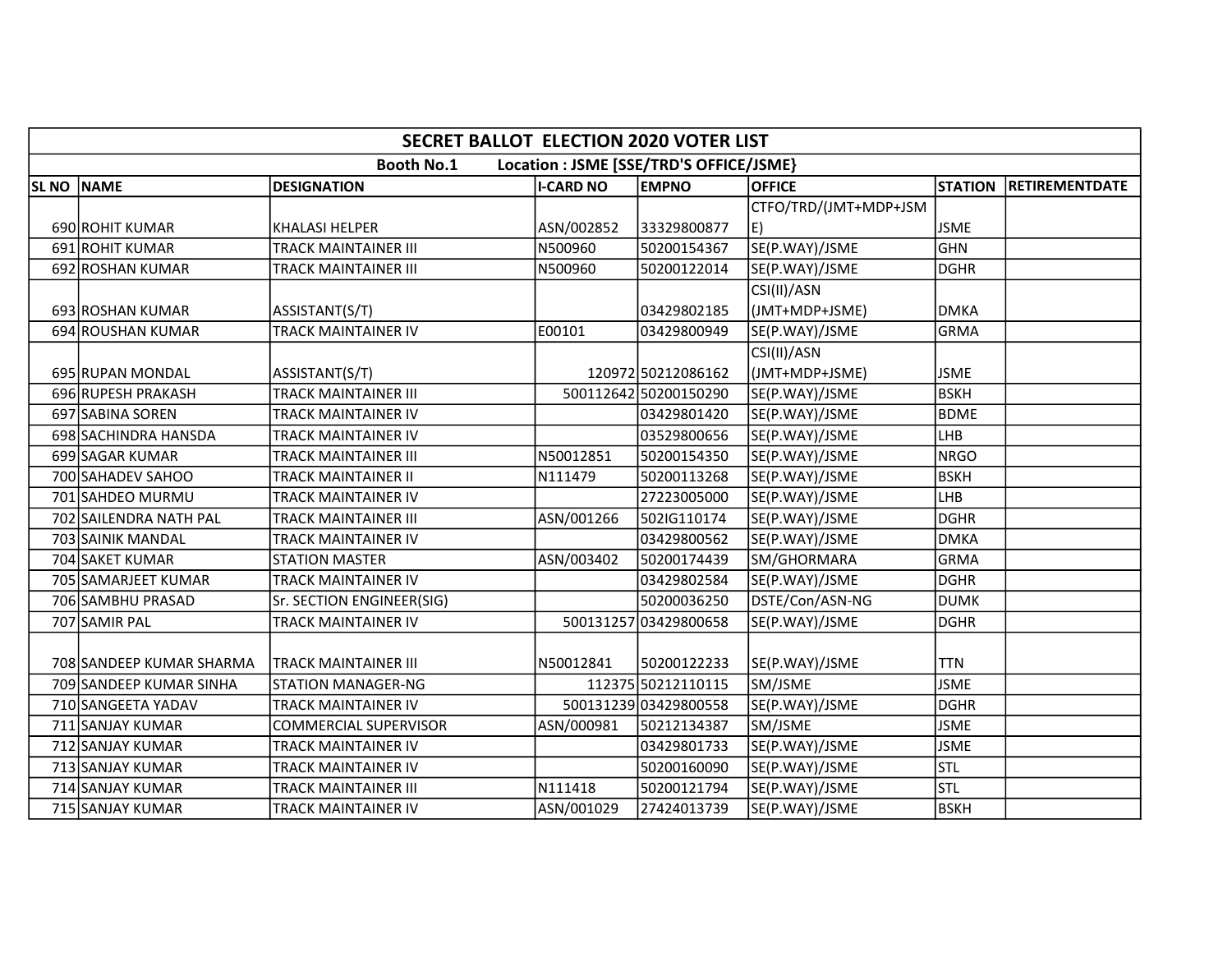|              | <b>SECRET BALLOT ELECTION 2020 VOTER LIST</b>                |                                |                  |                       |                       |                |                       |  |  |  |  |
|--------------|--------------------------------------------------------------|--------------------------------|------------------|-----------------------|-----------------------|----------------|-----------------------|--|--|--|--|
|              | <b>Booth No.1</b><br>Location : JSME [SSE/TRD'S OFFICE/JSME} |                                |                  |                       |                       |                |                       |  |  |  |  |
| <b>SL NO</b> | NAME                                                         | <b>DESIGNATION</b>             | <b>I-CARD NO</b> | <b>EMPNO</b>          | <b>OFFICE</b>         | <b>STATION</b> | <b>RETIREMENTDATE</b> |  |  |  |  |
|              | 716 SANJAY KUMAR                                             | TRACK MAINTAINER IV            |                  | 50200176722           | SE(P.WAY)/JSME        | LHB            |                       |  |  |  |  |
|              | 717 SANJAY KUMAR                                             | TRACK MAINTAINER IV            |                  | 03429801792           | SE(P.WAY)/JSME        | <b>LHB</b>     |                       |  |  |  |  |
|              |                                                              |                                |                  |                       | CSI(II)/ASN           |                |                       |  |  |  |  |
|              | 718 SANJAY KUMAR                                             | TECH.(SIGNAL MAINTAINER)-I     |                  | 120879 50212135677    | (JMT+MDP+JSME)        | <b>JSME</b>    |                       |  |  |  |  |
|              | 719 SANJAY KUMAR                                             | <b>STATION MASTER</b>          | ASN/004047       | 50200129380           | SM/SIMULTALA          | stl            |                       |  |  |  |  |
|              | 720 SANJAY KUMAR                                             | PORTER(TRANSPORTATION)         | N200606          | 50200067120           | SM/JSME               | <b>JSME</b>    |                       |  |  |  |  |
|              | 721 SANJAY KUMAR DAS                                         | TRACK MAINTAINER IV            | E100106          | 27420150674           | SE(P.WAY)/JSME        | Istl           |                       |  |  |  |  |
|              | 722 SANJAY KUMAR GOND                                        | TRACK MAINTAINER IV            |                  | 50205637030           | SE(P.WAY)/JSME        | <b>DGHR</b>    |                       |  |  |  |  |
|              | 723 SANJAY KUMAR OJHA                                        | <b>TRACK MAINTAINER III</b>    | N111412          | 50200121964           | SE(P.WAY)/JSME        | <b>JSME</b>    |                       |  |  |  |  |
|              | 724 SANJAY KUMAR RAM                                         | <b>TRACK MAINTAINER IV</b>     |                  | 500130431 50214401777 | SE(P.WAY)/JSME        | <b>JSME</b>    |                       |  |  |  |  |
|              | 725 SANJAY KUMAR SINGH                                       | TRACK MAINTAINER IV            |                  | 03429800650           | SE(P.WAY)/JSME        | <b>LHB</b>     |                       |  |  |  |  |
|              | 726 SANJAY KUMAR SINGH                                       | <b>HEAD TICKET EXAMINER</b>    | N30525           | 50224000973           | SM/JSME               | <b>JSME</b>    |                       |  |  |  |  |
|              | 727 SANJAY KUMAR SINGH                                       | TRACK MAINTAINER III           | N500933          | 50200122087           | SE(P.WAY)/JSME        | <b>DGHR</b>    |                       |  |  |  |  |
|              | 728 SANJAY KUMAR SINGH                                       | <b>JUNIOR ENGINEER-II(TRS)</b> | N60416           | 50200093130           | TRS/MEMU SHED         | <b>JSME</b>    |                       |  |  |  |  |
|              | 729 SANJAY KUMAR SINHA                                       | TRACK MAINTAINER III           | N500932          | 50200129124           | SE(P.WAY)/JSME        | <b>BDME</b>    |                       |  |  |  |  |
|              | 730 SANJAY TUDU                                              | <b>TRACK MAINTAINER IV</b>     |                  | 50205640933           | SE(P.WAY)/JSME        | <b>TTN</b>     |                       |  |  |  |  |
|              |                                                              |                                |                  |                       | EF/ASN(JSME+JMT+BDME+ |                |                       |  |  |  |  |
|              | 731 SANJAY TUDU                                              | TECH.(ELEC)-II                 | N80251           | 50200088079           | STN+UVD)              | DUMK           |                       |  |  |  |  |
|              | 732 SANJEEV KUMAR                                            | TECH.(TELECOM MAINTAINER)-I    | N170001          | 50200036470           | CTCI/MDP              | <b>JSME</b>    |                       |  |  |  |  |
|              | 733 SANJEEV KUMAR                                            | TRACK MAINTAINER IV            | N500930          | 50200404028           | SE(P.WAY)/JSME        | <b>DGHR</b>    |                       |  |  |  |  |
|              | 734 SANJEEV KUMAR                                            | PORTER (COMMERCIAL)            | ASN/003964       | 50200124722           | SM/DEOGHAR            | DGHR           |                       |  |  |  |  |
|              |                                                              |                                |                  |                       | EF/ASN(JSME+JMT+BDME+ |                |                       |  |  |  |  |
|              | 735 SANJEEV KUMAR                                            | <b>HELPER</b>                  |                  | 80469 50200159580     | STN+UVD)              | <b>JSME</b>    |                       |  |  |  |  |
|              | 736 SANJEEV KUMAR                                            | TECH.(WELDER)-III              |                  | 50013089 50205578358  | SE(P.WAY)/JSME        | <b>JSME</b>    |                       |  |  |  |  |
|              | 737 SANJEEV KUMAR                                            | TRACK MAINTAINER IV            |                  | 50200159440           | SE(P.WAY)/JSME        | <b>BSKH</b>    |                       |  |  |  |  |
|              |                                                              |                                |                  |                       | CSI(II)/ASN           |                |                       |  |  |  |  |
|              | 738 SANJEEV KUMAR                                            | <b>HELPER</b>                  |                  | 170754 50200170252    | (JMT+MDP+JSME)        | <b>JSME</b>    |                       |  |  |  |  |
|              | 739 SANJEEV KUMAR GUPTA                                      | <b>HEAD TICKET EXAMINER</b>    | N30224           | 50200095618           | SM/JSME               | <b>JSME</b>    |                       |  |  |  |  |
|              |                                                              |                                |                  |                       | CSI(II)/ASN           |                |                       |  |  |  |  |
|              | 740 SANJEEVA KUMAR                                           | Sr.TECH.(SIGNAL MAINTAINER)    |                  | 120933 50212135203    | (JMT+MDP+JSME)        | <b>STL</b>     |                       |  |  |  |  |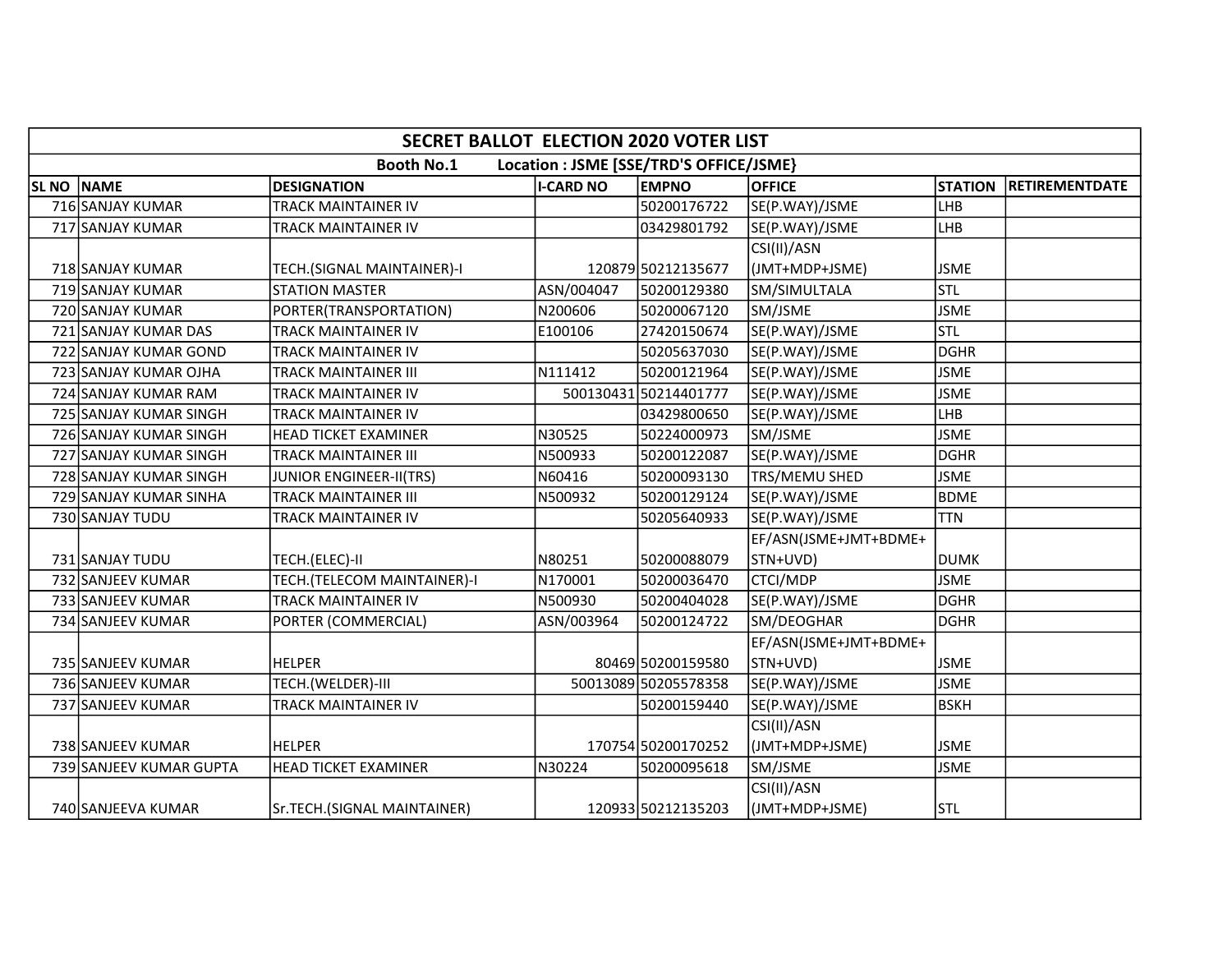|                  | <b>SECRET BALLOT ELECTION 2020 VOTER LIST</b>                |                                             |                  |                    |                       |                |                       |  |  |  |  |
|------------------|--------------------------------------------------------------|---------------------------------------------|------------------|--------------------|-----------------------|----------------|-----------------------|--|--|--|--|
|                  | <b>Booth No.1</b><br>Location : JSME [SSE/TRD'S OFFICE/JSME} |                                             |                  |                    |                       |                |                       |  |  |  |  |
| SL <sub>NO</sub> | <b>NAME</b>                                                  | <b>DESIGNATION</b>                          | <b>I-CARD NO</b> | <b>EMPNO</b>       | <b>OFFICE</b>         | <b>STATION</b> | <b>RETIREMENTDATE</b> |  |  |  |  |
|                  | 741 SANJET KUMAR PASWAN                                      | TECH.(FITTER)-III                           | E2-00111         | 50200135094        | TRS/MEMU SHED         | <b>JSME</b>    |                       |  |  |  |  |
|                  | 742 SANJIT KUMAR                                             | <b>TRACK MAINTAINER IV</b>                  |                  | 03429801626        | SE(P.WAY)/JSME        | <b>TTN</b>     |                       |  |  |  |  |
|                  | 743 SANJIT KUMAR                                             | TRACK MAINTAINER IV                         | N50012842        | 50200155410        | SE(P.WAY)/JSME        | DGHR           |                       |  |  |  |  |
|                  | 744 SANJIT KUMAR PAN                                         | SENIOR SECTION ENGINEER(P.WAY)              | ASN/001022       | 50212132664        | SE(P.WAY)/JSME        | <b>JSME</b>    |                       |  |  |  |  |
|                  | 745 SANJIV KUMAR                                             | TRACK MAINTAINER IV                         |                  | 50200159311        | SE(P.WAY)/JSME        | DMKA           |                       |  |  |  |  |
|                  |                                                              |                                             |                  |                    | CTFO/TRD/(JMT+MDP+JSM |                |                       |  |  |  |  |
|                  | 746 SANJIV KUMAR                                             | Sr.TECH.(TRD)                               | N70147           | 50212106940        | E)                    | <b>JSME</b>    |                       |  |  |  |  |
|                  | 747 SANJIV KUMAR SINGH                                       | TRACK MAINTAINER IV                         |                  | 50200157004        | SE(P.WAY)/JSME        | lghn           |                       |  |  |  |  |
|                  |                                                              |                                             |                  |                    |                       |                |                       |  |  |  |  |
|                  | 748 SANJOY KUMAR                                             | SUPERVISOR (ENQUIRY / RESERVATION)   N30302 |                  | 50212092010        | SS/BDME               | lbdme          |                       |  |  |  |  |
|                  |                                                              |                                             |                  |                    | CSI(II)/ASN           |                |                       |  |  |  |  |
|                  | 749 SANJOY KUMAR SHOW                                        | TECH.(SIGNAL MAINTAINER)-III                |                  | 120534 50212095448 | (JMT+MDP+JSME)        | <b>TTN</b>     |                       |  |  |  |  |
|                  | 750 SANJOY RAM                                               | <b>TRACK MAINTAINER II</b>                  | N500738          | 50200081450        | SE(P.WAY)/JSME        | <b>BDME</b>    |                       |  |  |  |  |
|                  | 751 SANTOSH KR AKELA                                         | TRACK MAINTAINER IV                         |                  | 03429801415        | SE(P.WAY)/JSME        | TTN            |                       |  |  |  |  |
|                  | 752 SANTOSH KUMAR                                            | TRACK MAINTAINER III                        | N500935          | 50200121952        | SE(P.WAY)/JSME        | DGHR           |                       |  |  |  |  |
|                  | 753 SANTOSH KUMAR                                            | <b>CABIN MASTER</b>                         | N201300          | 50212139166        | DYSS/LHB              | LHB            |                       |  |  |  |  |
|                  |                                                              |                                             |                  |                    | CSI(II)/ASN           |                |                       |  |  |  |  |
|                  | 754 SANTOSH KUMAR                                            | <b>HELPER</b>                               | N170510          | 50200148581        | (JMT+MDP+JSME)        | CNDN           |                       |  |  |  |  |
|                  | 755 SANTOSH KUMAR                                            | TRACK MAINTAINER IV                         | ASN/003324       | 12303526434        | SE(P.WAY)/JSME        | DGHR           |                       |  |  |  |  |
|                  | 756 SANTOSH KUMAR                                            | TRACK MAINTAINER IV                         |                  | 03429801165        | SE(P.WAY)/JSME        | <b>JSME</b>    |                       |  |  |  |  |
|                  |                                                              |                                             |                  |                    |                       |                |                       |  |  |  |  |
|                  | 757 SANTOSH KUMAR GOSWAMI STATION MANAGER-NG                 |                                             |                  | 110470 50211137459 | SM/SIMULTALA          | lstl           |                       |  |  |  |  |
|                  |                                                              |                                             |                  |                    | CSI(II)/ASN           |                |                       |  |  |  |  |
|                  | 758 SANTOSH KUMAR GUPTA                                      | TECH.(SIGNAL MAINTAINER)-I                  |                  | 120844 50212124837 | (JMT+MDP+JSME)        | DGHR           |                       |  |  |  |  |
|                  |                                                              |                                             |                  |                    | CTFO/TRD/(JMT+MDP+JSM |                |                       |  |  |  |  |
|                  | 759 SANTOSH KUMAR S SHARMA KHALASI HELPER                    |                                             |                  | 50829800079        | E)                    | <b>JSME</b>    |                       |  |  |  |  |
|                  | 760 SANTOSH KUMAR SAH                                        | TRACK MAINTAINER IV                         | N111251          | 50200125003        | SE(P.WAY)/JSME        | DGHR           |                       |  |  |  |  |
|                  | 761 SANTOSH KUMAR SINGH                                      | <b>SR.TICKET EXAMINER</b>                   | ASN/001003       | 27621004819        | SM/JSME               | <b>JSME</b>    |                       |  |  |  |  |
|                  | 762 SANTOSH KUMAR YADAV                                      | PORTER(TRANSPORTATION)                      |                  | 110761 502NPS08411 | SM/NGV/BH             | NRGO           |                       |  |  |  |  |
|                  | 763 SANTOSH SAH                                              | Sr.COMMERCIAL CLERK(BOOKING)                | ASN/000987       | 50200097020        | SM/JSME               | <b>JSME</b>    |                       |  |  |  |  |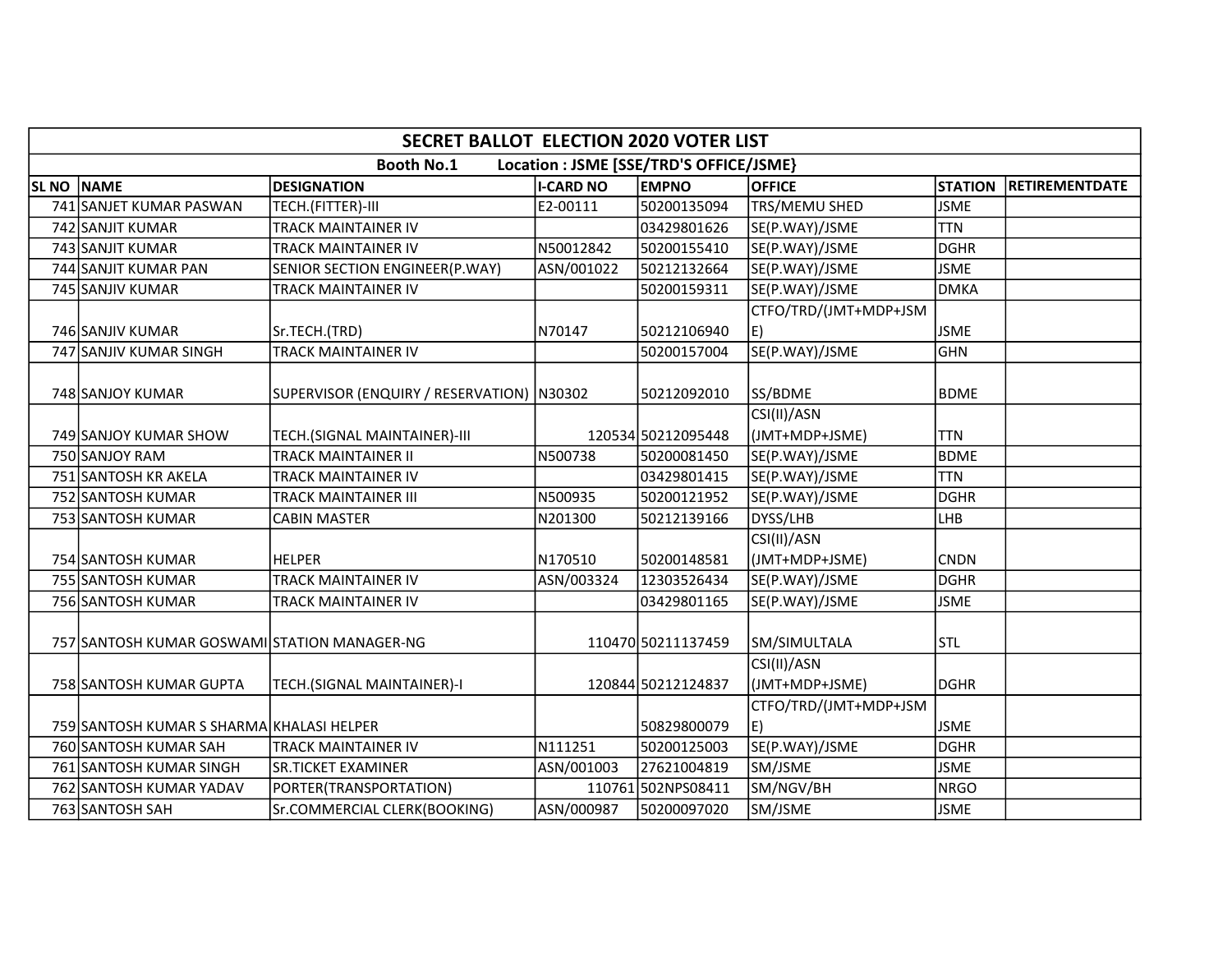|              | <b>SECRET BALLOT ELECTION 2020 VOTER LIST</b>                |                               |                  |                       |                       |                |                       |  |  |  |
|--------------|--------------------------------------------------------------|-------------------------------|------------------|-----------------------|-----------------------|----------------|-----------------------|--|--|--|
|              | <b>Booth No.1</b><br>Location : JSME [SSE/TRD'S OFFICE/JSME} |                               |                  |                       |                       |                |                       |  |  |  |
| <b>SL NO</b> | NAME                                                         | <b>DESIGNATION</b>            | <b>I-CARD NO</b> | <b>EMPNO</b>          | <b>OFFICE</b>         | <b>STATION</b> | <b>RETIREMENTDATE</b> |  |  |  |
|              | 764 SAROJ KUMAR MISHRA                                       | TECH.(FITTER)-I               | N60042           | 50205902848           | TRS/MEMU SHED         | <b>JSME</b>    |                       |  |  |  |
|              | 765 SAROJ KUMAR SINGH                                        | TRACK MAINTAINER IV           | E00118           | 03429800656           | SE(P.WAY)/JSME        | Ігнв           |                       |  |  |  |
|              |                                                              |                               |                  |                       | EF/ASN(JSME+JMT+BDME+ |                |                       |  |  |  |
|              | 766 SAROJANI MURMU                                           | TECH-III(ELECT)               | N80096           | 50200066760           | STN+UVD)              | <b>JSME</b>    |                       |  |  |  |
|              | 767 SARWESHWAR DAS                                           | <b>TRACK MAINTAINER III</b>   |                  | 500130315 50200150010 | SE(P.WAY)/JSME        | <b>JSME</b>    |                       |  |  |  |
|              | 768 SATISH KUMAR                                             | TRACK MAINTAINER IV           |                  | 50200166650           | SE(P.WAY)/JSME        | NRGO           |                       |  |  |  |
|              | 769 SATISH PASWAN                                            | <b>TRACK MAINTAINER II</b>    | N500961          | 50200086812           | SE(P.WAY)/JSME        | GHN            |                       |  |  |  |
|              | 770 SATRUDHAN YADAV                                          | <b>GATEKEEPER (TRANSPORT)</b> | ASN/003410       | 504NPS05246           | SM/GHORMARA           | GRMA           |                       |  |  |  |
|              | 771 SATYAJEET KR SINGH                                       | SR. TECHNICIAN                | N110865          | 50200057289           | SSE(C&W)/MDP          | <b>JSME</b>    |                       |  |  |  |
|              | 772 SAURABH KUMAR                                            | <b>STATION MASTER</b>         | T00099           | 03429801475           | DYSS/LHB              | <b>LHB</b>     |                       |  |  |  |
|              | 773 SAURABH KUMAR                                            | TRACK MAINTAINER IV           | ASN/001113       | 27621005799           | SE(P.WAY)/JSME        | LHB            |                       |  |  |  |
|              |                                                              |                               |                  |                       |                       |                |                       |  |  |  |
|              | 774 SAURABH KUMAR SUMAN                                      | <b>TRACK MAINTAINER IV</b>    |                  | 500131261 50200154295 | SE(P.WAY)/JSME        | LHB            |                       |  |  |  |
|              | 775 SAURAV KUMAR                                             | TRACK MAINTAINER IV           | E100110          | 03429801164           | SE(P.WAY)/JSME        | <b>JSME</b>    |                       |  |  |  |
|              |                                                              |                               |                  |                       | CSI(II)/ASN           |                |                       |  |  |  |
|              | 776 SAURAV KUMAR                                             | ASSISTANT(S/T)                | S00032           | 50200170240           | (JMT+MDP+JSME)        | <b>BSKH</b>    |                       |  |  |  |
|              | 777 SAURAV KUMAR                                             | TRACK MAINTAINER IV           |                  | 50205637387           | SE(P.WAY)/JSME        | GRMA           |                       |  |  |  |
|              | 778 SAURAV KUMAR GUPTA                                       | <b>STATION MASTER</b>         | T-000154         | 03429801660           | SM/NGV/BH             | NRGO           |                       |  |  |  |
|              | SHAILENDRA KUMAR                                             |                               |                  |                       |                       |                |                       |  |  |  |
|              | 779 MEHTA                                                    | <b>COMMERCIAL SUPERVISOR</b>  | ASN/003195       | 50212090360           | SM/SIMULTALA          | <b>STL</b>     |                       |  |  |  |
|              |                                                              |                               |                  |                       |                       |                |                       |  |  |  |
|              | 780 SHAILENDRA KUMAR GUPTA TRACK MAINTAINER III              |                               |                  | 50200156796           | SE(P.WAY)/JSME        | <b>BSKH</b>    |                       |  |  |  |
|              | 781 SHAILESH KUMAR                                           | TRACK MAINTAINER IV           | ASN/001136       | 53162120557           | SE(P.WAY)/JSME        | LHB            |                       |  |  |  |
|              | 782 SHAKIL ANSARI                                            | TRACK MAINTAINER IV           | ASN/001027       | 03429801493           | SE(P.WAY)/JSME        | <b>BSKH</b>    |                       |  |  |  |
|              | 783 SHALIGRAM MAHATO                                         | SR. TECHNICIAN                |                  | 71830 50212012944     | SE(WORKS)/MDP         | <b>JSME</b>    |                       |  |  |  |
|              | 784 SHAMBHU KR DAS                                           | <b>TRACK MAINTAINER IV</b>    | ASN/001132       | 12221203039           | SE(P.WAY)/JSME        | <b>JSME</b>    |                       |  |  |  |
|              | 785 SHAMBHU KUMAR                                            | <b>TICKET EXAMINER</b>        | ASN/001005       | 53120142881           | SM/JSME               | <b>JSME</b>    |                       |  |  |  |
|              | 786 SHAMBHU KUMAR                                            | TRACK MAINTAINER IV           |                  | 50200160088           | SE(P.WAY)/JSME        | <b>BSKH</b>    |                       |  |  |  |
|              | 787 SHAMBHU KUMAR                                            | TRACK MAINTAINER III          |                  | 500130303 50200154544 | SE(P.WAY)/JSME        | NRGO           |                       |  |  |  |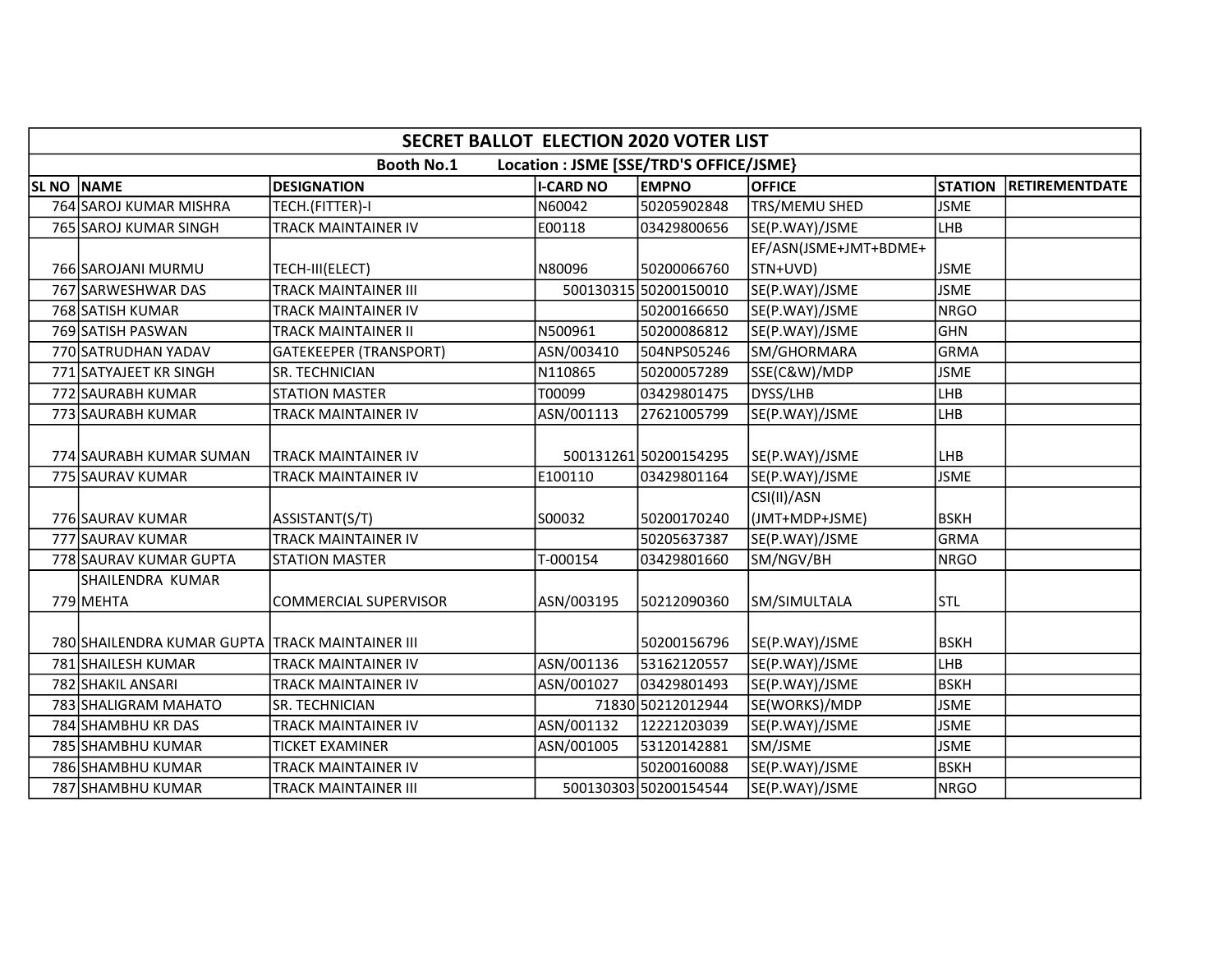|              | <b>SECRET BALLOT ELECTION 2020 VOTER LIST</b> |                                   |                  |                                         |                       |                |                       |  |  |  |
|--------------|-----------------------------------------------|-----------------------------------|------------------|-----------------------------------------|-----------------------|----------------|-----------------------|--|--|--|
|              |                                               | <b>Booth No.1</b>                 |                  | Location : JSME [SSE/TRD'S OFFICE/JSME} |                       |                |                       |  |  |  |
| <b>SL NO</b> | <b>NAME</b>                                   | <b>DESIGNATION</b>                | <b>I-CARD NO</b> | <b>EMPNO</b>                            | <b>OFFICE</b>         | <b>STATION</b> | <b>RETIREMENTDATE</b> |  |  |  |
|              |                                               |                                   |                  |                                         |                       |                |                       |  |  |  |
|              | 788 SHAMBHU PRASAD YADAV                      | <b>STATION MANAGER-NG</b>         |                  | 112803 50212098164                      | <b>BH/JSME</b>        | <b>TTN</b>     |                       |  |  |  |
|              | 789 SHAMBHU ROUTH                             | <b>TRACK MAINTAINER II</b>        | N500711          | 50200087038                             | SE(P.WAY)/JSME        | <b>TTN</b>     |                       |  |  |  |
|              | 790 SHAMBHU SINGH                             | <b>COMMERCIAL CLERK</b>           | N30306           | 50200093385                             | SM/JSME               | <b>JSME</b>    |                       |  |  |  |
|              | 791 SHAMPA SADHUKHAN                          | TRACK MAINTAINER IV               |                  | 500131241 03429800560                   | SE(P.WAY)/JSME        | BDME           |                       |  |  |  |
|              | 792 SHANKAR KUMAR                             | TRACKMAN                          |                  | 03429800752                             | SE(P.WAY)/JSME        | <b>TTN</b>     |                       |  |  |  |
|              |                                               |                                   |                  |                                         |                       |                |                       |  |  |  |
|              | 793 SHANKAR KUMAR MISHRA                      | <b>STATION MASTER</b>             | T-00088          | 03429801474                             | <b>BH/JSME</b>        | <b>TTN</b>     |                       |  |  |  |
|              | 794 SHANKAR MAHTO                             | <b>SHUNT MAN</b>                  | ASN/000976       | 50200092721                             | SM/JSME               | <b>JSME</b>    |                       |  |  |  |
|              |                                               |                                   |                  |                                         | CTFO/TRD/(JMT+MDP+JSM |                |                       |  |  |  |
|              | 795 SHANKAR MANDAL                            | TECHNICIAN GR-I                   | N70152           | 50212117092                             | E)                    | <b>JSME</b>    |                       |  |  |  |
|              | 796 SHANKAR RAM RAJAK                         | <b>HEAD TICKET EXAMINER</b>       | N30173           | 50208356580                             | SM/JSME               | <b>JSME</b>    |                       |  |  |  |
|              | 797 SHANKAR SHAILESH                          | <b>STATION MASTER</b>             | T00001           | 50709846141                             | SM/SIMULTALA          | Istl           |                       |  |  |  |
|              | 798 SHANKAR SINGH                             | TRACK MAINTAINER IV               | ASN/001117       | 03429800546                             | SE(P.WAY)/JSME        | <b>BSKH</b>    |                       |  |  |  |
|              | 799 SHANKER DAYAL OJHA                        | Sr.COMMERCIAL CLERK               |                  | 31193 50212090463                       | SS/BDME               | BDME           |                       |  |  |  |
|              | 800 SHANKER KUMAR KESHRI                      | TRACK MAINTAINER III              | E00135           | 50200122063                             | SE(P.WAY)/JSME        | <b>BDME</b>    |                       |  |  |  |
|              | 801 SHARWAN KUMAR                             | TRACK MAINTAINER IV               | N50012853        | 50200160143                             | SE(P.WAY)/JSME        | Istl           |                       |  |  |  |
|              | 802 SHASHI KUMAR                              | TRACK MAINTAINER IV               | E00121           | 03429801365                             | SE(P.WAY)/JSME        | LHB            |                       |  |  |  |
|              | SHEO SHANKER PRASAD                           |                                   |                  |                                         |                       |                |                       |  |  |  |
|              | 803 SINGH                                     | <b>GATEKEEPER (TRANSPORT)</b>     | T00002           | 502NPS01675                             | SM/SIMULTALA          | lstl           |                       |  |  |  |
|              | 804 SHESHU KUMAR                              | <b>TRACK MAINTAINER IV</b>        |                  | 50200405756                             | SE(P.WAY)/JSME        | Istl           |                       |  |  |  |
|              |                                               |                                   |                  |                                         | CSI(II)/ASN           |                |                       |  |  |  |
|              | 805 SHISHIR MARANDE                           | ASSISTANT(S/T)                    | ASN/000787       | 27424000308                             | (JMT+MDP+JSME)        | <b>JSME</b>    |                       |  |  |  |
|              |                                               |                                   |                  |                                         |                       |                |                       |  |  |  |
|              | 806 SHIVA PRASAD DAS                          | CHIEF.TRAVELLING TICKET INSPECTOR |                  | 30791 50212089047                       | DRM/TRNSP/ASN         | <b>JSME</b>    |                       |  |  |  |
|              | 807 SHIVAN YADAV                              | PORTER (COMMERCIAL)               |                  | 201923 50200148015                      | SM/JSME               | <b>JSME</b>    |                       |  |  |  |
|              | 808 SHREEKANT KUMAR                           | TRACK MAINTAINER IV               |                  | 500131366 03429800765                   | SE(P.WAY)/JSME        | LHB            |                       |  |  |  |
|              |                                               |                                   |                  |                                         |                       |                |                       |  |  |  |
|              | 809 SHRIKANT KUMAR YADAV                      | TRACK MAINTAINER IV               |                  | 03429801364                             | SE(P.WAY)/JSME        | <b>BDME</b>    |                       |  |  |  |
|              | 810 SHRIKANT PANDIT                           | TECH.(TELECOM MAINTAINER)-I       | N170007          | 50200036468                             | <b>CTCI/MDP</b>       | <b>KTOR</b>    |                       |  |  |  |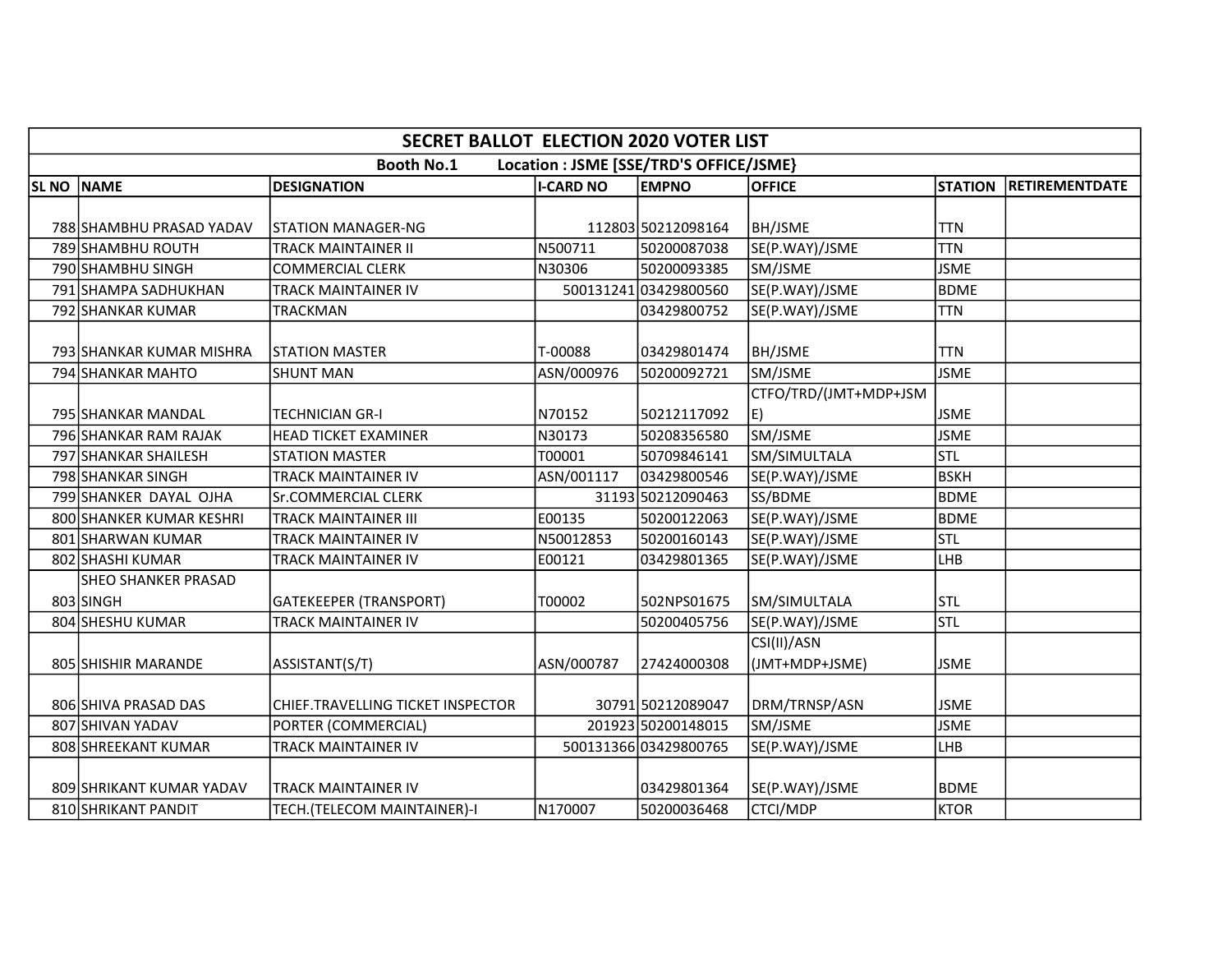|            | <b>SECRET BALLOT ELECTION 2020 VOTER LIST</b>       |                                |                  |                                         |                                   |                |                       |  |  |  |  |
|------------|-----------------------------------------------------|--------------------------------|------------------|-----------------------------------------|-----------------------------------|----------------|-----------------------|--|--|--|--|
|            |                                                     | <b>Booth No.1</b>              |                  | Location : JSME [SSE/TRD'S OFFICE/JSME} |                                   |                |                       |  |  |  |  |
| SL NO NAME |                                                     | <b>DESIGNATION</b>             | <b>I-CARD NO</b> | <b>EMPNO</b>                            | <b>OFFICE</b>                     | <b>STATION</b> | <b>RETIREMENTDATE</b> |  |  |  |  |
|            | 811 SHYAM SUNDAR TANTI                              | <b>CHIEF COMMERCIAL CLERK</b>  |                  | 30868 50212115319                       | SS/BDME                           | lbdme          |                       |  |  |  |  |
|            | 812 SHYAM CHANDRA RAJAN                             | <b>STATION MANAGER-NG</b>      |                  | 112892 50212119568                      | <b>BH/JSME</b>                    | <b>TTN</b>     |                       |  |  |  |  |
|            | 813 SHYAM KISHORE DAS                               | <b>KHALASI HELPER</b>          | N70261           | 50206010180                             | CTFO/TRD/(JMT+MDP+JSM<br>E)       | ljsme          |                       |  |  |  |  |
|            | 814 SHYAM SUNDAR SHARMA                             | TECH.(T.W. DRIVER)-I(RUNNING)  | N70199           | 50212119120                             | TW/DRVR/JSME+MDP+JMT JSME         |                |                       |  |  |  |  |
|            | 815 SHYAMSUNDAR PRASAD                              | <b>STATION MANAGER-NG</b>      | N201704          | 50214639166                             | SM/DEOGHAR                        | <b>CNDN</b>    |                       |  |  |  |  |
|            | 816 SIDDHARTH RAGHUWANSHI Sr. SECTION ENGINEER(SIG) |                                | S00033           | 502NPS11052                             | CSI/2/ASN                         | <b>JSME</b>    |                       |  |  |  |  |
|            | SIDDHARTH SHANKER<br>817 PANDEY                     | SENIOR SECTION ENGINEER(P.WAY) | ASN/001018       | 502IG090542                             | SE(P.WAY)/JSME                    | DGHR           |                       |  |  |  |  |
|            | 818 SIKANDAR KUMAR                                  | <b>HELPER</b>                  |                  | 80448 50200147072                       | EF/ASN(JSME+JMT+BDME+<br>STN+UVD) | <b>JSME</b>    |                       |  |  |  |  |
|            | 819 SIKANDAR KUMAR                                  | TRACK MAINTAINER III           |                  | 500130296 50200150216                   | SE(P.WAY)/JSME                    | <b>STL</b>     |                       |  |  |  |  |
|            | 820 SIKANDER RABIDAS                                | Sr.COMMERCIAL CLERK            | ASN/003197       | 50200033819                             | SM/SIMULTALA                      | <b>STL</b>     |                       |  |  |  |  |
|            | 821 SIMA DEBI                                       | <b>HELPER</b>                  |                  | 75899 50212143467                       | SE(P.WAY)/JSME                    | <b>JSME</b>    |                       |  |  |  |  |
|            | 822 SINCHAN MALLICK                                 | TRAINEE                        |                  | 03429801556                             | CSI(II)/ASN<br>(JMT+MDP+JSME)     | <b>JSME</b>    |                       |  |  |  |  |
|            | 823 SINU KUMAR RAWANI                               | TECH.(SIGNAL MAINTAINER)-II    |                  | 120859 50212125040                      | CSI(II)/ASN<br>(JMT+MDP+JSME)     | <b>TTN</b>     |                       |  |  |  |  |
|            | 824 SITARAM PASWAN                                  | TECH.(BLACK SMITH)-II          | N500897          | 50200090580                             | SE(P.WAY)/JSME                    | <b>STL</b>     |                       |  |  |  |  |
|            | 825 SITARAM YADAV                                   | <b>HEAD TICKET EXAMINER</b>    |                  | 30802 50212130060                       | SM/JSME                           | <b>JSME</b>    |                       |  |  |  |  |
|            | 826 SITOSH KUMAR                                    | TRACK MAINTAINER IV            | N500131367       | 50200152687                             | SE(P.WAY)/JSME                    | GHN            |                       |  |  |  |  |
|            | 827 SMT SWATHI SINGH                                | COMMERCIAL CLERK(BOOKING)      |                  | 30759502NPS05532                        | SM/JSME                           | <b>JSME</b>    |                       |  |  |  |  |
|            | 828 SONELAL KUMAR U                                 | TRACK MAINTAINER IV            | ASN/001269       | 50200403591                             | SE(P.WAY)/JSME                    | DGHR           |                       |  |  |  |  |
|            | 829 SONU KUMAR                                      | TRACK MAINTAINER IV            |                  | 03429802574                             | SE(P.WAY)/JSME                    | DGHR           |                       |  |  |  |  |
|            | 830 SREEKANT KAPARI                                 | TECHNICIAN III                 |                  | 50370 50212116520                       | CTFO/TRD/(JMT+MDP+JSM<br>E)       | <b>JSME</b>    |                       |  |  |  |  |
|            | 831 STIPHAN TUDU                                    | TRACK MAINTAINER III           |                  | 500112615 50200150162                   | SE(P.WAY)/JSME                    | <b>BSKH</b>    |                       |  |  |  |  |
|            | 832 SUBHASH CHANDRA DAS                             | TECH.(FITTER)-I                |                  | 41871 50212138769                       | TRS/MEMU SHED                     | <b>JSME</b>    |                       |  |  |  |  |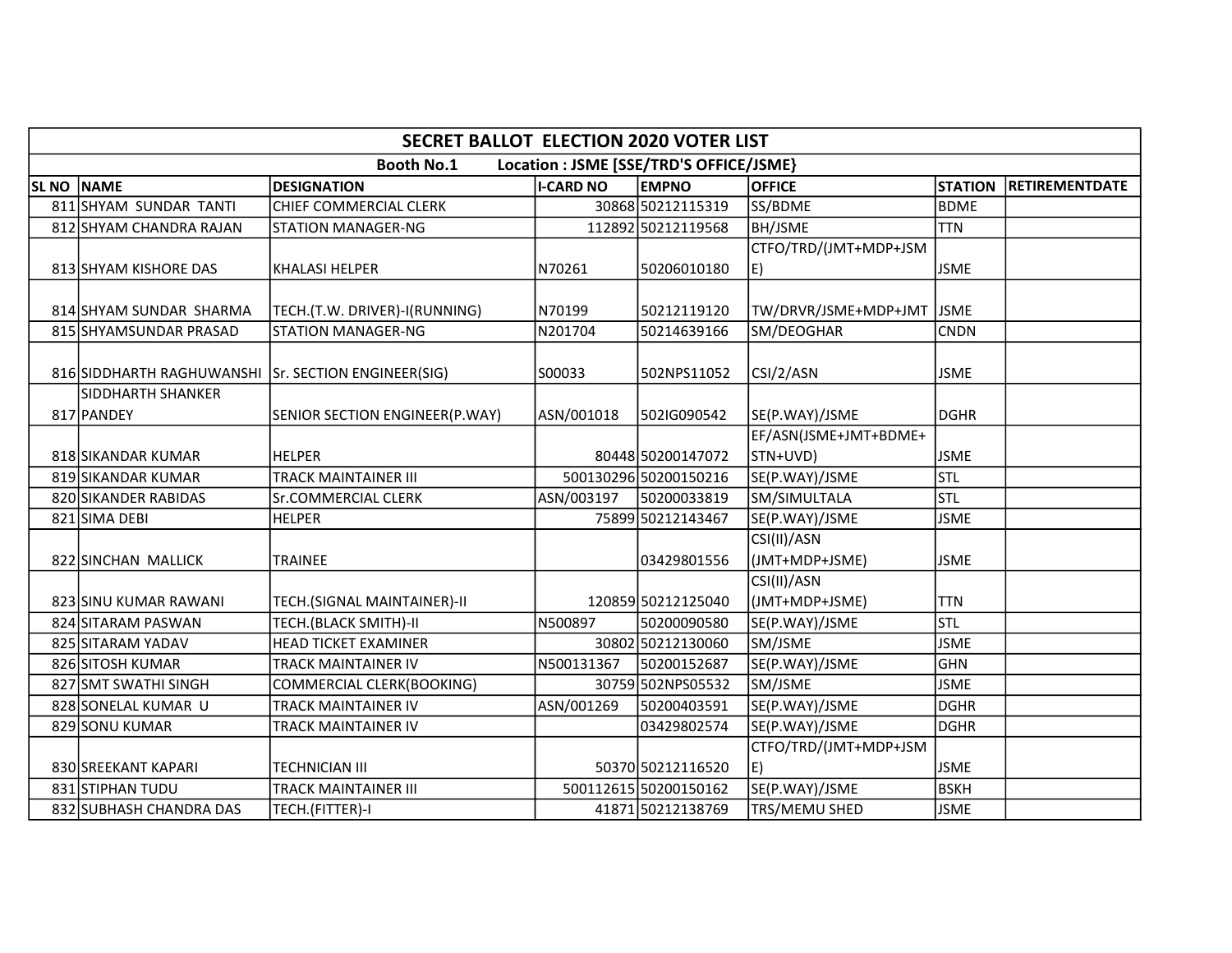|              | <b>SECRET BALLOT ELECTION 2020 VOTER LIST</b>                |                             |                  |                       |                               |                |                       |  |  |  |
|--------------|--------------------------------------------------------------|-----------------------------|------------------|-----------------------|-------------------------------|----------------|-----------------------|--|--|--|
|              | <b>Booth No.1</b><br>Location : JSME [SSE/TRD'S OFFICE/JSME} |                             |                  |                       |                               |                |                       |  |  |  |
| <b>SL NO</b> | <b>NAME</b>                                                  | <b>DESIGNATION</b>          | <b>I-CARD NO</b> | <b>EMPNO</b>          | <b>OFFICE</b>                 | <b>STATION</b> | <b>RETIREMENTDATE</b> |  |  |  |
|              | 833 SUBHASH KUMAR DAS                                        | TRACK MAINTAINER IV         |                  | 27313408021           | SE(P.WAY)/JSME                | <b>DGHR</b>    |                       |  |  |  |
|              | 834 SUBODH KUMAR                                             | <b>STATION MANAGER-NG</b>   | N200366          | 50200020242           | SM/JSME                       | <b>JSME</b>    |                       |  |  |  |
|              | 835 SUCHIT PASWAN                                            | TECH.(TRD)-III              | N70054           | 50200022871           | CTFO/TRD/(JMT+MDP+JSM<br>E)   | <b>JSME</b>    |                       |  |  |  |
|              | 836 SUDHANSU RANJAN                                          | TECH.(SIGNAL MAINTAINER)-II | N170319          | 50209009140           | CSI(II)/ASN<br>(JMT+MDP+JSME) | <b>JSME</b>    |                       |  |  |  |
|              | 837 SUDHIR KUMAR                                             | TRACK MAINTAINER IV         |                  | 03429802770           | SE(P.WAY)/JSME                | <b>DGHR</b>    |                       |  |  |  |
|              | 838 SUDHIR KUMAR MANDAL                                      | <b>STATION MANAGER-NG</b>   |                  | 112378 50212068378    | SM/JSME                       | <b>JSME</b>    |                       |  |  |  |
|              | 839 SUJAY DUTTA                                              | TRACK MAINTAINER IV         | E00104           | 03429800714           | SE(P.WAY)/JSME                | <b>GRMA</b>    |                       |  |  |  |
|              | 840 SUJAY MAJUMDER                                           | TRACK MAINTAINER IV         |                  | 50013126003429800712  | SE(P.WAY)/JSME                | <b>DGHR</b>    |                       |  |  |  |
|              | 841 SUJEET KUMAR                                             | TRACK MAINTAINER IV         |                  | 500131374 03429800831 | SE(P.WAY)/JSME                | <b>JSME</b>    |                       |  |  |  |
|              | <b>SUJEET KUMAR TEEJA</b><br>842 YADAV                       | TRACK MAINTAINER IV         |                  | 50891316455           | SE(P.WAY)/JSME                | <b>DGHR</b>    |                       |  |  |  |
|              | 843 SUJIT KUMAR                                              | <b>HELPER</b>               |                  | 1707448 50200137078   | CSI(II)/ASN<br>(JMT+MDP+JSME) | <b>KTOR</b>    |                       |  |  |  |
|              | 844 SUJIT KUMAR                                              | TRACK MAINTAINER IV         |                  | 500130307 03429800720 | SE(P.WAY)/JSME                | LHB            |                       |  |  |  |
|              | 845 SUJIT KUMAR MUDI                                         | TRACK MAINTAINER IV         |                  | 500130418 502NPS00460 | SE(P.WAY)/JSME                | <b>DGHR</b>    |                       |  |  |  |
|              | 846 SUKHDEO BHOGTA                                           | TRACK MAINTAINER II         | N500716          | 50200081607           | SE(P.WAY)/JSME                | <b>JSME</b>    |                       |  |  |  |
|              | 847 SUKHDEO YADAV                                            | Sr.TECH.(TRD)               |                  | 50356 50212107384     | CTFO/TRD/(JMT+MDP+JSM<br>E)   | <b>JSME</b>    |                       |  |  |  |
|              | 848 SUMIT KUMAR                                              | <b>TRACK MAINTAINER IV</b>  |                  | 03429802579           | SE(P.WAY)/JSME                | <b>DGHR</b>    |                       |  |  |  |
|              | 849 SUMIT NARESH                                             | TRACK MAINTAINER IV         |                  | 502NPS07414           | SE(P.WAY)/JSME                | <b>BSKH</b>    |                       |  |  |  |
|              | 850 SUMIT RANJAN                                             | TRACK MAINTAINER IV         |                  | 03429802590           | SE(P.WAY)/JSME                | <b>DGHR</b>    |                       |  |  |  |
|              | 851 SUNDARI DEVI                                             | <b>PEON</b>                 |                  | 112887 50212073260    | SM/JSME                       | <b>JSME</b>    |                       |  |  |  |
|              | 852 SUNIL KUMAR                                              | TRACK MAINTAINER IV         | ASN/001040       | 03429800753           | SE(P.WAY)/JSME                | <b>BSKH</b>    |                       |  |  |  |
|              | 853 SUNIL KUMAR                                              | TRACK MAINTAINER IV         |                  | 03429800966           | SE(P.WAY)/JSME                | Istl           |                       |  |  |  |
|              | 854 SUNIL KUMAR                                              | <b>TRACK MAINTAINER IV</b>  |                  | 03429800652           | SE(P.WAY)/JSME                | Istl           |                       |  |  |  |
|              | 855 SUNIL KUMAR                                              | TRACK MAINTAINER IV         |                  | 275N0005038           | SE(P.WAY)/JSME                | <b>DGHR</b>    |                       |  |  |  |
|              | 856 SUNIL KUMAR RAM                                          | TRACK MAINTAINER IV         | N500584          | 50200126056           | SE(P.WAY)/JSME                | <b>LHB</b>     |                       |  |  |  |
|              | 857 SUNIL KUMAR ROUT                                         | TRACK MAINTAINER IV         |                  | 50200142232           | SE(P.WAY)/JSME                | <b>BSKH</b>    |                       |  |  |  |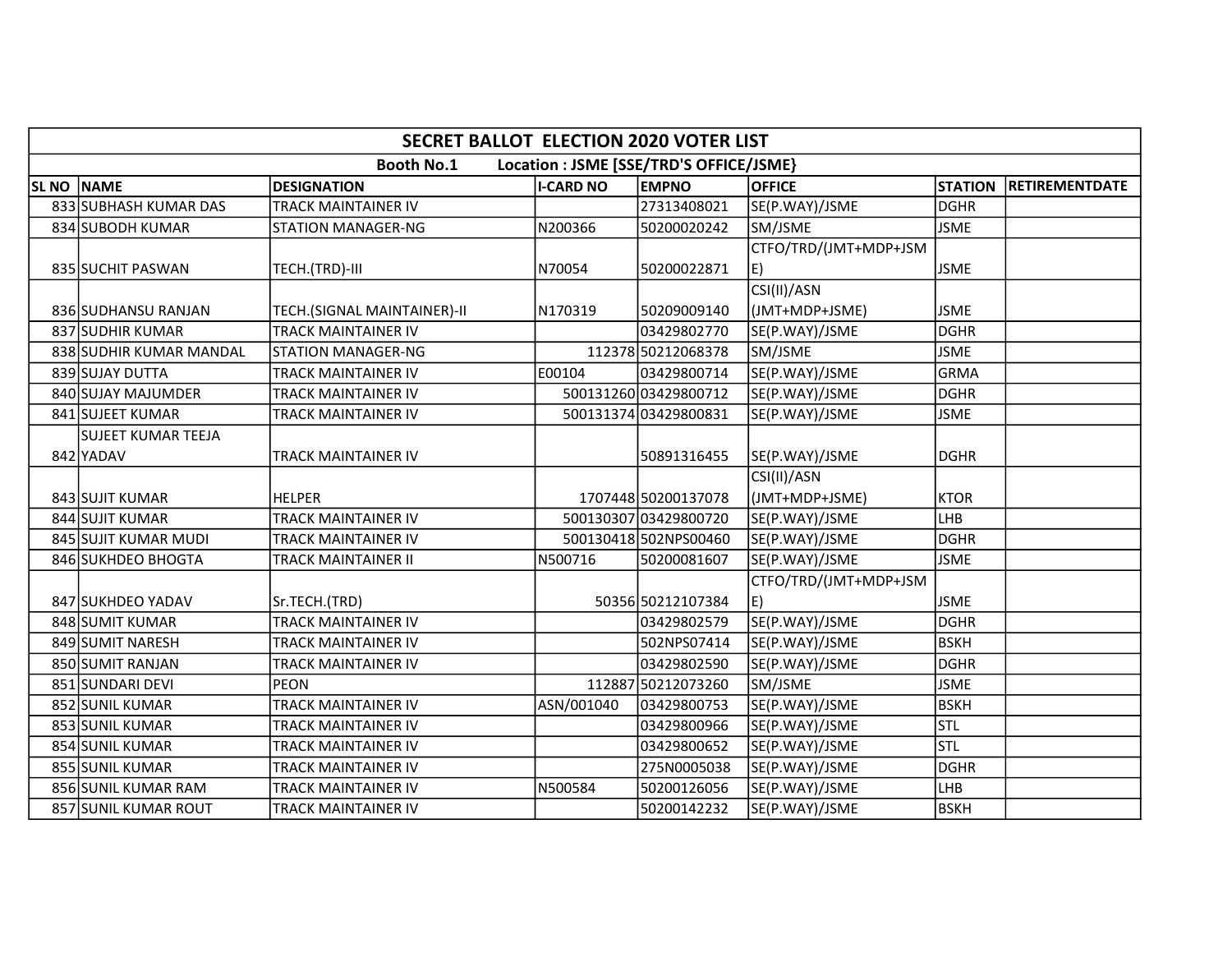|                  | <b>SECRET BALLOT ELECTION 2020 VOTER LIST</b> |                                |                  |                                         |                                   |                |                |  |  |  |
|------------------|-----------------------------------------------|--------------------------------|------------------|-----------------------------------------|-----------------------------------|----------------|----------------|--|--|--|
|                  |                                               | <b>Booth No.1</b>              |                  | Location : JSME [SSE/TRD'S OFFICE/JSME} |                                   |                |                |  |  |  |
| SL <sub>NO</sub> | <b>NAME</b>                                   | <b>DESIGNATION</b>             | <b>I-CARD NO</b> | <b>EMPNO</b>                            | <b>OFFICE</b>                     | <b>STATION</b> | RETIREMENTDATE |  |  |  |
|                  | 858 SUNIL KUMAR SINHA                         | OFFICE SUPERINTENDENT          |                  | 5355 50212114741                        | TRD(JSME+MDP+JMT)                 | <b>JSME</b>    |                |  |  |  |
|                  | 859 SUNIL KUMAR YADAV                         | <b>TRACK MAINTAINER IV</b>     |                  | 500130308 50200160118                   | SE(P.WAY)/JSME                    | <b>STL</b>     |                |  |  |  |
|                  | 860 SUNIL KUMAR YADAV                         | <b>TRACK MAINTAINER IV</b>     |                  | 502NPS07689                             | SE(P.WAY)/JSME                    | <b>BSKH</b>    |                |  |  |  |
|                  | 861 SUNIL PASWAN                              | Sr. SECTION ENGINEER(TRD-ELEC) |                  | 50369 50212127486                       | TRD(JSME+MDP+JMT)                 | <b>JSME</b>    |                |  |  |  |
|                  | 862 SUNIL RAM                                 | <b>TRACK MAINTAINER II</b>     | N500714          | 50200081565                             | SE(P.WAY)/JSME                    | <b>TTN</b>     |                |  |  |  |
|                  | 863 SUNIRMAL MAHAPATRA                        | <b>TRACK MAINTAINER II</b>     | N111778          | 50200113207                             | SE(P.WAY)/JSME                    | GRMA           |                |  |  |  |
|                  | 864 SURAJ KUMAR                               | TRACK MAINTAINER IV            | E00068           | 03429800973                             | SE(P.WAY)/JSME                    | <b>TTN</b>     |                |  |  |  |
|                  | 865 SURAJ KUMAR                               | <b>TRACK MAINTAINER IV</b>     |                  | 03429801985                             | SE(P.WAY)/JSME                    | DGHR           |                |  |  |  |
|                  | 866 SURENDRA KAMTI                            | PORTER (COMMERCIAL)            |                  | 112746 50212138654                      | SM/JSME                           | <b>JSME</b>    |                |  |  |  |
|                  | 867 SURENDRA KUMAR                            | CHIEF COMMERCIAL CLERK         | N30301           | 50212104220                             | SM/JSME                           | <b>JSME</b>    |                |  |  |  |
|                  | 868 SURENDRA KUMAR                            | <b>STATION MANAGER-NG</b>      | N-110624         | 50236400619                             | GHN/BH                            | GHN            |                |  |  |  |
|                  | 869 SURENDRA KUMAR SUMAN                      | PORTER (COMMERCIAL)            | ASN/003962       | 50200047314                             | SM/DEOGHAR                        | <b>DGHR</b>    |                |  |  |  |
|                  | 870 SURENDRA KUMAR YADAV                      | <b>TRACK MAINTAINER IV</b>     | E00057           | 03429800981                             | SE(P.WAY)/JSME                    | <b>JSME</b>    |                |  |  |  |
|                  | 871 SURENDRA MAHATO                           | TRACK MAINTAINER II            |                  | 73112 50200019690                       | SE(P.WAY)/JSME                    | LHB            |                |  |  |  |
|                  | 872 SURENDRA NATH DAS                         | Sr.COMMERCIAL CLERK            |                  | 21037 50205351212                       | SM/JSME                           | <b>JSME</b>    |                |  |  |  |
|                  | 873 SURENDRA PRASAD SINGH                     | <b>TECHNICIAN GR-I</b>         |                  | 60676 50212113979                       | EF/ASN(JSME+JMT+BDME+<br>STN+UVD) | <b>JSME</b>    |                |  |  |  |
|                  | 874 SURENDRA YADAV                            | <b>TECHNICIAN GR-I</b>         |                  | 60421 50212084700                       | EF/ASN(JSME+JMT+BDME+<br>STN+UVD) | <b>BDME</b>    |                |  |  |  |
|                  | 875 SURESH KUMAR                              | <b>TRACK MAINTAINER III</b>    | N500962          | 50200126603                             | SE(P.WAY)/JSME                    | BDME           |                |  |  |  |
|                  | 876 SURESH KUMAR                              | Sr.SECTION ENGINEER(CnW)       | N110934          | 50207572207                             | SSE(C&W)/MDP                      | DUMK           |                |  |  |  |
|                  | 877 SURESH PD YADAV                           | Sr.TECH.(TRD)                  |                  | 50358 50212107414                       | CTFO/TRD/(JMT+MDP+JSM<br>E)       | <b>JSME</b>    |                |  |  |  |
|                  | 878 SURESH RAM                                | <b>TRACK MAINTAINER II</b>     | N500736          | 50200081498                             | SE(P.WAY)/JSME                    | <b>JSME</b>    |                |  |  |  |
|                  | 879 SURESH YADAV                              | <b>HELPER</b>                  |                  | 40160 50212135010                       | TRS/MEMU SHED                     | <b>JSME</b>    |                |  |  |  |
|                  | 880 SURJIT KUMAR PRIYADARSHI COMMERCIAL CLERK |                                | ASN/000723       | 50205421627                             | SS/BDME                           | <b>BDME</b>    |                |  |  |  |
|                  | 881 SURKESH KUMAR DAS                         | OFFICE SUPERINTENDENT          | N500986          | 50200120339                             | SE(P.WAY)/JSME                    | <b>JSME</b>    |                |  |  |  |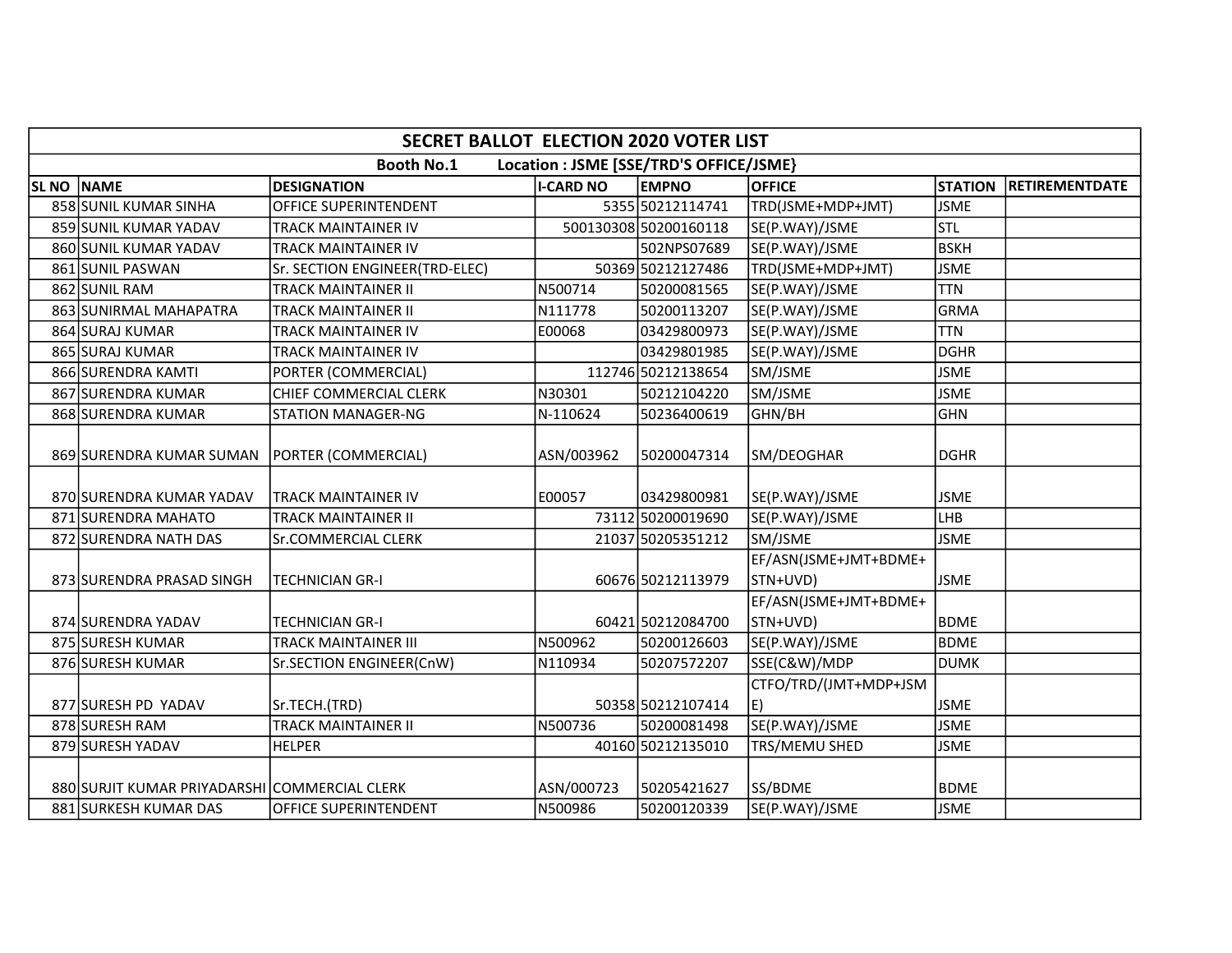| <b>SECRET BALLOT ELECTION 2020 VOTER LIST</b>                |                           |                                   |                  |                       |                       |                |                |  |  |
|--------------------------------------------------------------|---------------------------|-----------------------------------|------------------|-----------------------|-----------------------|----------------|----------------|--|--|
| Location : JSME [SSE/TRD'S OFFICE/JSME}<br><b>Booth No.1</b> |                           |                                   |                  |                       |                       |                |                |  |  |
| <b>SL NO</b>                                                 | <b>NAME</b>               | <b>DESIGNATION</b>                | <b>I-CARD NO</b> | <b>EMPNO</b>          | <b>OFFICE</b>         | <b>STATION</b> | RETIREMENTDATE |  |  |
|                                                              |                           |                                   |                  |                       |                       |                |                |  |  |
|                                                              | 882 SUSHANT KUMAR SINHA   | CHIEF.TRAVELLING TICKET INSPECTOR | ASN/000991       | 50212146146           | DRM/TRNSP/ASN         | <b>JSME</b>    |                |  |  |
|                                                              | 883 SUSHIL VISHWAKARMA    | CHIEF COMMERCIAL CLERK            |                  | 30766 50212108248     | SM/DEOGHAR            | DGHR           |                |  |  |
|                                                              |                           |                                   |                  |                       | EF/ASN(JSME+JMT+BDME+ |                |                |  |  |
|                                                              | 884 SUSHIL HANSDA         | <b>HELPER</b>                     |                  | 80430 50200147230     | STN+UVD)              | <b>JSME</b>    |                |  |  |
|                                                              | 885 SUVEER KUMAR          | <b>TRACK MAINTAINER IV</b>        | E00391           | 03429801617           | SE(P.WAY)/JSME        | stl            |                |  |  |
|                                                              | 886 SWAPNA PATRA          | <b>TRACK MAINTAINER IV</b>        | E100107          | 50229801190           | SE(P.WAY)/JSME        | <b>BDME</b>    |                |  |  |
|                                                              | 887 SWARLATA              | TRACK MAINTAINER IV               |                  | 50231242 03429800319  | SE(P.WAY)/JSME        | <b>JSME</b>    |                |  |  |
|                                                              | 888 SYED SALIM ANWAR      | <b>STATION MASTER</b>             | ASN/002840       | 42500484580           | GHN/BH                | GHN            |                |  |  |
|                                                              | 889 TAKIR ALI             | TECH.(TELECOM MAINTAINER)-I       |                  | 120370 50212099340    | <b>CTCI/MDP</b>       | <b>JSME</b>    |                |  |  |
|                                                              | 890 TAPAS PATRA BADYAKAR  | <b>TRAINEE</b>                    | N50012856        | 50200156784           | SE(P.WAY)/JSME        | LHB            |                |  |  |
|                                                              | 891 TARAKANT JHA          | <b>STATION MANAGER-NG</b>         | ASN/002911       | 50204389232           | SM/DEOGHAR            | DGHR           |                |  |  |
|                                                              | 892 TARAKESHWAR THAKUR    | TRACK MAINTAINER IV               |                  | 50205629068           | SE(P.WAY)/JSME        | DGHR           |                |  |  |
|                                                              |                           |                                   |                  |                       | EF/ASN(JSME+JMT+BDME+ |                |                |  |  |
|                                                              | 893 TARUN KUMAR MAHATO    | <b>HELPER</b>                     |                  | 80643 502NPS11263     | STN+UVD)              | <b>JSME</b>    |                |  |  |
|                                                              | 894 TAZMIN KHATUN         | TRACK MAINTAINER IV               |                  | 500131238 50229801191 | SE(P.WAY)/JSME        | BDME           |                |  |  |
|                                                              | 895 TEJU YADAV            | PORTER(TRANSPORTATION)            |                  | 30111 50212126901     | SM/JSME               | <b>JSME</b>    |                |  |  |
|                                                              | 896 TILESH KUMAR          | <b>HEAD TICKET EXAMINER</b>       |                  | 50200069930           | SM/JSME               | <b>JSME</b>    |                |  |  |
|                                                              | 897 TIRTHRAJ PRASAD YADAV | <b>STATION MANAGER-NG</b>         |                  | 113482 50212098190    | SM/DEOGHAR            | KARJ           |                |  |  |
|                                                              | 898 TRIBENI PANDIT        | Sr.CABINMAN                       |                  | 112384 50212074445    | SS/BDME               | <b>BDME</b>    |                |  |  |
|                                                              | 899 TRIBHUWAN NARAYAN     | <b>TRACK MAINTAINER II</b>        | N111147          | 50200113165           | SE(P.WAY)/JSME        | JAMA           |                |  |  |
|                                                              | 900 TULSI YADAV           | TRACK MAINTAINER IV               |                  | 500130313 50200146997 | SE(P.WAY)/JSME        | DGHR           |                |  |  |
|                                                              |                           |                                   |                  |                       | CSI(II)/ASN           |                |                |  |  |
|                                                              | 901 TULSI YADAV           | TECH.(SIGNAL MAINTAINER)-I        |                  | 121281 50212140697    | (JMT+MDP+JSME)        | GHN            |                |  |  |
|                                                              | 902 TUN TUN PRASAD        | Sr.COMMERCIAL CLERK(BOOKING)      | ASN/003177       | 50210283493           | SM/JSME               | <b>JSME</b>    |                |  |  |
|                                                              | 903 TUNTUN RAM            | <b>TRACK MAINTAINER III</b>       | N111646          | 50200088109           | SE(P.WAY)/JSME        | <b>DGHR</b>    |                |  |  |
|                                                              | 904 UDAY KUMAR YADAV      | <b>TRACK MAINTAINER III</b>       |                  | 74430 50212135756     | SE(P.WAY)/JSME        | BDME           |                |  |  |
|                                                              | 905 UDAY SHANKAR JHA      | TRACK MAINTAINER IV               |                  | 50200176692           | SE(P.WAY)/JSME        | <b>BSKH</b>    |                |  |  |
|                                                              | 906 UDAY SHANKAR THAKUR   | CHIEF.TRAVELLING TICKET INSPECTOR | ASN/000993       | 50212077872           | DRM/TRNSP/ASN         | <b>JSME</b>    |                |  |  |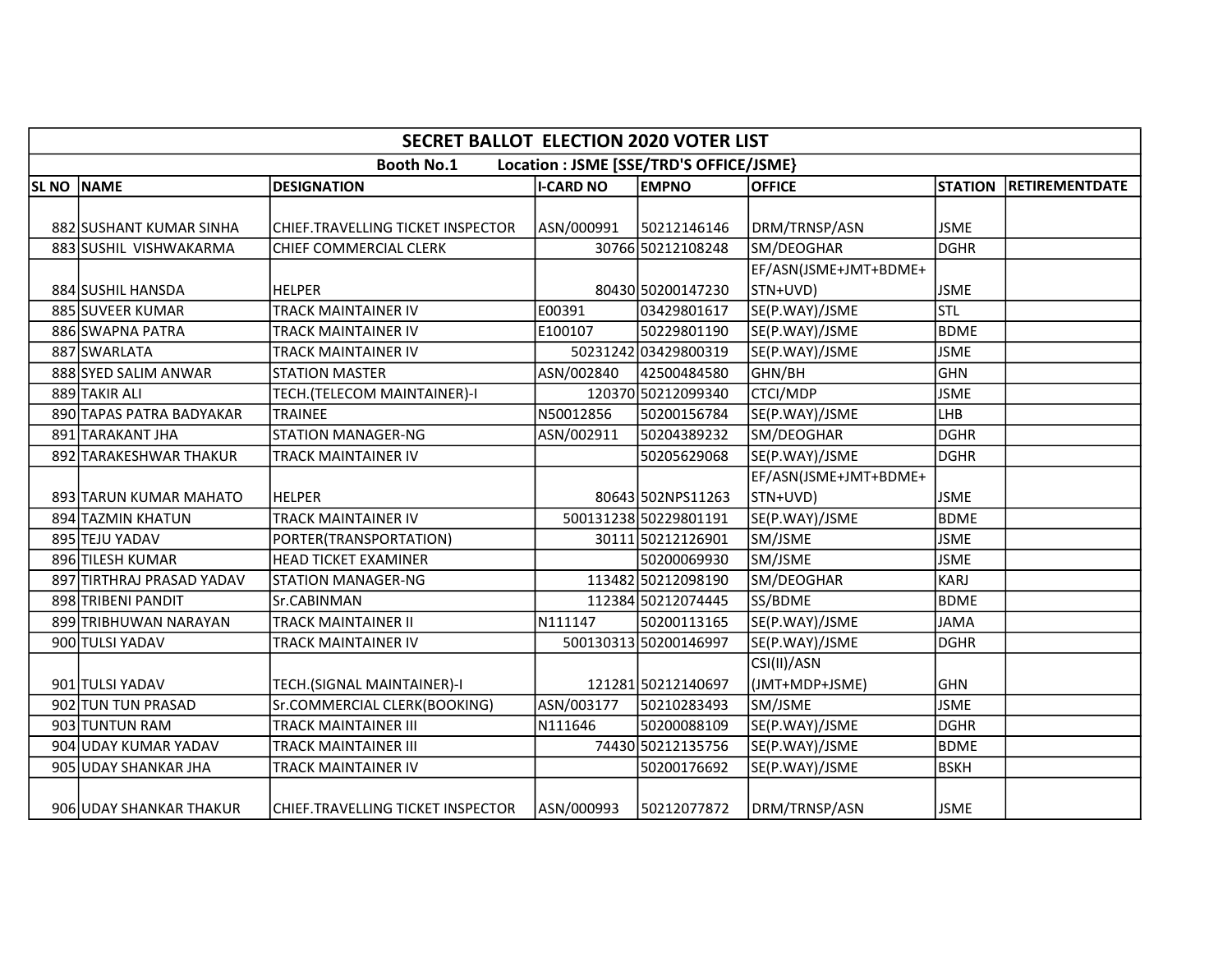| <b>SECRET BALLOT ELECTION 2020 VOTER LIST</b>                |                         |                                 |                  |                    |                       |                |                       |  |  |
|--------------------------------------------------------------|-------------------------|---------------------------------|------------------|--------------------|-----------------------|----------------|-----------------------|--|--|
| <b>Booth No.1</b><br>Location : JSME [SSE/TRD'S OFFICE/JSME} |                         |                                 |                  |                    |                       |                |                       |  |  |
| SL <sub>NO</sub>                                             | <b>NAME</b>             | <b>DESIGNATION</b>              | <b>I-CARD NO</b> | <b>EMPNO</b>       | <b>OFFICE</b>         | <b>STATION</b> | <b>RETIREMENTDATE</b> |  |  |
|                                                              | 907 UJJAWAL KUMAR       | <b>STATION MANAGER-NG</b>       | ASN/000807       | 50205403716        | SM/DEOGHAR            | <b>KTOR</b>    |                       |  |  |
|                                                              | 908 UJJWAL KUMAR RAY    | TRACK MAINTAINER IV             |                  | 03429802575        | SE(P.WAY)/JSME        | <b>DGHR</b>    |                       |  |  |
|                                                              | 909 UMESH KUMAR DAS     | TRACK MAINTAINER IV             | E00418           | 27313403953        | SE(P.WAY)/JSME        | <b>DGHR</b>    |                       |  |  |
|                                                              | 910 UMESH KUMAR DAS     | Sr.COMMERCIAL CLERK             |                  | 50205520940        | SM/JSME               | <b>JSME</b>    |                       |  |  |
|                                                              | 911 UMESH KUMAR PANDEY  | COMMERCIAL SUPERVISOR (BOOKING) | ASN/004039       | 50212048392        | SM/DUMKA              | <b>DMKA</b>    |                       |  |  |
|                                                              | 912 UMESH KUMAR YADAV   | <b>HELPER</b>                   |                  | 140242 50200141653 | TLI/MDP               | <b>JSME</b>    |                       |  |  |
|                                                              | 913 UMESH MONDAL        | PORTER(TRANSPORTATION)          | ASN/000912       | 27424131068        | SM/DUMKA              | <b>DUMK</b>    |                       |  |  |
|                                                              | 914 UMESH PASWAN        | <b>STATION MANAGER-NG</b>       |                  | 112886 50212119740 | SM/JSME               | <b>JSME</b>    |                       |  |  |
|                                                              | 915 UMESH YADAV         | PORTER (COMMERCIAL)             | N200448          | 50200014035        | SM/NGV/BH             | NRGO           |                       |  |  |
|                                                              |                         |                                 |                  |                    | CTFO/TRD/(JMT+MDP+JSM |                |                       |  |  |
|                                                              | 916 UPENDRA KUMAR       | TECHNICIAN GR-I                 | N70145           | 50212141707        | E)                    | <b>JSME</b>    |                       |  |  |
|                                                              | <b>UPENDRA KUMAR</b>    |                                 |                  |                    |                       |                |                       |  |  |
|                                                              | 917 CHOUDHARY           | TRAFFIC INSPECTOR               | ASN/003399       | 50217995048        | DRM/TRNSP/ASN         | <b>JSME</b>    |                       |  |  |
|                                                              | 918 UPENDRA KUMAR YADAV | TRACK MAINTAINER IV             | ASN/001047       | 27312405851        | SE(P.WAY)/JSME        | <b>BSKH</b>    |                       |  |  |
|                                                              | 919 UPENDRA PRASAD      | <b>TRACK MAINTAINER III</b>     | N500966          | 50200121708        | SE(P.WAY)/JSME        | <b>TTN</b>     |                       |  |  |
|                                                              | 920 UTTAM ROUTH         | Sr.CABINMAN                     |                  | 201922 50212131283 | SS/BDME               | BDME           |                       |  |  |
|                                                              | 921 VIJAY ANAND KUJUR   | Ch. OFFICE SUPERINTENDENT       |                  | 73090 50212034289  | SE(P.WAY)/JSME        | <b>JSME</b>    |                       |  |  |
|                                                              | 922 VIJAY KUMAR         | TRACK MAINTAINER III            | N111949          | 50200122130        | SE(P.WAY)/JSME        | <b>DGHR</b>    |                       |  |  |
|                                                              | 923 VIJAY KUMAR         | <b>STATION MANAGER-NG</b>       | N200702          | 50206011020        | SM/JSME               | <b>JSME</b>    |                       |  |  |
|                                                              | 924 VIJAY KUMAR         | TRACK MAINTAINER II             | N500954          | 50200121897        | SE(P.WAY)/JSME        | lghn           |                       |  |  |
|                                                              |                         |                                 |                  |                    | CTFO/TRD/(JMT+MDP+JSM |                |                       |  |  |
|                                                              | 925 VIJAY KUMAR BHAWESH | <b>HELPER</b>                   |                  | 50200182060        | E)                    | <b>JSME</b>    |                       |  |  |
|                                                              | 926 VIJAY KUMAR GUPTA   | SENIOR SECTION ENGINEER(P.WAY)  | ASN/001019       | 50200070210        | SE(P.WAY)/JSME        | <b>DMKA</b>    |                       |  |  |
|                                                              | 927 VIJAY KUMAR SINGH   | <b>JUNIOR ENGINEER(WORKS)</b>   | ASN/003036       | 50200012269        | SSE/WORKS/JSME        | <b>JSME</b>    |                       |  |  |
|                                                              | 928 VIJAY KUMAR TIWARY  | CHIEF COMMERCIAL CLERK          | N30305           | 50212092022        | SM/JSME               | <b>JSME</b>    |                       |  |  |
|                                                              | 929 VIJAY KUMAR YADAV   | PORTER(TRANSPORTATION)          |                  | 50200167277        | SM/SIMULTALA          | lstl           |                       |  |  |
|                                                              | 930 VIJAY SINGH         | TRACK MAINTAINER IV             | ASN/003777       | 50200144654        | SE(P.WAY)/JSME        | <b>BSKH</b>    |                       |  |  |
|                                                              | 931 VIKAS KUMAR         | CHIEF COMMERCIAL CLERK          | ASN/000986       | 50200006014        | SM/JSME               | <b>JSME</b>    |                       |  |  |
|                                                              | 932 VIKAS KUMAR         | TRAVELLING TICKET INSPECTOR     |                  | 424N1150254        | SM/JSME               | <b>JSME</b>    |                       |  |  |